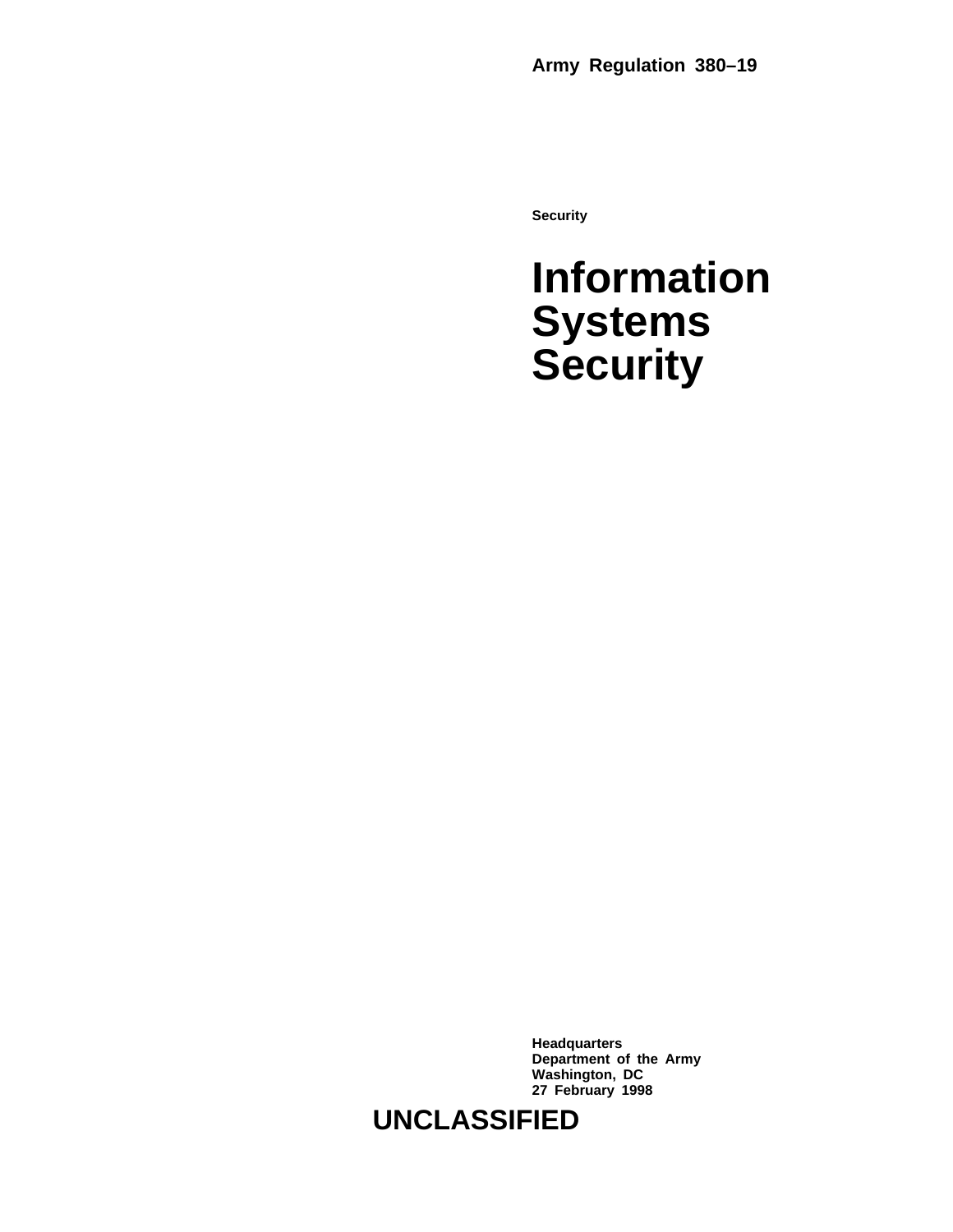## **SUMMARY of CHANGE**

AR 380–19 Information Systems Security

This regulation--

- o Requires the use of cost-effective information systems security (ISS) measures to respond to the specific threats and vulnerabilities associated with each information system (para 1-5a).
- o Emphasizes the requirement to address security in all stages of system development (para 1-5e).
- o Provides information systems security requirements for system administrators (para 1-6d).
- o Removed the position/title of terminal area security officer (TASO) to comply with national policies (para 1-6).
- o Replaces the acronyms US1, US2, CS1, CS2, and CS3 with Unclassified Nonsensitive, Sensitive But Unclassified, Confidential, Secret, Top Secret, and Sensitive Compartmented Information Subsystem to comply with national policies (para 2-2).
- o Removed paragraph 2-11, 'Location and construction of a Central Computer Complex,' because the U.S. Army has very few central computer facilities under construction and should not be included in an ISS policy regulation.
- o Removed paragraph 2-12, 'Mainframe computer equipment room standards,' because the U.S. Army has very few mainframe computers remaining and should not be included in an ISS policy regulation.
- o Addresses security requirements for laptop, notebook, and portable information systems (para 2-11).
- o Provides minimum standards for generating and using passwords to control access to information systems (para 2-14).
- o Introduces the Land Information Warfare Activity as the Army focal point for reporting system vulnerabilities (2-27).
- o Updates reporting requirements for automated information system (AIS) security incidents and technical vulnerabilities (para 2-27).
- o Introduces the concept of site-based accreditation for the Sensitive Compartmented Information (SCI) system and an alternative to accrediting collateral systems while taking into account their interconnectivity concerns and allows other related systems to be included in a site (para 3- 11).
- o Introduces a warning banner for the monitoring of the Army system (para 4-1m).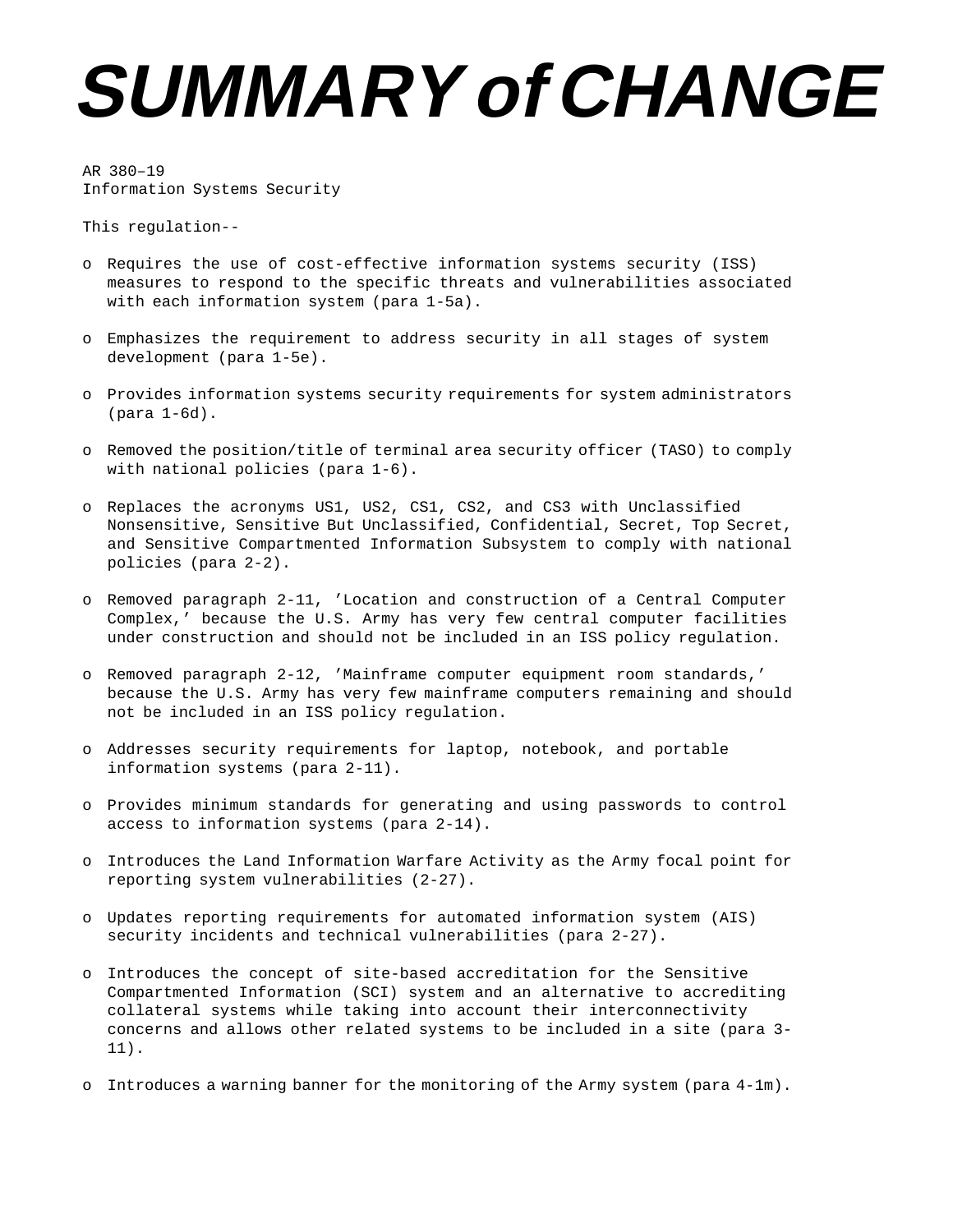- o Reconstructs chapter 5, Risk Management, to meet the ISS environment currently facing ISS managers.
- o Introduces policy and guidance for use of Government-sponsored Internet accounts (app B).
- o Incorporates the National Security Agency's Manual 130-1, annex S, as requested by the Department of the Army Inspector General, to address clearing, purging, declassifying , and destroying magnetic media (app F).
- o Provides an Army Management Control Process for administration of the Army Information System Security Program (app C).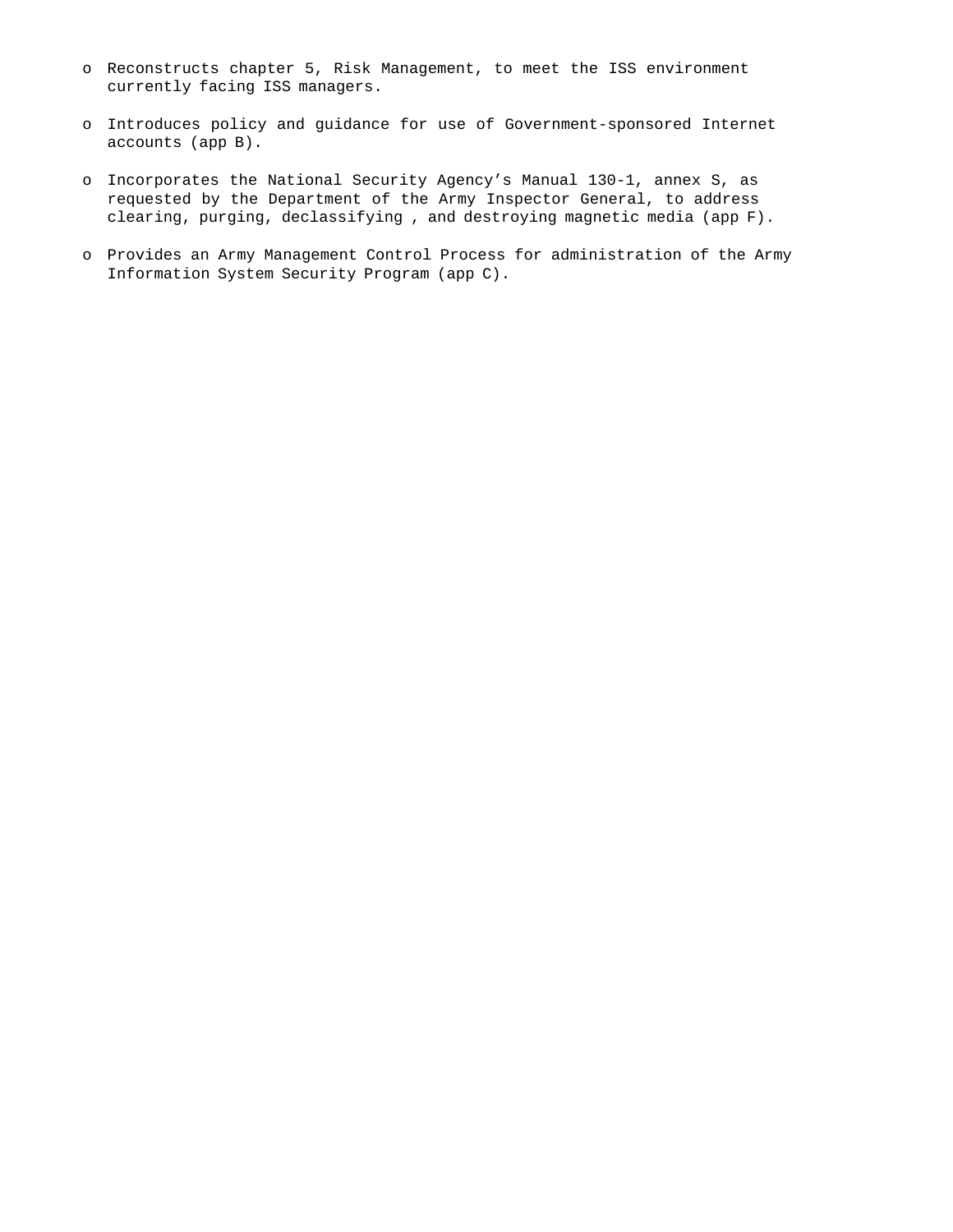due 17. Walk

Robert M. Walker Acting Secretary of the Army

**History.** This is a revision. Because the publication has been extensively revised, the changed parts have not been highlighted.

**Summary.** This publication introduces the concept of site-based accreditation, provides new security policies for the use of laptop and small deployable computers and for the use of the Internet and Homepages, and issues minimum requirements for degaussing, declassifying, and downgrading of information and media. This regulation is an update to meet changing information system security (ISS) policies and directives for all Army automated information systems (AIS); it implement the transition to site-based accreditation (SBA) concepts and requirements for those Army intelligence systems subject to Defense Intelligence Agency (DIA) or National Security Agency (NSA) directives derived from Director, Central Intelligence, Directive (DCID) 1/16. This regulation implements the ISS portion of the Command and Control Protect (C2 Protect) component of the Army's Information Operations Program as defined in Field Manual (FM) 100–6 and AR 525–20. This regulation implements national

#### **\*Army Regulation 380–19**

**Effective 27 March 1998**

#### **Security**

#### **Information Systems Security**

and Department of Defense (DOD) guidance contained in DOD directives governing security for information in an electronic form, including DOD Directives 5200.28, 5200.5, and 5200.19 (when used in conjunction with AR 381–14). It also provides the Army's implementation of sections 1 through 8, Act of 8 January 1988, Public Law (PL) 100–235, U.S. Statute (Stat) 101, pp. 1,724-1,730, cited as the Computer Security Act of 1987. This regulation designates ISS as the security discipline that encompasses communications security (COMSEC), computer security (COMPUSEC). It defines the Army Information Systems Security Program (AISSP) and prescribes a structure for implementing that program. This regulation provides specific policy on accreditation of AIS and networks. It also provides minimum security standards for transmitting classified and sensitive unclassified information.

**Applicability.** This regulation applies to the Active Army, the Army National Guard of the U.S. (ARNGUS), and the United States Army Reserve (USAR). It applies to contractors who operate Government-owned or contractor-owned, AIS that process or store Army information. Contractors who process Sensitive But Unclassified (SBU) information on contractor-owned AIS are governed by this regulation if specified in the contractual requirements or if they connect to an installation AIS/network system. All of the above must comply with sections 1 through 8, Act of 8 January 1988, PL 100–235, 101 Stat 1, 724–1,730. During mobilization, deployment, or national emergency, this regulation remains in effect without change.

**Proponent and exception authority.** Effective 1 January 1997, the proponency of this regulation has been transferred to the Director of Information Systems for Command,

Control, Communications, and Computers. The proponent has the authority to approve exceptions to this regulation that have received a legal review to ensure that the exception is consistent with controlling law and regulation. The proponent may delegate the approval authority, in writing, to a division chief within the proponent agency in the grade of colonel or the civilian equivalent.

Army management control process. This regulation contains management control provisions and identifies key management controls that must be evaluated.

**Supplementation.** Major commands may supplement this regulation. Copies of all supplements must be forwarded to Director of Information Systems for Command, Control, Communications, and Computers (SAIS–PAC), 107 Army Pentagon, Washington, DC 20310-107, for concurrence and legal review prior to implementation.

**Suggested Improvements.** Users are invited to send comments and suggested improvements on DA Form 2028 (Recommended Changes to Publications and Blank Forms) directly to Director of Information Systems for Command, Control, Communications and Computers (SAIS-PAC), 107 Army Pentagon, Washington, DC 20310–107.

**Distribution.** Distribution of this publication is made in accordance with initial distribution number (IDN) 095066, intended for command levels B, C, D, and E of the Active Army, Army National Guard of the U.S., and U.S. Army Reserve and Government contractors.

**Contents** (Listed by paragraph and page number)

#### **Chapter 1**

**Introduction,** *page 1* Purpose • 1–1, *page 1* References • 1–2, *page 1* Explanation of abbreviations and terms • 1–3, *page 1* Responsibilities • 1–4, *page 1* Security-related requirements • 1–5, *page 4*

U.S. Army Information Systems Security Program • 1–6, *page 4*

**Chapter 2 Computer Security,** *page 6*

*Section I General Policy, page 6* Overview • 2–1, *page 6*

\*This regulation supersedes AR 380–19, 1 August 1990.

AR 380–19 • 27 February 1998 i

**UNCLASSIFIED**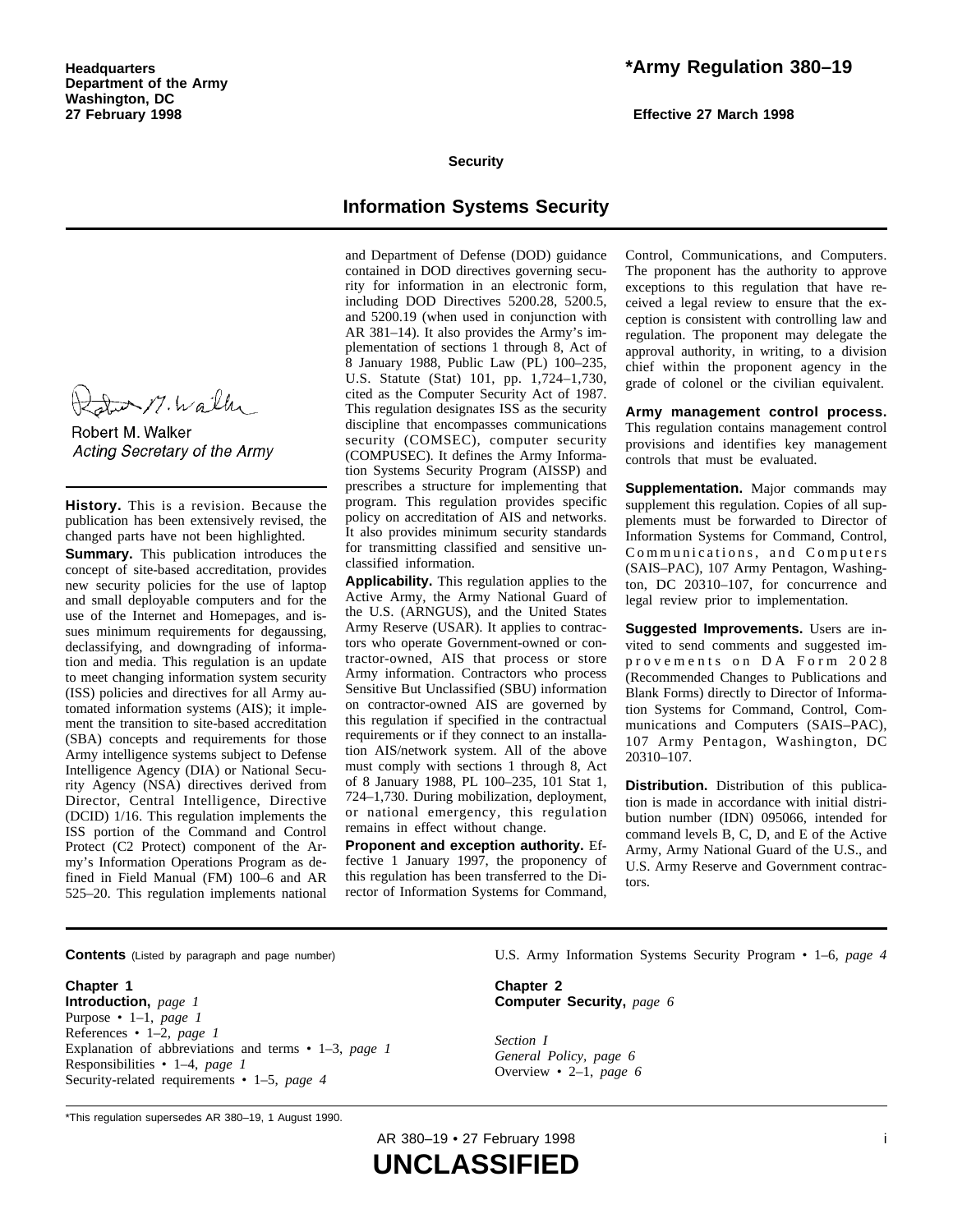#### **Contents—Continued**

System sensitivity designation and mode of operation  $\cdot$  2–2, *page 6*

Minimum requirements • 2–3, *page 7*

*Section II*

*Software Security, page 8* Software controls • 2–4, *page 8* Data base management systems • 2–5, *page 8* Software security packages • 2–6, *page 8* Software design and test • 2–7, *page 8*

*Section III Hardware Security, page 8* Hardware-based security controls • 2–8, *page 9* Maintenance personnel • 2–9, *page 9*

#### *Section IV*

*Physical Security, page 9* Security objectives and safeguards • 2–10, *page 9* Physical security standards for smaller computers and other automated information systems • 2–11, *page 9*

#### *Section V*

*Procedural Security, page 9* Reporting and accountability • 2–12, *page 9* SCI policy • 2–13, *page 10* Password control • 2–14, *page 10*

*Section VI Personnel Security, page 10* Training and awareness programs • 2–15, *page 10* Personnel security standards • 2–16, *page 11* Foreign national employees • 2–17, *page 11*

#### *Section VII*

*Automated Information System Media, page 11* Protection requirements • 2–18, *page 11* Labeling and marking media • 2–19, *page 11* Clearing, purging, declassifying, and destroying media  $\cdot$  2–20, *page 12* Non-removable storage media • 2–21, *page 12*

*Section VIII Network Security, page 12* Two views of a network • 2–22, *page 12*

#### *Section IX*

*Miscellaneous Provisions, page 13* Remote devices • 2–23, *page 13* Employee-owned computers and off-site processing • 2–24, *page 13* Tactical or Battlefield Automation Systems • 2–25, *page 13* Laptop, notebook, or portable automated information systems • 2–26, *page 13* Automated information system security incidents • 2–27, *page 14*

#### **Chapter 3**

**Automated Information System Accreditation,** *page 14* Accreditation overview • 3–1, *page 14* Generic accreditation • 3–2, *page 15* Operational accreditation • 3–3, *page 16* Certification • 3–4, *page 16* The accreditation process • 3–5, *page 16* Reaccreditation • 3–6, *page 17* Accreditation records • 3–7, *page 17* Designated approving authorities • 3–8, *page 17* Accreditation of sensitive compartmented information (sci) systems • 3–9, *page 18*

Interim approval to operate before accreditation • 3–10, *page 18* Site-based accreditation • 3–11, *page 18*

#### **Chapter 4**

**Communications Security,** *page 19* Overview • 4–1, *page 19* Protection of transmitted information • 4–2, *page 19* Protection of Sensitive but Unclassified Information • 4–3, *page 19* Radio systems • 4–4, *page 20* Protected distribution systems • 4–5, *page 20* Approval of protected distribution systems • 4–6, *page 20* **Chapter 5**

**Risk Management,** *page 21* Risk management overview • 5–1, *page 21* Risk management program • 5–2, *page 21* Risk analysis • 5–3, *page 21* Management decision to implement countermeasures • 5–4, *page 22* Implementation of safeguards • 5–5, *page 22* Periodic review of the Risk Management Program • 5–6, *page 22*

#### **Appendixes**

- **A.** References, *page 23*
- **B.** Army-Sponsored Use of the Internet Computer Systems, *page 24*
- **C.** Management Control Evaluation Checklist, *page 25*
- **D.** Security Plan/Accreditation Document, *page 26*
- **E.** DOD 5200.28-STD Guidelines for Determining Minimum AIS Requirements, *page 27*
- **F.** Clearing, Sanitizing, and Releasing Computer Components, *page 28*
- **G.** Information Systems Security Monitoring Capabilities and Restrictions, *page 30*

#### **Table List**

Table E–1: Determining minimum evaluation class from DOD 5200.28-STD for multilevel operations, *page 27* Table F–1: Sanitizing data storage media, *page 29* Table F–2: Sanitizing system components, *page 29*

#### **Figure List**

Figure 3–1: Example of the format of an accreditation approval statement, *page 17*

Figure G–1: Computer defense assistance program process, *page 33*

#### **Glossary**

#### **Index**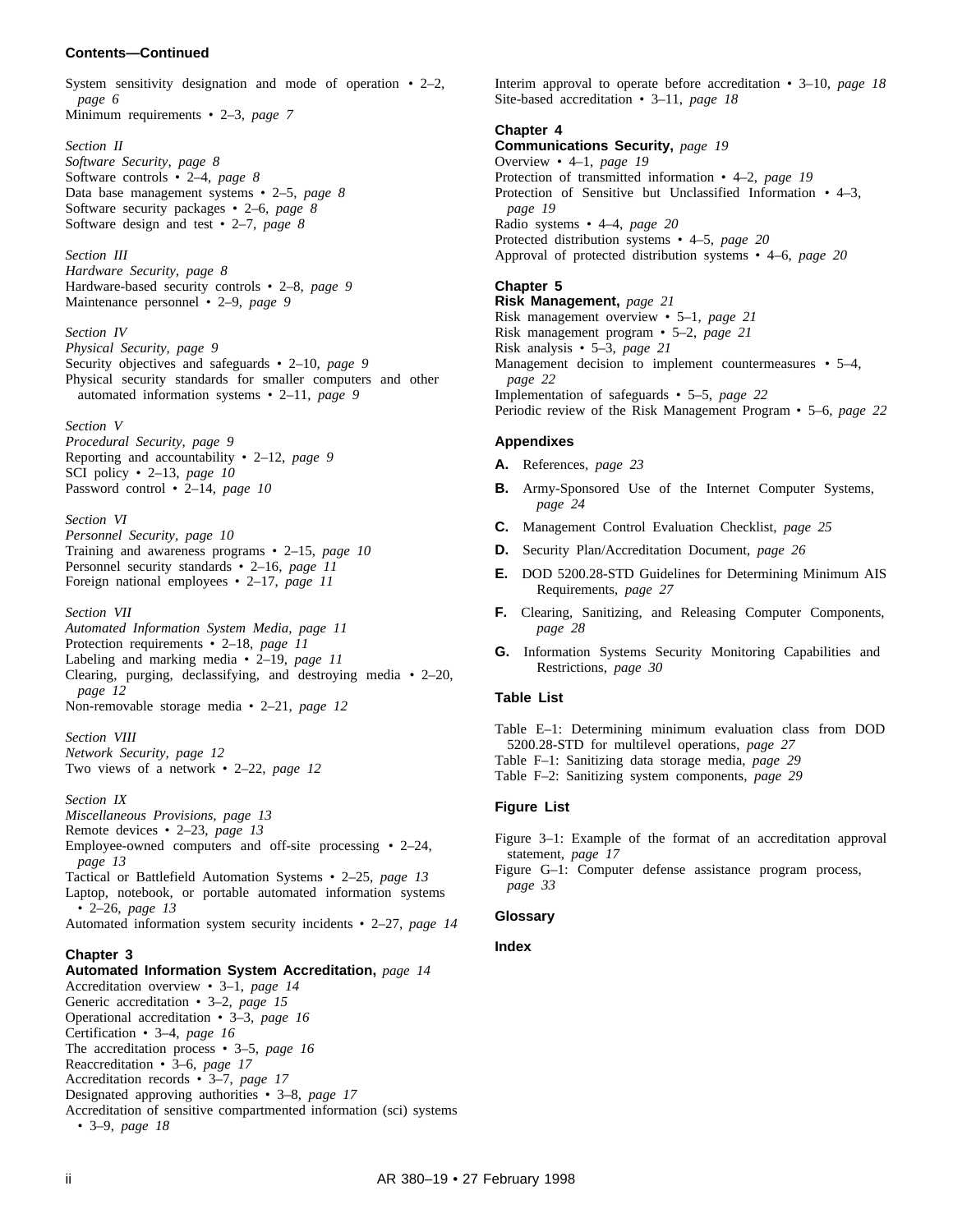#### **1–1. Purpose**

This regulation establishes Department of the Army (DA) information systems security (ISS) policy. It specifically addresses the ISS subdisciplines of communications security (COMSEC) and computer security (COMPUSEC). (Army Regulation (AR) 381–14 addresses TEMPEST.) This regulation provides the following guidance:

*a.* Prescribes ISS policy for the protection of classified and sensitive but unclassified (SBU) information processed, stored, or transmitted over automated information systems (AIS).

*b.* Prescribes unique policies for the following ISS subdisciplines:

(1) COMPUSEC (see chaps 2 and 3).

(2) COMSEC (see chap 4).

*c.* Deals with all Army AIS. However, certain systems are also governed by the policies, procedures, or directives of the Joint Chiefs of Staff (JCS), Defense Intelligence Agency (DIA), National Security Agency (NSA), Defense Information System Agency (DISA), or other Department of Defense (DOD) directives. In the event of conflicting guidance, major Army commands (MACOMs) should submit a request for a policy review to the Office of the Director of Information Systems for Command, Control, Communications, and Computers (DISC4). This regulation is a minimum standard applicable in all areas not specifically covered in other higher level documents. Refer to the documents listed below for DOD policy and guidance for certain unique applications:

(1) Systems processing intelligence information will comply with national intelligence agency regulations and procedures (such as those of the NSA and DIA) that are, in turn, derived from Director, Central Intelligence, Directive (DCID) 1/16. Accreditation of AIS under the purview of the National Security Agency (NSA) is not governed by this regulation (chap 3) and must be accomplished in accordance with NSA guidance (Supplement 1 to NSA/Central Security Services (CSS) 130–1).

(2) Joint Chiefs of Staff Publication 6–03.7 and other applicable Global Command and Control System (GCCS) publications provide compliance requirements for the GCCS sites.

(3) Joint Chiefs of Staff Memorandum (MJCS) 75–87 provides compliance requirements for systems processing Single Integrated Operational Plan—Extra Sensitive Information (SIOP–ESI).

(4) Department of Defense Publication C–5030–58–M provides the security requirements for an Automated Message Handling System (AMHS) at sites that store or process Sensitive Compartmented Information (SCI) in a consolidated Defense Special Security Communications System (DSSCS)/General Service facility.

(5) Army Regulation (AR) 380–381 (C) provides the security requirements for systems processing Special Access Program (SAP) information.

*d.* Describes ISS policy as it applies to security in the following areas:

(1) Hardware.

(2) Software.

(3) Procedures.

(4) Telecommunications.

(5) Personnel.

(6) Physical environment.

- (7) Networks.
- (8) Firmware.

*e*. Provides guidance for satisfying Department of Defense (DOD) SBU requirements.

#### **1–2. References**

Required and related publications and referenced forms are listed in appendix A.

#### **1–3. Explanation of abbreviations and terms**

Abbreviations and terms used in this regulation are explained in the Glossary.

#### **1–4. Responsibilities**

*a. Deputy Chief of Staff for Intelligence.* The Deputy Chief of Staff for Intelligence (DCSINT), Headquarters, Department of the Army, is responsible for certain elements of information security. The DCSINT will—

(1) Review, develop, and coordinate Army input to DOD ISS policy documents.

(2) Establish and issue Army ISS policy and standards.

(3) Oversee the collection, analysis, and dissemination of information on the foreign threat to Army AIS.

(4) Act as the certifying and accrediting authority for security accreditation of certain AIS which process intelligence information (see chap 3).

(5) Develop policy for safeguarding and controlling COMSEC material to be published as AR 380–40.

(6) Establish and maintain standardized evaluation and test methodologies, certification procedures, and security requirements.

(7) Provide a point of contact with DIA and the Information Security Office at NSA to coordinate ISS policy issues affecting AIS processing or storing Army information or an AIS operated/ located on Army installations.

(8) Provide guidance concerning the ISS portion of C2 Protect Program, to include the following actions:

*(a)* Ensure ISS concerns are integrated within intelligence management systems.

*(b)* Ensure ISS requirements are integrated into intelligence information systems.

(9) Act as approving authority for determining whether a system or site based concept will be used for accreditation.

*b. Director of Information Systems for Command, Control, Communications, and Computers.* The Director of Information Systems for Command, Control, Communications, and Computers (DISC4) is responsible for certain information security actions. The DISC4 will—

(1) Establish procedures to manage a cohesive Army ISS program, including a contingency plan so that recovery procedures are available if data are modified or destroyed or if the integrity of the system is suspect. At a minimum, the contingency plan should include a Continuity of Operations Plan (COOP) and an emergency destruction plan. Deployable systems must have an emergency destruction plan. The contingency planning process may include Memorandum of Agreement (MOA) back-up for critical support services with another Army command or Federal agency.

(2) Serve as the Army focal point for managing and implementing the Army ISS program and coordinate certification procedures as part of the accreditation process.

(3) Serve as the Army member of the National Security Telecommunications and Information Systems Security Committee (NSTISSC) and the subcommittees for Telecommunications Security and Automated Information Systems Security. Distribute throughout the Army, the NSTISSC issuances that are not implemented by other Army promulgations.

(4) Develop and promulgate procedures for Army implementation of national, DOD, and Army ISS policy, directives and standards, including ISS guidelines for specific systems and products.

(5) Review and evaluate proposed policies, procedures, directives, doctrinal publications, plans, material requirements documents, life cycle management documents, basis of issue plans, and similar documents which have ISS implications for adherence to ISS policy.

(6) Participate with the DCSINT in analyses and studies concerning foreign intelligence threats and operational vulnerabilities against which ISS countermeasures are directed.

(7) Assess the effectiveness of new ISS concepts in achieving Army goals and objectives.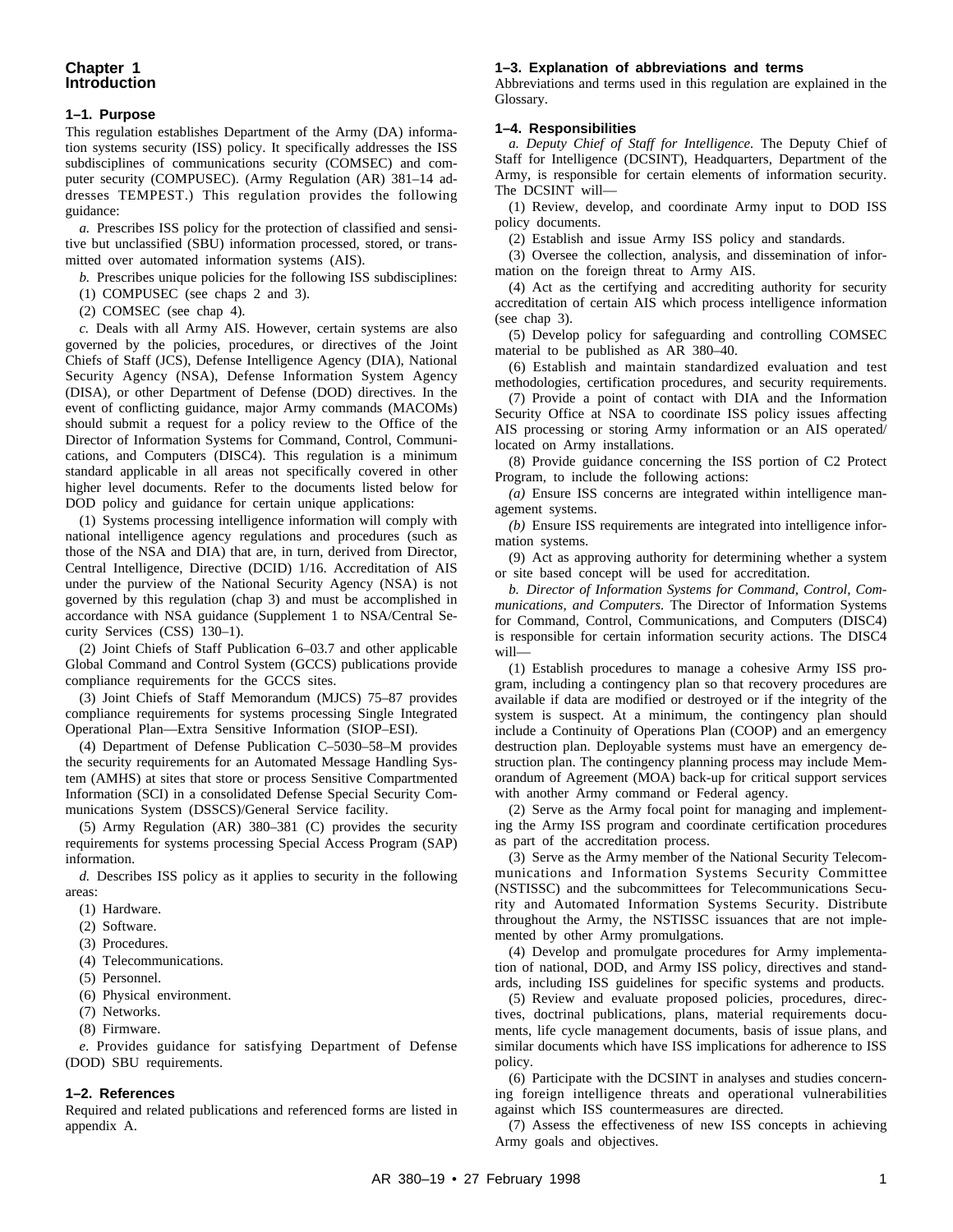(8) Evaluate technological trends in ISS and establish a methodology to integrate advancements into the information mission area (IMA).

(9) Develop, present, and defend Army Information Systems Security Resources Program (ISSRP) requirements in the planning, programming, and budgetary process.

(10) Provide ISS guidance to Army elements to include advising and assisting program managers/project managers/product managers (PMs) in identifying and incorporating ISS requirements in project development.

(11) Provide program oversight of the Army Key Management Program (AKMP) for cryptographic keys.

(12) Act as the Army focal point for the ISS training and awareness program.

(13) Provide a point of contact to the National Computer Security Center (NCSC).

(14) Assist the Deputy Chief of Staff for Operations and Plans (DCSOPS) in evaluating ISS requirements and establishing priority for procurement and fielding of ISS equipment and systems.

(15) Participate in joint ISS programs to ensure compatible and supportable ISS measures are employed in joint systems.

(16) Act as the designated approving authority (DAA) for collateral systems in the following areas:

*(a)* DA Staff agency systems operating in the multilevel security mode.

*(b)* Systems developed by program executive officer (PEO)/PM that are generically accredited to operate in the multilevel security mode.

(17) Provide a point of contact with the Defense Information Systems Agency/Center for Information Systems Security (DISA/ CISS) for advice and assistance and implementation of certification test programs for Army-operated AIS.

(18) Perform the following actions in regard to the ISS portion of the C2 Protect Program:

*(a)* Ensure C2 Protect concerns are an integral part of C4I management systems.

*(b)* Ensure C2 Protect requirements are integrated into C4I information systems.

*(c)* Implement security countermeasures to protect Army systems.

*(d)* Serve as the Army focal point for automated Information System Security Engineering and System Security Engineering models.

*(e)* Serve as the Army focal point for the management of the Army Information System Security Program and the Army C2 Protect Program.

*(f)* Serve as the Army focal point for validation of requirements for C2 Protect Army Information System Security funds.

*(g)* Provide C2 Protect direction, procedures and guidance to all Army support organizations.

*(h)* Ensure C2 Protect is addressed during system development, at the earliest possible time, prior to the initiation of the milestone II advanced technology development (ATD).

*(i)* Develop and publish C2 Protect system security standards.

*c. Deputy Chief of Staff for Operations and Plans.* The Deputy Chief of Staff for Operations and Plans (DCSOPS) is responsible for certain elements of information security. The DCSOPS will—

(1) Monitor training activities to ensure that proper emphasis is given to ISS during training conducted at all levels.

(2) Perform the following actions during combat development: *(a)* Approve ISS studies and concepts.

*(b)* Approve operational and organizational plans and required operational capabilities for systems and cryptographic equipment. Establish priorities for the research, development, test, and evaluation (RDTE) effort.

*(c)* Include realistic and essential ISS requirements in material requirements documentation for AIS.

*(d)* Monitor the allocation of manpower to accomplish essential ISS functions.

*(e)* Monitor the individual training programs at Army Service Schools to ensure they include adequate ISS instruction.

 $(3)$  Perform the following actions, when establishing requirements:

*(a)* Integrate ISS into operations security (OPSEC) planning and practices.

*(b)* Set operational priorities, considering both operational and security requirements, for worldwide distribution of cryptographic equipment.

(4) Prescribe policy and procedures for physical security planning of facilities.

(5) Advise the DCSINT, DISC4, and U.S. Army Criminal Investigation Division (CID) Command on crime and fraud prevention as they relate to AIS.

(6) In coordination with the DISC4, validate Army ISS requirements and establish priorities for procurement and fielding of ISS equipment and systems.

(7) Perform the following actions in regards to the ISS portion of the C2 Protect Program:

*(a)* Oversee the integration of all developmental C2 Protect technologies and procedures into Army modernization strategies and unit training.

*(b)* Ensure C2 Protect training is vigorously integrated throughout the force. Provide DA Staff supervision of the planning and execution of C2 Protect in all field training and command post exercises.

*(c)* Coordinate with the Joint Requirement Oversight Committee (JROC) to minimize duplication and achieve standardization.

*(d)* Coordinate C2 Protect system performance, operational employment, Tactics, Techniques, and Procedures (TTP) with the other military services and allies, as appropriate.

*(e)* Coordinate with the Assistant Secretary of the Army for Research, Development, and Acquisition (ASA (RDA)) and DISC4 and DCSINT to ensure C2 Protect is integrated into the U.S. Army's research and development programs.

*(f)* Identify requirements to the DCSINT for studies and analysis of C2 systems to determine vulnerabilities.

(8) Act as the Army Staff (ARSTAF) operational focal point for Information Operations (IO).

(9) Exercise operational tasking authority over the Land Information Warfare Activity (LIWA), to include prioritization and validation of requests for support.

*d. Deputy Chief of Staff for Logistics.* The Deputy Chief of Staff for Logistics (DCSLOG) is responsible for certain elements of information security. The DCSLOG will—

(1) Develop logistics policies (including integrated logistics support policy), concepts, procedures, and guidance for distribution, supply, maintenance, and transportation of ISS equipment used in support of all Army information management equipment and systems.

(2) Prescribe execution of NSA or DOD logistics management directives that apply to classified COMSEC and Controlled Cryptologic Information (CCI) material.

(3) Act as proponent of the Army COMSEC Commodity Logistics Accounting Information Management Systems (ACCLAIMS) and AKMP.

(4) Prescribe and supervise the implementation of procedures for property control and the accounting of CCI material during distribution, storage, maintenance, use, and disposal. All guidance will conform with the security standards developed by the DCSINT for safeguarding COMSEC and CCI material.

(5) Supervise logistics support planning to ensure the availability of material and publications needed for repair, test measurement, and diagnosis of ISS equipment and systems.

(6) Ensure C2 Protect Program ISS requirements are integrated into logistics information systems.

(7) Provide continuous logistic support for fielded C2 Protect material and test equipment.

*e. The Assistant Secretary of the Army for Research, Development, and Acquisition.* The Assistant Secretary of the Army for Research, Development, and Acquisition (ASA(RDA)) is responsible for certain elements of information security. The ASA(RDA) will—

(1) Develop, coordinate, and allocate RDTE and procurement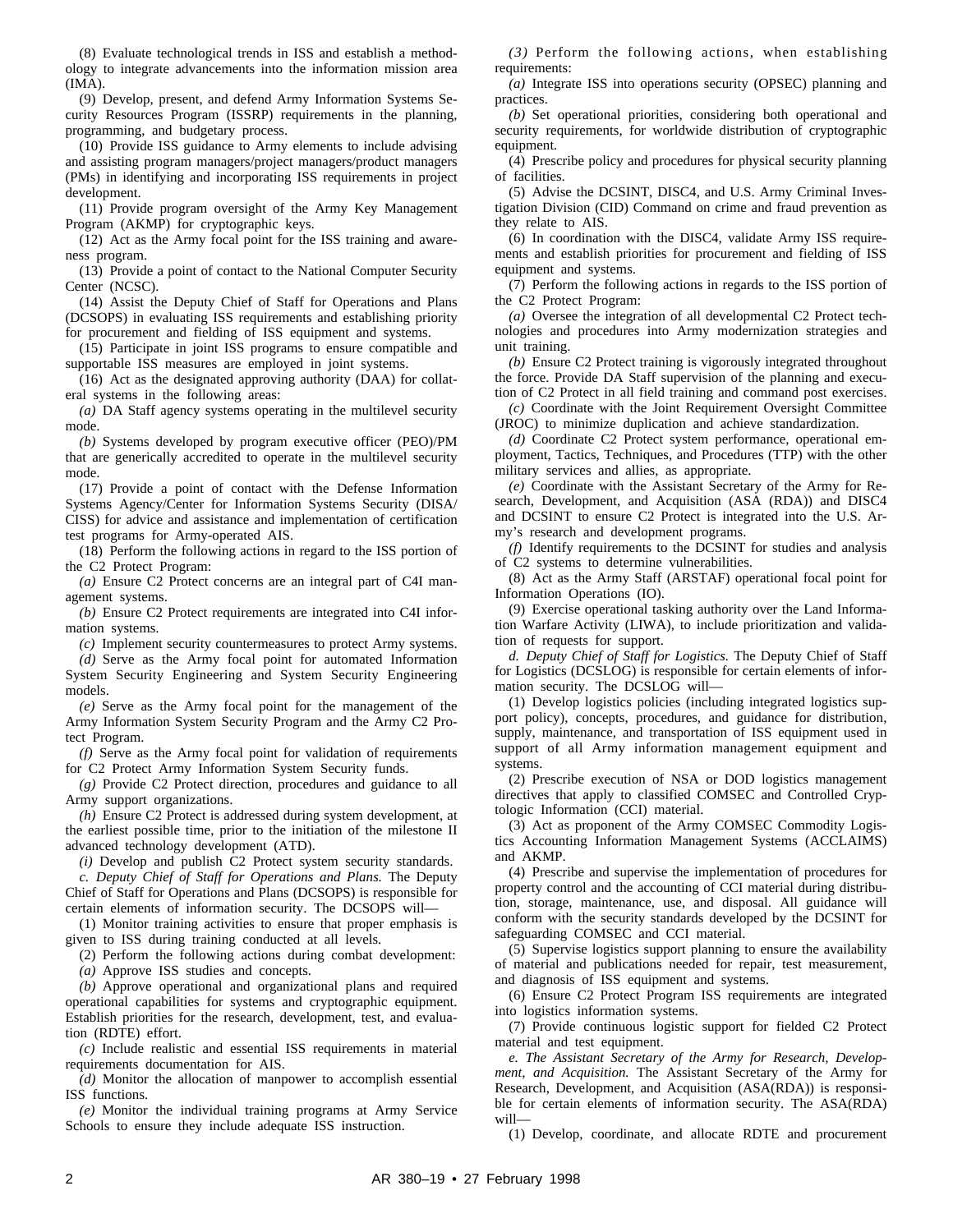resources in support of program requirements for ISS. Supervise the execution of RDTE and procurement.

(2) Justify and defend program and budget requirements for ISS RDTE and procurement.

(3) Forward to NSA, Headquarters, Department of the Army (HQDA) approved material requirements documents for cryptographic equipment along with requests for RDTE efforts to fulfill those needs. Designate an Army material developer to monitor development and to satisfy Army material life cycle management milestones.

(4) Monitor NSA or other Service COMSEC or ISS RDTE projects which are of interest to the Army. Designate an Army developing agency as defined in AR 70–1 for each project having potential application for Army use. Require the designated agency to maintain liaison with the developer and inform interested Army agencies of the progress of such projects.

(5) Establish, in coordination with NSA, concurrent life cycle management milestones for the development of cryptographic equipment and any companion information system.

(6) Provide the primary Army member for the NSA COMSEC research and engineering coordination group.

(7) Ensure that ISS program requirements are designed into all AIS under their purview. Develop necessary procedures and guidance so ISS programs are known throughout the ASA(RDA).

(8) Perform the following actions in regards to the ISS portion of the C2 Protect Program:

*(a)* Provide or coordinate funding for C2 Protect R&D activities.

*(b)* Provide relevant C2 Protect input to the DISC4 to support Army ISS policy. Plan and coordinate development or procurement of simulated hostile C2 systems for testing and training.

*(c)* Conduct research and acquire basic knowledge of the techniques and circuitry required to provide an effective defensive (vulnerability assessment) Information Warfare (IW) capability in appropriate types of Army equipment.

*(d)* Develop capabilities to perform information systems risk analysis, risk reduction, and risk management.

*(e)* Ensure that Army PEOs/PMs include Systems Security Engineering Modeling in all systems development activities.

*f. Commanders of MACOMs, the Chief of the National Guard Bureau (Army System), and the Administrative Assistant to the Secretary of the Army (acting as the MACOM for all HQDA staff agencies).* Commanders of MACOMs, the Chief of the National Guard Bureau (Army System)(CNG), and the Administrative Assistant to the Secretary of the Army (AASA) (acting as the MACOM for all HQDA staff agencies) are responsible for certain information security actions. The MACOM commanders, the CNG, and the AASA will—

(1) Administer all aspects of ISS for AIS developed or operated by MACOM personnel, contractors, or field operating agencies under their jurisdiction.

(2) Appoint a knowledgeable individual as the ISS program manager (ISSPM) to implement the ISS program within their respective commands. Provide the ISSPM with sufficient staff and resources to effectively manage the COMPUSEC and COMSEC subdisciplines of ISS.

(3) Establish an ISS personnel structure to ensure that ISS responsibilities are delineated at all echelons of the MACOM as required by paragraph 1–6.

(4) Ensure proper accreditation of AIS that fall under their authority as specified in chapter 3.

(5) Ensure the DODIIS COMPUSEC program is properly implemented and develop guidance where necessary.

*g. Commanding General, U.S. Army Intelligence and Security Command.* Commanding General (CG), U.S. Army Intelligence and Security Command (INSCOM), in addition to the MACOM responsibilities above, will—

(1) Serve as the Army Service Cryptologic Element (SCE) and point of contact for AIS under the purview of NSA. Provide implementing guidance to NSA promulgations as required.

(2) Provide counterintelligence support to Army elements on ISS

matters and advise accreditation authorities on the foreign intelligence threat.

(3) Provide technical advice and assistance to MACOMs, as requested, on implementation and/or operation of the DODIIS COM-PUSEC program.

(4) Conduct the certification test program for all Army intelligence AIS.

(5) Coordinate with the Army Computer Emergency Response (ACERT)/Coordination Center for security incidents and violations as applicable for Army.

*h. Commanding General, U.S. Army Training and Doctrine Command.* Commanding General, U.S. Army Training and Doctrine Command (TRADOC), in addition to the MACOM responsibilities above, will—

(1) Integrate approved ISS doctrine, procedures, and techniques into applicable programs of instruction for TRADOC schools.

(2) Develop Army-wide training literature and training aids in support of the ISS training and awareness program.

(3) Integrate ISS procedures and techniques into the formal evaluations of both individual soldiers and units.

(4) Develop, test, and recommend operational and organizational concepts and doctrine to achieve ISS goals.

(5) Conduct or participate in operational tests of ISS implementations as part of system-wide operational tests, as directed.

*i. Commanding General, U.S. Army Materiel Command.* Commanding General, U.S. Army Materiel Command (AMC), in addition to MACOM responsibilities above, will—

(1) Ensure that the ISS requirements are integrated into the architecture, hardware, software, and systems engineering of those systems for which AMC is the material developer.

(2) Provide ISS Army wide material developer support for RDTE and production.

(3) Assist AIS functional proponents and PMs in identifying security requirements for proposed or existing tactical (deployable) battlefield systems.

(4) Perform integrated material management of unclassified and classified COMSEC and CCI commodities.

*j. Program executive officers and program managers.* Program executive officers (PEOs) and program managers (PMs) will—

(1) Ensure that the requirements of this regulation are applied throughout the project development of all AIS.

(2) Ensure information systems security engineering is embedded in all system research, development, testing, and evaluation (RDT&E) activities.

(3) Act as the accreditation authority for generic accreditation for systems as indicated in paragraph 3–8.

(4) Appoint an ISS manager (ISSM) to perform those duties listed in paragraph 1–6*d*(2). Additionally, the ISSM is responsible for implementing and managing all security aspects of systems development efforts unique to PEO/PM organizations which are not specifically addressed by this regulation.

(5) Ensure the ISSM has performed the pre-deployment duties listed in paragraph 1–6, as appropriate.

(6) Ensure that designated ISSMs and information systems security officers (ISSOs) effect continuous coordination with the MACOM ISSPM in which the systems being developed are to be demonstrated, tested and/or fielded.

(7) Ensure that draft generic accreditation documentation per paragraph 3–2 is completed and delivered to the MACOM ISSPMs prior to initial operational test and evaluation.

(8) Ensure that approved generic accreditation documentation is delivered to the receiving MACOM ISSPM prior to delivery of the system to the receiving unit.

(9) When PEO/PM retains responsibility for system changes subsequent to deployment, ensure that generic reaccreditation documentation reflecting system changes is provided to MACOM ISSPMs and using activities.

(10) Perform the following actions in regards to the ISS portion of the C2 Protect Program:

*(a)* Integrate system security engineering processes into system design and development.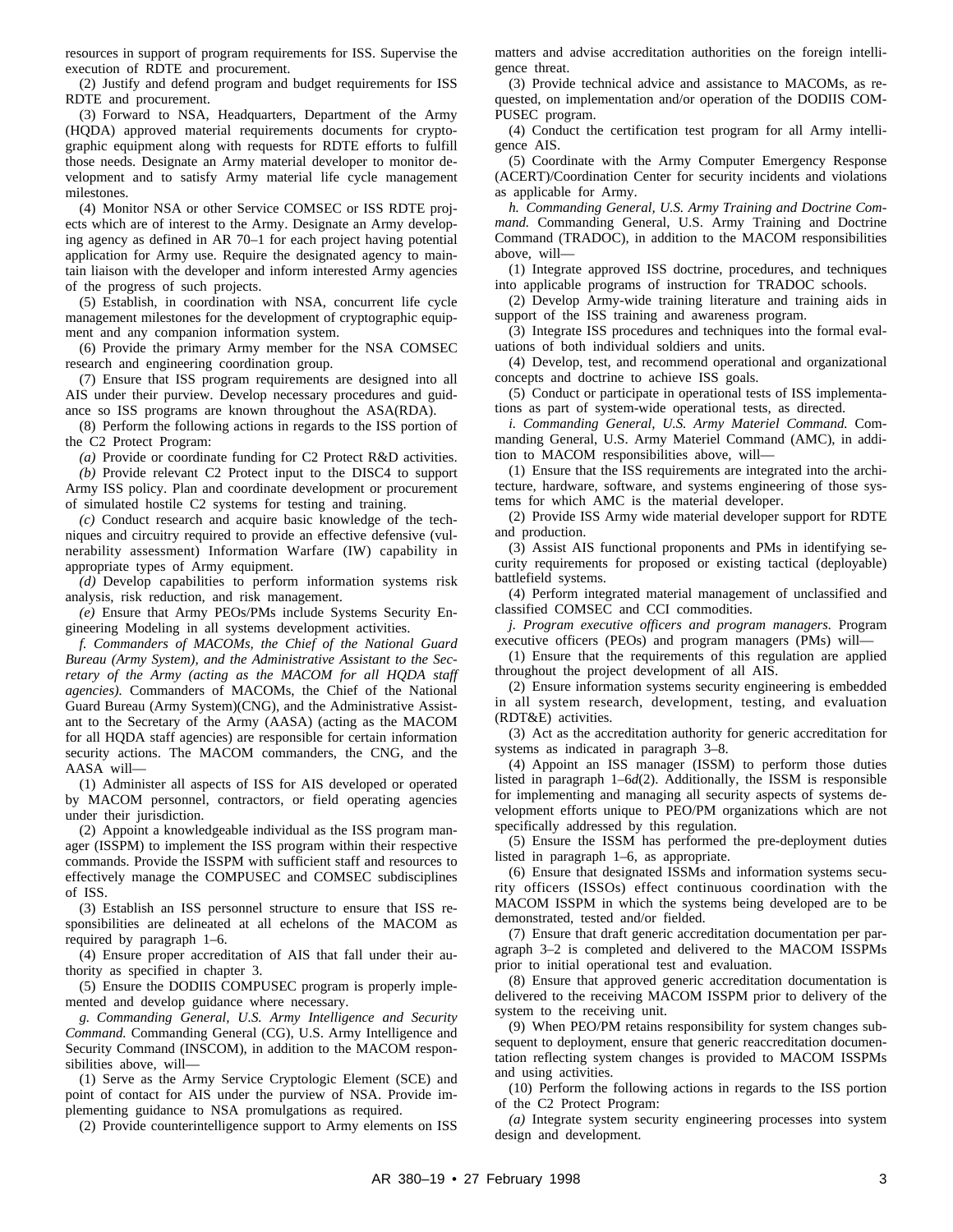*(b)* Integrate ISS practices into pre-milestone zero activities and events.

*(c)* Develop and submit to the system DAA a C2 Protect system security engineering implementation plan for all transport and information systems developments for which they have design and development responsibilities.

*(d)* Develop and perform security risk analysis on all systems developments before determining the omission of security features.

*(e)* Perform acquisition and life-cycle management of material in support of the IO strategy.

#### **1–5. Security-related requirements**

*a.* Automated information systems exhibit inherent security vulnerabilities and are known to be targeted by a number of sources other than the foreign intelligence services. Cost-effective ISS measures must be established and applied to manage identified risk against these powerful vulnerabilities and threats.

(1) Measures taken to attain ISS objectives will be commensurate with the importance of the operation to mission accomplishment, the sensitivity and criticality of the material being processed, and the relative risks (threats and vulnerabilities) to the system. Cost-effective ISS measures will be applied to counter identified risks.

(2) Statements of security-related requirements will be accomplished in the earliest phases of AIS development and followed through subsequent phases of the system development life cycles.

(3) AIS procurement packages will include security requirements that are based on stated needs and a cost-benefit analysis.

(4) Costly or elaborate security countermeasures will be applied only when the risk analysis indicates that administrative, personnel, physical, and other less costly measures do not achieve an acceptable level of risk.

*b.* Defense information labeled Classified, Unclassified Non-Sensitive, and Sensitive But Unclassified defense information in Army AIS must be safeguarded against unauthorized disclosure, modification, destruction, and denial of use. Information systems security measures must be designed to ensure confidentiality, integrity, and availability of information and AIS resources that impact on mission accomplishment. Information systems security countermeasures must also prevent unauthorized use of Army AISs. The specific mix of ISS measures chosen will depend on the relative importance of the AIS mission and the information. Information that is SBU will normally fall into one of the following categories.

(1) Systems that contain sensitive but unclassified information are exempt from the provisions of sections 1–8, Act of 8 January 1988, Public Law 100–235, and U.S. Statute at Large, volume 101, pp. 1724–1730, cited as the Computer Security Act of 1987. This information requires protection primarily from foreign intelligence services to ensure confidentiality. This information must be protected if it falls in any of the following categories:

*(a)* Involves intelligence activities.

*(b)* Involves cryptologic activities related to national security.

*(c)* Involves command and control of forces.

*(d)* Is contained in systems that are an integral part of a weapon or weapon system.

*(e)* Is contained in systems that are critical to the direct fulfillment of military or intelligence missions.

*(f)* Involves processing of research, development, and engineering data.

(2) Information labeled SBU must be protected to ensure confidentiality, availability, and integrity and may or may not require protection from foreign intelligence services or other unauthorized personnel. Examples may include information dealing with logistics, medical care, personnel management, Privacy Act data, contractual data, For Official Use Only (FOUO) information, and certain categories of financial data.

*c.* Information will be safeguarded by the application of protective measures addressed in chapter 2. Applicability of safeguards will be determined through the risk management review and may consist of the following:

(1) Hardware security.

- (2) Software security.
- (3) Procedural security.
- (4) Telecommunications security.
- (5) Personnel security.

(6) Physical security.

- (7) Network security.
- (8) Firmware.
- (9) TEMPEST per AR 381–14.

*d.* Each AIS handling classified or SBU information will be subject to a risk management program per chapter 5 and will undergo a detailed review leading to formal accreditation according to chapter 3.

*e.* Compliance with ISS requirements is an integral part of the Information Management Area (IMA), the Army technical architecture, and life-cycle management of information systems defined in AR 25–1.

*f.* The application of ISS measures must include compatibility considerations.

*g.* Training in ISS principles and techniques will be integrated into unit operations at all levels of command.

#### **1–6. U.S. Army Information Systems Security Program**

*a.* The Army Information Systems Security Program (AISSP) is a unified approach to protecting classified, unclassified, and SBU information while in AIS and is established to consolidate and focus Army efforts in securing that information and its associated systems and resources. The AISSP encompasses security requirements of AIS during development, acquisition, training, deployment, operations, maintenance, and disposition. The AISSP has been created in recognition of the Army's widespread use of AIS and the unique problems associated with their security. The potential risk to an AIS increases as more interfacing systems are implemented, more sensitive information is handled, and more complex functions are performed.

*b.* The AISSP is designed to achieve the most effective and economical security possible for all AIS using the risk management approach for implementing security safeguards. To attain an acceptable level of risk, a combination of staff and field actions are necessary to develop policy and guidance, identify problems and requirements, and adequately plan for required resources.

*c.* Commanders and managers are responsible for implementing the AISSP in their command or activity and will ensure the following is accomplished:

(1) Systems within their command or activity are operated within the requirements of this regulation.

(2) Requests for new systems or changes to existing systems include security requirements appropriate to the system's concept of operation. Once validated, these security requirements must be incorporated into the system design and defined in procurement contracts.

(3) Use of commercial-off-the-shelf (COTS) products or specific production requirements is consistent with ISS requirements and does not render necessary security measures impractical or cause unacceptable degradation in security.

*d.* A clearly defined structure of ISS personnel will assist commanders and managers in implementing the AISSP. These personnel act as the focal point for ISS matters within their command or activity. They should have the authority to enforce security policies and safeguards for systems within their purview. This authority includes stopping system operation if warranted by the impact of a security deficiency. This hierarchical structure will be established as follows:

(1) Information systems security program manager. At each Army MACOM and within the Office of the Administrative Assistant to the Secretary of the Army (acting as the HQDA MACOM), an information systems security program manager (ISSPM) will be appointed to establish, manage, and assess the effectiveness of the ISS program within that command or activity. This individual will be assigned sufficient personnel assets to effectively manage the COMPUSEC and COMSEC subdisciplines of ISS. The ISSPMs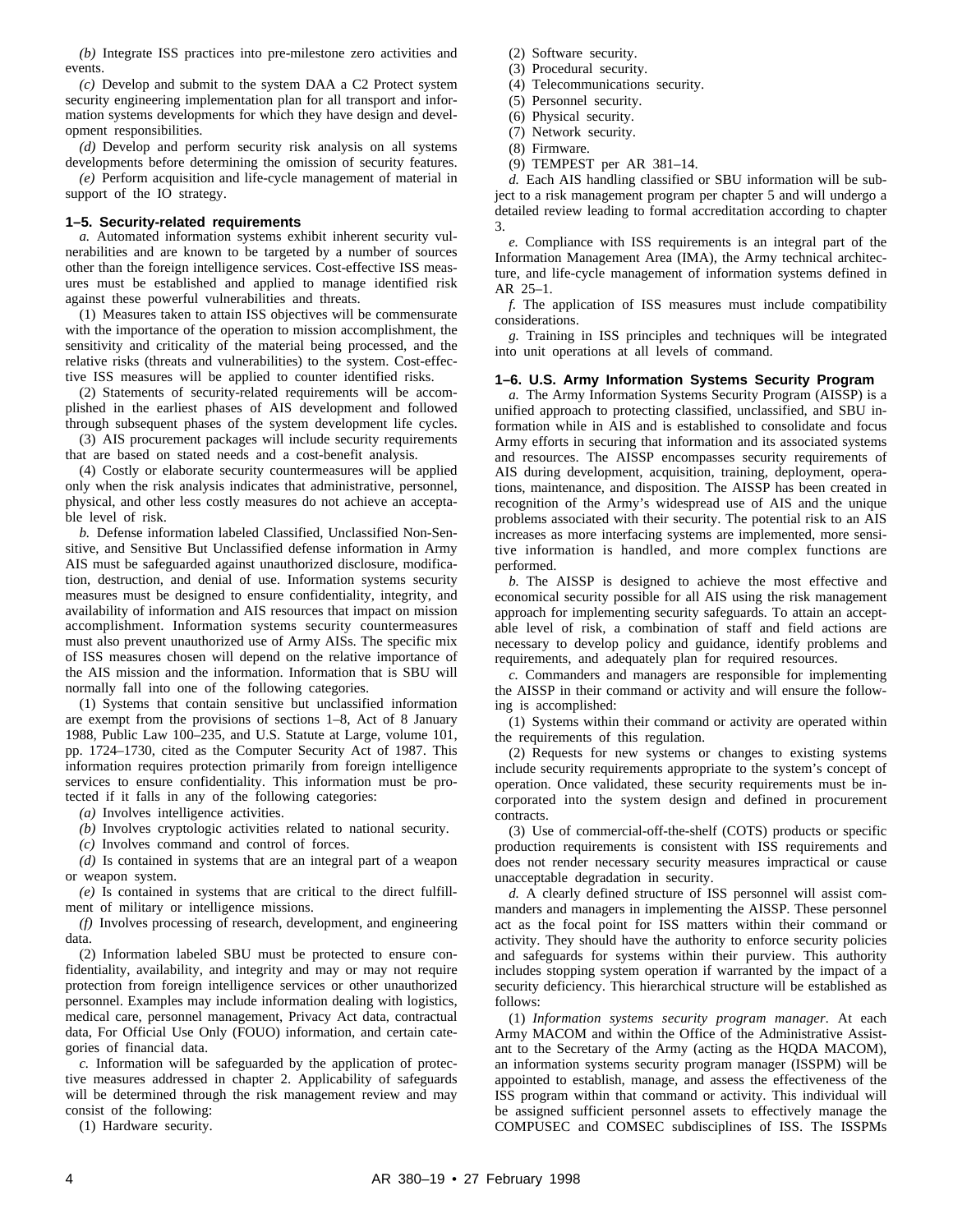appointed by MACOM commanders and the Administrative Assistant to the Secretary of the Army will—

*(a)* Establish and manage the command ISS program, to include defining the ISS personnel structure and directing the appointment of an ISSM at appropriate subordinate commands, installations, DA staff agencies, and field operating activities.

*(b)* Promulgate ISS guidance within each command, to include developing command-unique guidance, as required.

*(c)* Establish a procedure within the command to document the status of all AIS accreditation, the AIS sensitivity level, and the security mode of operation.

*(d)* Establish and oversee an ISS training program that meets the requirements of this regulation and integrates ISS into operational training programs for managers, system administrators, users, and maintenance personnel.

*(e)* Develop guidance to ensure the DODIIS COMPUSEC program is properly implemented.

*(f)* Establish, conduct, and oversee a program of announced and unannounced ISS inspections to determine compliance with this regulation and other applicable security directives. Notify the commander of the results of such inspections.

*(g)* Develop the applicable portion of the ISS resource requirements for the MACOM.

*(h)* Maintain a strong liaison with supporting DISA, CID, and INSCOM elements.

*(i)* Develop and maintain an Internet security policy (see app B).

*(j)* Administer management evaluation controls (see app C).

(2) *Information systems security manager.* At all appropriate levels of command below Army MACOM and at DA staff and field operating agencies and at the PEO level, an information systems security manager (ISSM) will be appointed to establish and implement the ISS program for all AIS within that command or activity or for AIS under development. This includes posts, installations, and installation equivalents. These appointments will result in a chain of command for ISSM that parallels the command structure. The ISSM may not be capable of directly handling all aspects of ISS within their purview as AIS expand in geographic boundaries. The ISSMs can secure the growing complexity of personal computers (PCs), local area networks (LANs), metro area networks (MANs), and wide area networks (WANs) by assigning various tasks to ISSOs and system administrators. For systems within their purview, ISSMs will—

*(a)* Oversee the execution of the ISS training and awareness program within their command or activity.

*(b)* Ensure that an information systems security officer (ISSO) is appointed for each separate AIS, group of AIS, or network, as necessary.

*(c)* Establish an AISSP that will provide protection for all information systems and ensures all AIS and/or networks are accredited per this regulation.

*(d)* Periodically review the status of all AIS and networks to ascertain that changes have not occurred that affect security and negate the accreditation.

*(e)* Review threat and vulnerability assessments to enable the commander or manager to properly analyze the risks to the AIS information and determine appropriate measures to effectively manage those risks.

*(f)* Report security incidents and technical vulnerabilities per this regulation, AR 381–14 (S), AR 380–5, and AR 381–12. All attempts and actual penetrations of Army AIS will be immediately reported to ISSM. In turn, the ISSM will notify the Land Information Warfare Activity's (LIWA) Army Computer Emergency Response Team (ACERT) or its subordinate computer emergency response team (CERT) infrastructure, who will notify HQ, CID, and the Army Case Control Office (ACCO) at INSCOM of all successful penetration incidents. The local supporting CID and INSCOM office should also be notified.

*(g)* Implement the DODIIS COMPUSEC program and site-based accreditation, where feasible.

*(h)* Establish the scope of responsibilities for each ISSO using guidance from the ISSPM and applicable regulations.

(3) *Information system security officer.* For each AIS or group of AIS, there will be an information system security officer (ISSO) appointed by the commander or manager of the activity responsible for the AIS. The same ISSO may be appointed for multiple AIS, particularly in the environment where personal computers, workstations, file servers, local area networks, or small systems are oriented toward the functional user as the operator. The ISSOs will perform the following duties for each AIS under their purview:

*(a)* Ensure systems are operated and maintained according to this regulation.

*(b)* Ensure managers, system administrators, and users have the appropriate security clearances, authorizations, and need-to-know.

*(c)* Include all personnel associated with AIS in system-specific and general awareness security training.

*(d)* Conduct threat and vulnerability assessments to enable the commander or manager to properly analyze the risks to AIS information and determine appropriate measures to effectively manage those risks.

*(e)* Prepare, distribute, and maintain plans, instructions, guidance, and standing operating procedures (SOPs) concerning the security of system operations.

*(f)* Report immediately to the ISSM any attempt to gain unauthorized access to information or any system failure or suspected defect that could lead to an unauthorized disclosure, loss of integrity, or unavailability of system information.

*(g)* Review and evaluate the security impact of system changes, including interfaces with other AIS. Ensure that all interconnected systems comply with the security requirements levied within the infrastructure and do not have a negative security impact on any other systems with which they must interact and support.

*(h)* Report security incidents and technical vulnerabilities to the ISSM per this regulation, AR 381–14 (S), AR 380–5, and AR 381–12. Incidents involving criminal activity or foreign intelligence services will also be reported to the local CID or supporting counterintelligence (CI) field office. Refer to paragraph (*f*) above for additional information and guidance and required reporting procedures.

*(i)* Prepare or oversee the preparation of the certification and accreditation documentation.

*(j)* Maintain a current network or AIS certification or accreditation statement and initiate recertification and re-accreditation when changes affecting security have occurred.

*(k)* Establish and implement a system for issuing, protecting, and changing system passwords.

*(1)* Oversee the review of system audit trails and resolve discrepancies.

*(m)* Maintain access control records and ensure they are reviewed at least weekly. Ensure that only authorized personnel can gain access to the system.

*(n)* Ensure appointment of individuals, as needed, for securing each terminal, inal, workstation, computer, or associated group of computers that are not under the direct control of the ISSO.

*(o)* Maintain close liaison with supporting system administrators to promote security at all levels of AIS operations.

(4) *System administrators.* System administrators (SAs) must be trained in in all aspects of information system security. The SAs must be highly trained and experienced on the AIS that they are required to maintain. The SA must be able to maintain the AIS audit functions and have the ability to review audit information for detection of possible system abuse and to coordinate with the ISSO. SA responsibilities for maintaining, securing and monitoring systems are provided in appendix G, "Monitoring Capabilities and Restrictions." Systems administrators are encouraged to discuss the limitations of their authorities and the implications of appendix G with their supporting legal advisors. In coordination with the ISSO, the SA must ensure that all components of the AIS are protected so that the AIS can effectively and securely operate in the three operational modes: in-garrison, in-transit, and deployed.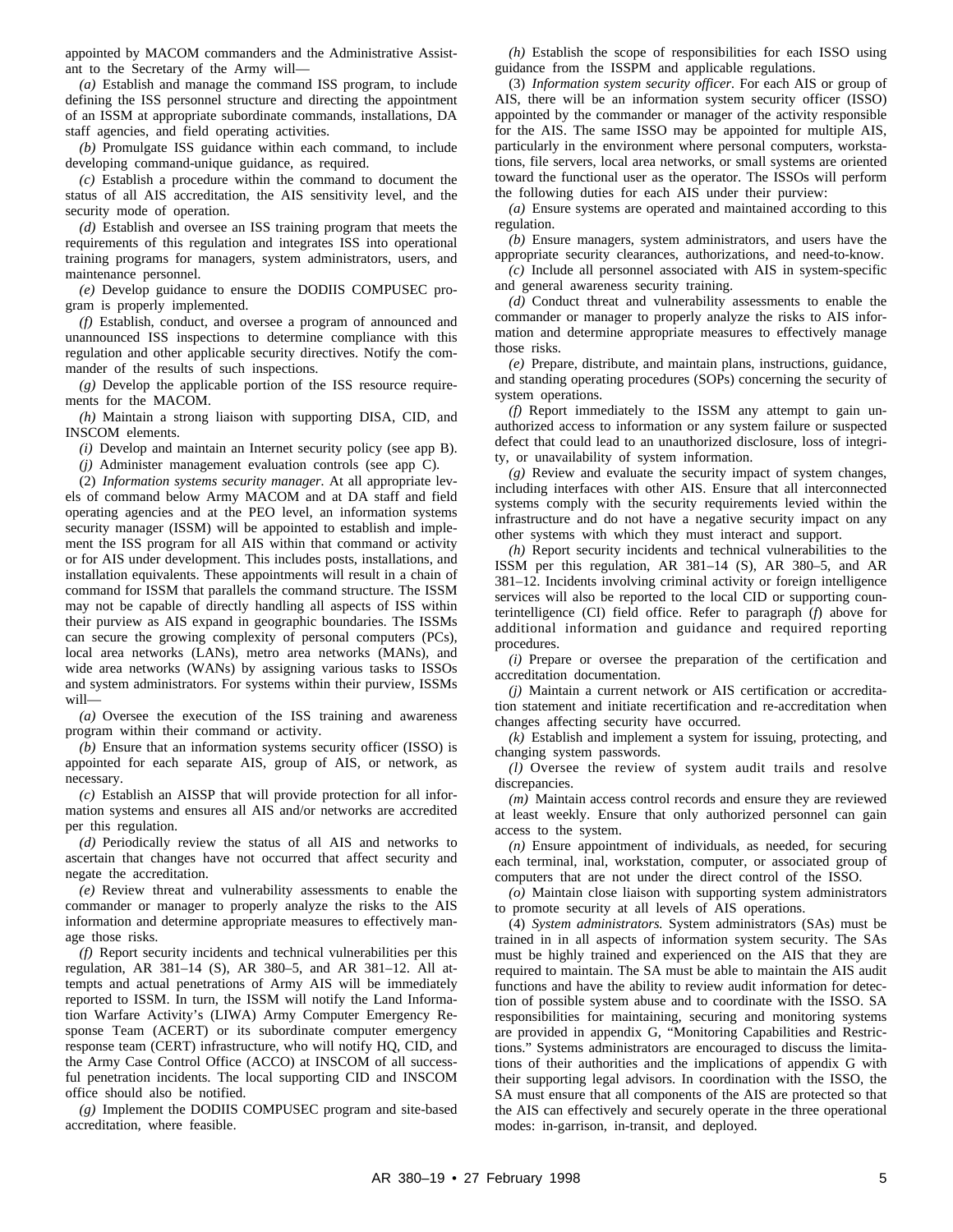*e.* In addition to this hierarchical structure, the following personnel have crucial roles in the AISSP.

(1) Certification authorities and accreditation authorities will be identified for all AIS as described in chapter 3.

(2) The COMSEC custodians and command COMSEC inspectors will be appointed as required in AR 380–40.

(3) Command intelligence officer (DCSINT/G2/S2). For each network, the command intelligence officer or activity equivalent will be identified to assume the responsibility for identifying and assessing foreign intelligence threats to command assets. The command intelligence officer will—

*(a)* Ensure the Command Statement of Intelligence Interest (SII) (AR 381–10 and AR 381–20) registers requirements for the receipt of validated intelligence impacting upon the integrity and reliability of AIS.

*(b)* Provide assistance in the identification of threat factors impacting upon the risk management approach for implementing security safeguards in accordance with paragraph *b* above.

*(c)* Coordinate with national intelligence production agencies on behalf of commanders and managers to request information to fill intelligence gaps developed during any phase of the AISSP process.

*f.* Implementing the AISSP in installation or installation-equivalent environments involving host and tenant units or activities requires thorough coordination between the host and tenant ISS personnel. Army tenant units or activities must comply with this regulation and the ISS requirements of their parent MACOM. Army tenant's and non-Army tenant's AIS operations must comply with the host installation ISS policy that does not conflict with their parent command/activity or agency ISS policy and that does not impede their operational mission objectives. Conflicts of ISS policy that cannot be resolved per this regulation should be addressed through local command channels to HQDA, DISC4. Non-Army tenants must comply with the host installation security requirements if they connect to the installation's information infrastructure. This includes the use of gateways or information management resources as pathways to connect their information systems. If the non-Army tenant uses any part of the host installation IMP infrastructure, the host installation ISSM will require the use of configuration management control consistent with the installation's information management and configuration management process.

(1) Host installation ISSM will—

*(a)* Ensure that adequate ISS support is provided to tenant activities and written into inter-service support agreements.

*(b)* Ensure that tenant activities are included in the installation physical security plan, ISS plan, and AIS plans and procedures, as appropriate.

*(c)* Ensure integration and coordination of installation-level activities that affect security requirements of tenant activities.

*(d)* Identify security risk that may occur as a consequence of a relationship between different systems that must be understood and accepted.

(2) Army tenant activities will—

*(a)* Identify AIS to the host installation ISSM.

*(b)* Provide accreditation status, including date of accreditation and sensitivity level to the host installation ISSM.

*(c)* Identify their security support requirements to the host installation ISSM and provide technical assistance as may be required.

*(d)* Identify a point of contact for ISS matters to the host installation ISSM.

#### **Chapter 2 Computer Security**

#### **Section I General Policy**

#### **2–1. Overview**

*a.* This chapter provides guidance to implement ISS requirements

defined in national level security directives and policies and establishes the Army security policies that apply uniquely to AIS.

*b.* Security policy for AIS will be defined at concept development. Security requirements based on this policy will be considered throughout the life cycle. There will be a security plan for AIS processing classified information and SBU information, showing the steps planned to comply fully with stated security requirements.

*c.* A DAA will be responsible for the overall security of each AIS.

*d.* The AIS developer must ensure the early and continuous involvement of the PEO, PM, the functional proponent, users, ISSM, ISSO data owners, certification authority, and DAAs in defining and implementing security requirements of the AIS.

*e.* Statements of security requirements will be included, as applicable, in the acquisition and procurement specifications for AIS. The statements will reflect an initial risk assessment and will specify the required level of trust per DOD 5200.28–STD. The PEOs/PMs or functional proponents will not field and commanders will not accept, the following systems:

(1) Systems that do not meet minimum standards stated in the acquisition and procurement specifications.

(2) Systems that do not provide complete documentation supporting certification and accreditation.

 $(3)$  Systems that have not been fully certified or generically accredited.

*f.* Classified or SBU data will not be introduced into an AIS until the data classification and sensitivity of the AIS has been determined. The appropriate AIS protection mechanisms will be in place and DAA approval to operate will be obtained. The data owner will approve entering the data, where applicable. Data will not exceed the security classification level for which the AIS is approved to process.

*g.* Commanders will ensure that AIS under their purview are operated in a manner consistent with the system accreditation and this regulation.

*h.* Organizations must strive to ensure that new AIS development and modifications to existing AIS are performed in a manner that makes security an integral part of the development, acquisition, fielding, and operational processes.

*i.* There will be a security plan for AIS processing classified and SBU information, showing the steps to comply fully with stated security requirements. The security plan evolves through system life cycle and security requirements into the Security Plan/Accreditation Document (see app D).

#### **2–2. System sensitivity designation and mode of operation**

*a.* The AIS will be categorized based on the sensitivity of information that the system is authorized to process or store.

(1) The AIS that process classified information will be designated by the highest classification, handling code, and category of information processed (for example, Confidential, Secret, TS/SCI, SIOP–ESI).

(2) The AIS that process unclassified information will be designated as SBU.

*b.* The security processing modes of operation are based on DOD 5200.28 and DCID 1/16 for systems processing intelligence information. Determination of the security processing mode of an AIS is based on the classification or sensitivity and the formal categories of data processed and the clearance, formal access approval, and needto-know of users of the system. Formal categories of data are those for which a written approval must be issued before access; for example, SCI compartments, North Atlantic Treaty Organization (NATO) information, or SAPs. The available or proposed security features of the system are not relevant in determining the actual security mode. All AIS will be accredited to operate in one of the following security processing modes:

(1) *Dedicated security mode.* A mode of operation wherein all users who access the system directly or indirectly possess the required personnel security clearance or authorization, formal access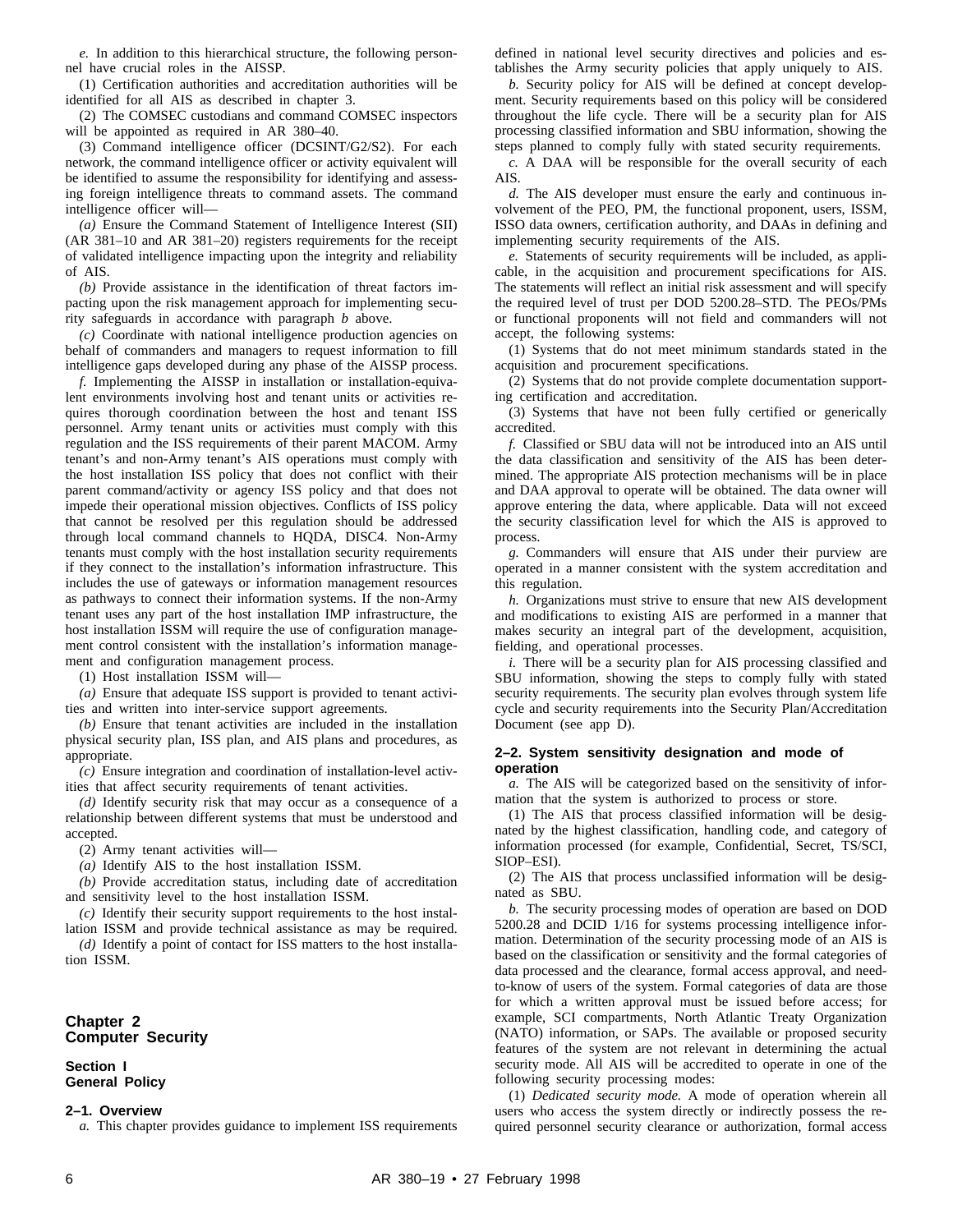approval, and need-to-know for all information the system is accredited to process.

(2) *Systems high security mode.* A mode of operation wherein all users who access the system directly or indirectly possess the required personnel security clearance or authorization and formal access approval but not necessarily a need-to-know for all information the system is accredited to process.

(3) *Compartmented security mode.* A mode of operation wherein all users who access the system directly or indirectly possess the required personnel security clearance or authorization but not necessarily formal access approval or a need-to-know for all information the system is accredited to process.

(4) *Multilevel security mode.* A mode of operation wherein not all users who access the system directly or indirectly possess the required personnel security clearance or authorization, formal access approval, or a need-to-know for all information the system is accredited to process.

#### **2–3. Minimum requirements**

*a.* All AIS processing classified or SBU information will achieve the minimum requirements of this paragraph through automated or manual means. Commanders and accreditation authorities may impose more stringent requirements based on a risk analysis. All risk analyses will evaluate the possible vulnerabilities and the security impact on associated AIS and networks within the area of responsibility. Although manual procedures are acceptable when an automated safeguard is not feasible, security safeguards should be embedded into design of AIS to ensure a secure infrastructure.

(1) *Accountability.* Safeguards will be in place to ensure that each person having access to an AIS may be held accountable for his or her actions on the AIS. For all AIS except small computers (see the Glossary for workstations and laptops), a security audit trail will provide a documented history of AIS use. In a client server environment (CSE), audits will not be collected at the workstation level but will be maintained at the server level. The audit trail will be of sufficient detail to reconstruct events in determining the cause or magnitude of compromise or damage should a security violation or malfunction occur. Audit trails should be reviewed for security implications daily but, as a minimum, will be reviewed once per week. The DAAs will determine how long to retain the audit information. The manual or automated audit trail will document the following:

*(a)* The identity of each person and devices accessing the AIS.

*(b)* The date and time of the access.

*(c)* User activity sufficient to ensure user actions are controlled and open to scrutiny.

*(d)* Activities that might modify, bypass, or negate safeguards controlled by the AIS.

*(e)* Security-relevant actions associated with periods of processing or the changing of security levels or categories of information.

*(f)* Other security-relevant events. The list of events will be provided as part of the accreditation request for approval of the DAA.

(2) *Access.* Each AIS will have an associated access control policy that will include features or procedures to enforce the access control measures required for the information within the AIS. The identity of each authorized user will be established positively before granting access.

(3) *Security training and awareness.* All persons accessing an AIS will be a part of the security training and awareness program. The program will ensure that all persons responsible for managing AIS resources or who access AIS are aware of proper operational and security-related procedures and risks. As a minimum, items detailed in paragraph 2–16 below will be covered.

(4) *Controls.* All AIS hardware, software, and documentation and all data handled by the AIS will be protected to prevent unauthorized (intentional or unintentional) disclosure, destruction, or modification and will provide control measures. The level of control and protection will be commensurate with the maximum sensitivity of the information present in the system and will provide the most restrictive control measures required by the data to be handled. This includes personnel, physical, administrative, and configuration controls. Unclassified hardware, software, or documentation of an AIS will be protected if access to such AIS resources reveals classified information or information that may be used to eliminate, circumvent, or otherwise render ineffective the security safeguards for classified information. Software development and related activities (for example, systems analysis) will incorporate appropriate security measures.

(5) *Marking.* Markings on classified or SBU output will reflect the sensitivity of the information as required by existing directives. Army Regulation (AR) 380–5 contains requirements for security classification and applicable markings for classified information, and AR 25–55 governs FOUO information. Appropriate markings will be applied manually or through an automated means (that is, the AIS has a feature that produces the markings). Automated markings on classified output must not be relied on for accuracy unless the security features and assurances of the AIS meet the requirements for a minimum trusted computing base class of B1 as specified in DOD 5200.28–STD. If the B1 requirement is not met, but automated controls are used, all classified output will be protected at the highest level of classification of the information handled by the AIS until an authorized person manually reviews it to ensure that it was marked accurately with the classification and special markings. All media will be marked and protected commensurate with the requirements for the highest security classification level and the most restrictive category of information ever stored on the media until the media is declassified or destroyed under this regulation or until the information is declassified or downgraded under AR 380–5.

(6) *Least privilege.* The AIS will function so that each user has access to only the information to which he or she is entitled (by virtue of clearance and formal access approval). In the case of needto-know for classified information, access must be deemed essential to accomplish lawful and authorized Government purposes. Users will also be restricted from having access to system privileges that allow operations on data and other system resources not required to perform their job.

(7) *Data continuity.* An owner or proponent will be identified for each file or data grouping on the AIS throughout its life cycle. The file or data grouping accessibility, maintenance, movement, and disposition will be governed by security clearance, formal access approval, need-to-know, and protective marking as appropriate. All files or data groupings will be labeled to ensure that the security classification and or special markings are maintained during storage, processing, and communication transfer.

(8) *Data integrity.* Appropriate safeguards will be in place to detect and minimize unauthorized access and inadvertent, malicious or nonmalicious modification or destruction of data. There will be an appropriate safeguard to ensure that security classification labels remain with the data if it is transmitted via a network to some other AIS.

(9) *Accreditation.* Before operation, each AIS will be certified and accredited under a set of security requirements and safeguards approved by the DAA.

(10) *Risk management.* A risk management program will be put in place to determine what level of protection is required, what protection currently exists, and the most economical way of providing the needed protection (see chap 5).

(11) *Security planning.* An AIS security plan will be developed and maintained for the life of each AIS, including prototype, test, and developmental systems. The security plan evolves into the accreditation document and will be maintained to reflect system changes. (See app D for suggested format.)

(12) *Copyright laws.* Personnel who violate copyright laws will be subject to disciplinary actions per appropriate Army regulations, which may result in civil or criminal penalties by judicial action.

*b.* In addition to the requirements above, AIS operating in other than the dedicated security mode must provide security features that meet the trusted computing base (TCB) from DOD 5200.28-STD. as determined by the procedures in appendix D of this document. The following instructions for implementation of these provisions apply: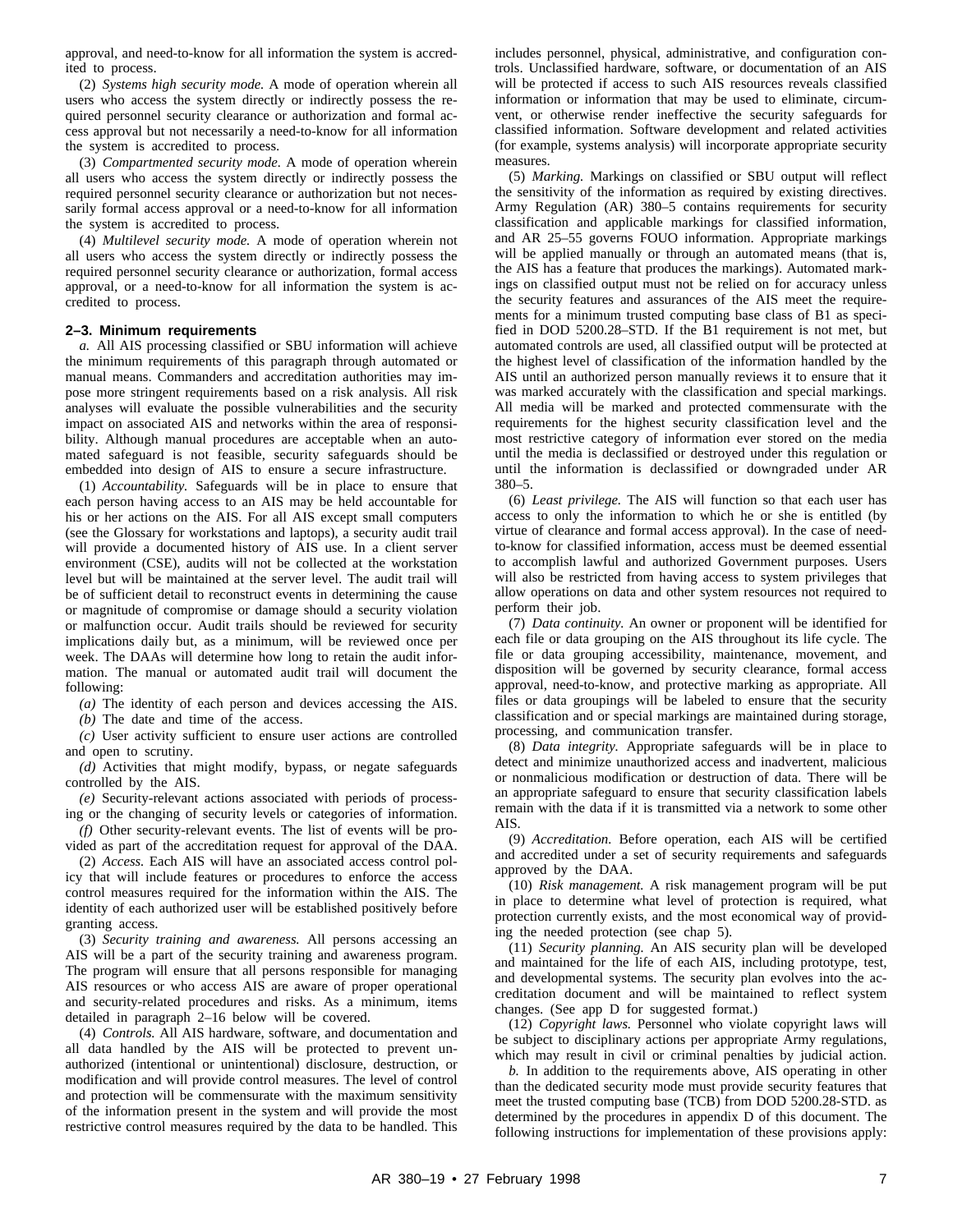(1) All AIS that process or handle classified or SBU information and require at least Controlled Access Protection (that is, TCB class C2 security protection) will implement required security features based on the procedures described in appendix C of this document.

(2) If the procedures in appendix E require a Trusted Systems class above the trusted computing class of C2, a timetable for meeting this requirement will be determined individually for each system. This timetable will be part of the accreditation, and it must be approved by the DAA.

(3) These requirements will be met either by using trusted computer products listed in the NSA Information System Security and Service Catalogue, using a product not in the catalogue that has security features that meet the level of trust required for the AIS or developing a product that has security features that meet the level of trust required. In any case, the cognizant DAA will determine whether or not all security requirements in DOD 5200.28–STD have been satisfied.

(4) For an existing AIS, there are cases where introduction of additional computer-based security features, according to the schedule given in subparagraphs  $2-3b(1)$  and (2), may be prohibitively expensive, time-consuming, or technically unsound or may adversely affect operational effectiveness to an unacceptable degree. In such cases, an exception to the requirement may be approved by the DAA with the written concurrence of the MACOM commander or the Administrative Assistant to the Secretary of the Army (acting as the MACOM commander for HQDA activities). Application for such exceptions will include a determination that one or more of the conditions in this paragraph exist. Exceptions should be reviewed during each reaccreditation.

#### **Section II Software Security**

#### **2–4. Software controls**

*a.* Controls will be implemented to protect system software from compromise, subversion, or unauthorized manipulation.

*b.* All software used on Army AIS must be approved by the ISSM or ISSO prior to installation and operation.

*c.* Each Army AIS will include an identified list of executable software that is authorized to be run on that AIS. Such software will be protected from unauthorized modification to the maximum extent possible by the hardware and software mechanisms of the AIS. If the risk analysis reveals unacceptable risk from attacks by malicious software, additional measures (for example, commercial"anti-virus" programs, tamper-resistant holographic seals, and non-technical security methods) will be employed to reduce this risk to an acceptable level.

*d.* Documentation that addresses software design and capabilities will be maintained for the use of programming, operations, and user personnel. Only personnel performing official duties should be allowed access to this software documentation.

*e.* Upon acceptance for operational use, whether developmental, governmental off-the-shelf (GOTS), or commercial off-the-shelf (COTS), software must be kept under close and continuous configuration management controls so that unauthorized changes are not made. A master copy of the software must be safeguarded and never used for actual production operations. Production copies of software should be generated from the master copy as required. System and application program libraries will be protected and backup copies maintained. Strict configuration management controls will be enforced to lessen the risk of introducing untested or malicious software.

*f.* Operational software may be modified and maintained only under rigorously controlled conditions requiring verification.

*g.* Personnel who violate computer software copyright laws will be subject to disciplinary actions per appropriate Army regulations and (where applicable) the UCMJ. Such actions may result in civil penalties by the software manufactures and/or the Army.

#### **2–5. Data base management systems**

*a.* Protecting shared data bases is essential, as they represent a significant asset and frequently reveal considerably more information taken as a whole than can be obtained from their individual parts. Commercial data base management systems have different characteristics, such as those listed below, that affect their security stability and must be considered when acquiring a system for handling classified or unclassified information:

(1) Distributed data base access and synchronization,

(2) Data-base integrity,

(3) Data-base availability (fail-over, recovery, and restart functions),

(4) Data and program protection mechanisms that control read and write permission levels, and

(5) Audit mechanisms and utilities.

*b.* When data base management systems containing classified defense information are used, the classified identifiable element (for example, word, field, or record) within the data base must be protected according to the highest security classification of any database element. If the data base cannot provide field protection, then it should provide record protection to the highest security classification level of the fields within the record. Data-base systems that do not provide protection at the record or field level will be restricted to operation in the dedicated or system high security mode. In all cases the data base management systems (DBMS) must meet the minimum trust requirements identified in paragraph 2–3 above.

*c.* Data-base systems that bypass the production of operating system audit trail data must produce their own audit trail data similar to those prescribed for the operating system. These audit trails must also be used in determining the confidentiality, integrity, and availability of the automated system and the data contained therein.

*d.* Designers and developers of data base management systems, in coordination with security specialists and proponents for the data elements, must consider the effect that compilation of data will have on the final security classification of the data-base system. The degree to which a given user can be reliably denied access to portions of the data base will influence the final classification decision.

*e.* A data-base administrator (DBA) will be appointed for each data base and appropriate duties assigned by the ISSM.

#### **2–6. Software security packages**

*a.* Software security packages are available from various commercial vendors. Products other than those evaluated by the NSA and included in the NSA Information System Security Products and Services Catalogue may be used; however, such products must be approved by the DAA and based on a valid justification.

*b.* The evaluation of software security packages must be included in the risk assessment so that the accreditation authority can document advantages and disadvantages.

*c.* The decision to use software security packages will be based upon cost and the level of security protection required.

*d.* The DISC4 must approve purchase or annual lease costs of products not listed in the NSA Information System Security and Services Catalogue that exceed \$50,000.

#### **2–7. Software design and test**

*a.* Software security requirements must be considered in the future design, development, and acquisition of Army systems.

*b*. Examination of the control over the procedures used to develop computer programs is an integral part of the software certification and AIS accreditation process. The key to eventual certification is to develop systems that are easily understood and verifiable.

*c.* Programs must be completely tested before becoming operational. Both valid and invalid data must be used for testing. Testing is not complete until all security mechanisms have been examined and expected results are attained and attempts to circumvent or defeat these mechanism fail.

*d.* Upon completion of maintenance or modification of software,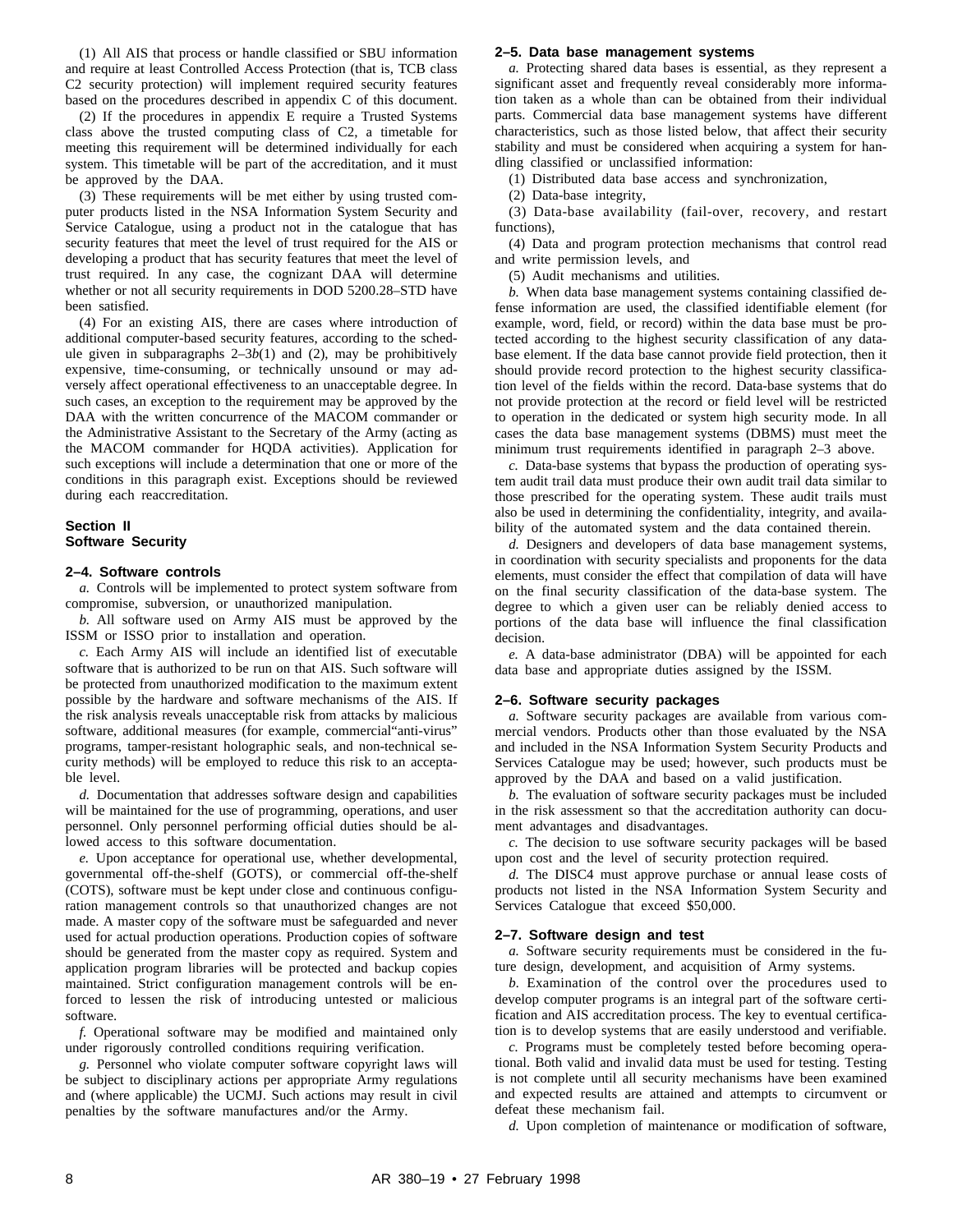independent testing and verification will be required before returning software to operation.

#### **Section III Hardware Security**

#### **2–8. Hardware-based security controls**

*a.* Hardware-based security controls represent an important factor when evaluating the security environment of any Army system. The absence of hardware-embedded security features or the presence of known hardware vulnerabilities will require compensation in other elements of the security program.

*b.* Hardware security requirements must be considered in the future design, development, and acquisition of Army systems.

#### **2–9. Maintenance personnel**

*a.* Maintenance personnel must be cleared to the highest level of data the AIS is accredited to process.

*b.* Maintenance personnel who do not access classified data during their maintenance operation should, nevertheless, be cleared for the highest level of data processed on the system. However, if this is not feasible, maintenance personnel will be monitored at all times during their maintenance operation by individuals with the technical expertise to detect unauthorized modifications.

*c.* Non-U.S. citizens will not perform maintenance on TS/SCIand SIOP–ESI-accredited AIS or on AIS that process SAP information. If non-U.S. citizens are employed to maintain other AIS, such use will be addressed as a system vulnerability in the risk assessment, and appropriate countermeasures will be employed.

*d.* Any parts removed from an AIS operating in a sensitive compartmented information facility (SCIF) will be retained in the facility until approved for release by the local special security officer (SSO) in coordination with the ISSM or ISSO per AR 380–5, AR 380–28, and DCID 1/21.

#### **Section IV Physical Security**

#### **2–10. Security objectives and safeguards**

*a.* A balanced AIS security program must include a firm physical security foundation with the following objectives:

(1) Safeguard personnel.

(2) Prevent unauthorized access to equipment, facilities, material, media, and documents.

(3) Safeguard against espionage, sabotage, damage, and theft.

(4) Reduce the exposure to threats that could cause a denial of service or unauthorized alteration of data.

*b.* Commanders and managers will protect AIS assets under their control through cost-effective physical security measures.

*c.* Facilities that house systems, computer rooms, network components (for example, routers or file servers), and related sensitive areas may be designated as restricted areas or mission essential vulnerable areas under AR 190–13. Facilities and systems so designated will be included in the installation physical security plan required by the same regulation. Periodic physical security inspection requirements are also contained in AR 190–13 and AR 190–51.

*d.* Facilities that house systems processing SCI material will be subject to the provisions in DCID 1/21.

*e.* Particular attention must be paid to the physical security of AIS that are not operated or otherwise attended continuously. An AIS that processes classified defense information must be properly declassified prior to being left unattended, unless it is secured in areas or containers approved for storage of classified material under AR 380–5.

*f.* The number and diversity of Army AIS (fixed and deployable systems) and installations make it impractical to establish universal, rigid physical security standards. However, adequate physical security at each installation is essential to achieving a secure data processing environment. Physical security standards must be based on an analysis of both wartime and peacetime mission criticality, sensitivity levels of the information processed, overall value of the information to the mission of the organization, the local criminal and intelligence threat, and the value of the automated equipment.

*g.* Physical security will be provided through an in-depth application of barriers and procedures, which may include continuous monitoring (human or electronic) of the protected area. Barriers and procedures include structural standards, key control, lighting, lock application, and inventory and accountability.

*h*. Physical access controls commensurate with the level of processing will be established to deter unauthorized entry into the facility and other critical areas (such as input or output area, programming, data preparation, and storage) that support or affect the overall operation.

*i.* Facilities housing AIS equipment will be of sufficient structural integrity to provide effective physical security at a reasonable cost. Trained physical security specialists will be consulted in all phases of selection, design, and modification of such facilities to provide expertise in physical security requirements.

#### **2–11. Physical security standards for smaller computers and other automated information systems**

*a.* Many AIS, including some file servers, clearly do not warrant the physical protection detailed in paragraphs 2–8 and 2–10 above. These include personal computers, workstations, notebook computers, and laptop computers, as well as other AIS where the computing environment is fully integrated into the work environment. Application of the above standards will depend on AIS size, complexity, manufacturer specifications, number of terminals, sensitivity of data, and environmental requirements. If the mainframe physical security requirements do not apply, the provisions in this paragraph will be followed.

*b.* Physical security requirements must be considered and selected based on the sensitivity and classification of data being protected, as well as assessed risk to the information and the risk of equipment theft. The physical security requirements must be examined to ensure protection of equipment is cost effective, that the impact on objectives is negligible, and that the level of risk is acceptable to the local commander.

*c.* All AIS must be protected, and physical security requirements must be carefully selected.

(1) An AIS with nonremovable media that processes classified information must be stored in an area or a container approved for safeguarding classified media per AR 380–5.

 $(2)$  An AIS with SBU information on nonremovable media should be in a locked office or building during non-duty hours or be otherwise secured to prevent loss or damage.

(3) When users leave their workstations or personal computers, they will log-off or lock the keyboard and screen until reauthentication.

(4) Workstations and personal computers should include a local"idle lockout/screen saver" feature that automatically locks the screen and keyboard after a specified period of no activity (that is, 3–5 minutes), requiring reauthentication before unlocking the system (for example, a password protected screen saver).

#### **Section V Procedural Security**

#### **2–12. Reporting and accountability**

*a.* Procedural security measures can be cost-effective, since they usually involve a minimum financial expenditure while producing a higher corresponding level of security.

*b.* The procedures and techniques described herein apply to AIS operations as well as to software development, maintenance activities, and other support operations. Control of software during the development process is as important as control over the AIS in operation.

*c.* The procedural measures listed below will be an integral part of each AIS security program.

(1) Key duties will be clearly delineated and separated to reduce the risk of one individual adversely affecting the entire system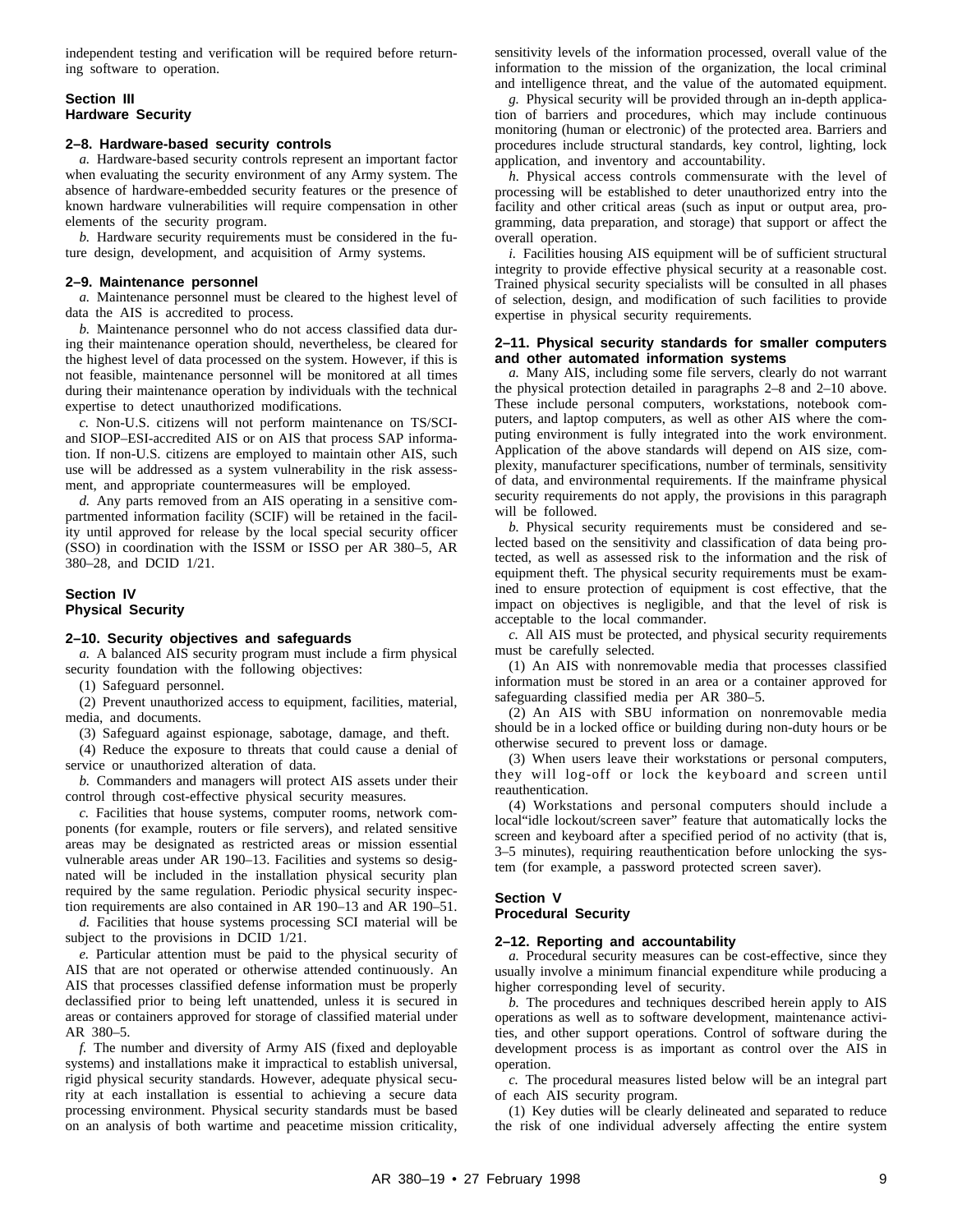operation. Checks and balances will be established to detect deviations from assigned duties.

(2) The ISSO must report directly to the responsible manager of the AIS on security-related matters. The ISSM should be positioned organizationally to avoid having a vested interest in keeping the system operational at the expense of security.

(3) Proposed changes to the AIS configuration (to include changes to the software, facility, environmental support, or equipment interfaces) will be reported to the ISSO for a determination about the security implications of the change. If required by AR 381–14 (S), a TEMPEST Countermeasures Review will be conducted by or validated by a certified TEMPEST technical authority (CTTA).

(4) All AIS hardware, software, firmware, and documentation will be protected to prevent intentional or unintentional disclosure, destruction, or modification. This includes having appropriate physical, personnel, administrative, and configuration controls.

#### **2–13. SCI policy**

*a.* All AIS equipment used for processing, handling, and storing of SCI will be operated and secured in compliance with Defense Intelligence Agency Manual (DIAM) 50–4, NSA Manual 130–1, DCID 1/16, this regulation, or successor documents.

*b.* Prior to use, automated information systems located in a SCIF must be accredited under the provisions of this regulation, Defense Intelligence Agency Manual (DIAM) 50–4, or National Security Agency Manual (NSAM) 130–1.

*c.* All AIS processing SCI and classified collateral information will comply with the following requirements:

(1) Any removable magnetic media placed in an AIS with fixed media must be protected at the same classification level as the system. Fixed media include systems having memory retention capabilities such as internal memory retention devices or non-removable hard disks.

(2) Any removable magnetic media placed in an AIS without fixed media (for example, a diskless workstation in a client server environment) must be protected at the highest classification level of any media used simultaneously in the AIS.

(3) If the classification of removable media is more restrictive than the level for which the AIS is accredited under this regulation, the special security officer (SSO) must be notified of a security violation, and the AIS must be protected at the more restrictive level. Additionally, the AIS accreditation must be resubmitted to accommodate the more restrictive level unless the system is completely sanitized and there is no intent to process at the more restrictive level in the future.

(4) All fixed media systems processing SCI data must be stored in a GSA-approved container, or the SCIF must have authority for open storage of SCI material. If such authority is not granted in the facility accreditation, permission will be requested through command channels to HQDA (DCSINT).

*d.* Contractors utilizing AIS within a contractor SCIF that is intended to process or store SCI in support of Army SCI contractual efforts will refer to DIAM 50–5, DIAM 50–4, AR 381–14, or successor documents, and separate guidance provided from the Contractor Support Element, 716th MI Battalion, Fort Meade, MD 20755.

(1) Supporting contractor support detachments (CSDs) of the 902d MI Group may approve the entry of processing equipment into contractor SCI facilities (SCIFs). This approval does not constitute processing approval.

(2) Department of Defense (DD) Form 254 (Contract Security Classification Specifications) and other contractual documents will require appropriate TEMPEST countermeasures to be applied in the contract (see AR 381–14 (S)).

*e.* All equipment used to transmit, handle, or process SCI electronically (including communications, word processing and automated information systems equipment) must satisfy the requirements of AR 381–14 (S). Army activities processing SCI electronically will use AR 381-14 (S) for TEMPEST guidance. After consulting

with the ISSM, SSOs may approve the entry of any processing equipment listed on the current Preferred Products List (PPL) or endorsed TEMPEST product list (ETPL) into a SCIF. Entry approval does not constitute processing approval.

*f.* Appendix F of this document contains guidance in declassifying, releasing, and shipping of media containing sensitive compartmented information.

#### **2–14. Password control**

*a.* User identification and password systems support the minimum requirements of accountability, access control, least privilege, and data integrity contained in paragraph 2–3*a* above. While not always appropriate for stand-alone small systems or for other systems operating in the dedicated mode, these mechanisms are often the most cost-effective and efficient method of achieving the minimum security requirements. Other techniques (for example, biometrics access control devices or smart cards) provide practical alternatives for use in conjunction with, or in place of, password systems.

*b.* The ISSO or designated representative is responsible for managing generation, issuance, and control of all passwords.

*c.* After creation, passwords will be handled and stored at the level of the most sensitive data contained in the system. In the case of multilevel security mode operations, passwords will be safeguarded according to the level of system access to which the user is authorized. Knowledge of individual passwords will be limited to a minimum number of persons, and passwords will not be shared. Passwords will be issued if the user has a confirmed authorization to access the system.

*d.* Methods of password distribution will be appropriate to the level of the data that they protect.

*e.* At the time of password issuance, individual users will be briefed on the following:

(1) Password classification and exclusiveness;

(2) Measures to safeguard classified and unclassified passwords; (3) Prohibitions against disclosure to unauthorized personnel,

even though they may be assigned to the same project and hold identical clearances; and

(4) The requirement to inform an ISSO or designated representative immediately of password disclosure or misuse or other potentially dangerous practices.

*f.* A password will be issued only once and will be retired when the time limit has expired or the user has been transferred to other duties, reassigned, retired, discharged, or otherwise separated from the duties or the function for which the password was required. The holder of a password is the only authorized user of that password. Without proper authority, personnel may not use another person's password or allow another person who does not have proper authority to use his or her password.

*g.* Passwords on classified systems will be changed at least quarterly. Passwords on nonsensitive and SBU will be changed semiannually.

*h.* Passwords will be inhibited, overprinted, or otherwise protected from unauthorized observation on terminals and video displays.

*i.* Passwords for AIS processing SCI/SIOP–ESI must be randomly generated with, as a minimum, eight character strings using the 36 alphabetic-numeric characters. Passwords for systems processing other classified or SBU information must be at least a eight character string using the 36 alphabetic-numeric characters and do not need to be randomly generated. At least two of the characters should be numeric.

#### **Section VI Personnel Security**

#### **2–15. Training and awareness programs**

All individuals who are appointed as ISSPM, ISSMs, ISSOs, and systems administrators must complete an AIS security course of instruction equal to the duties assigned to them. All other personnel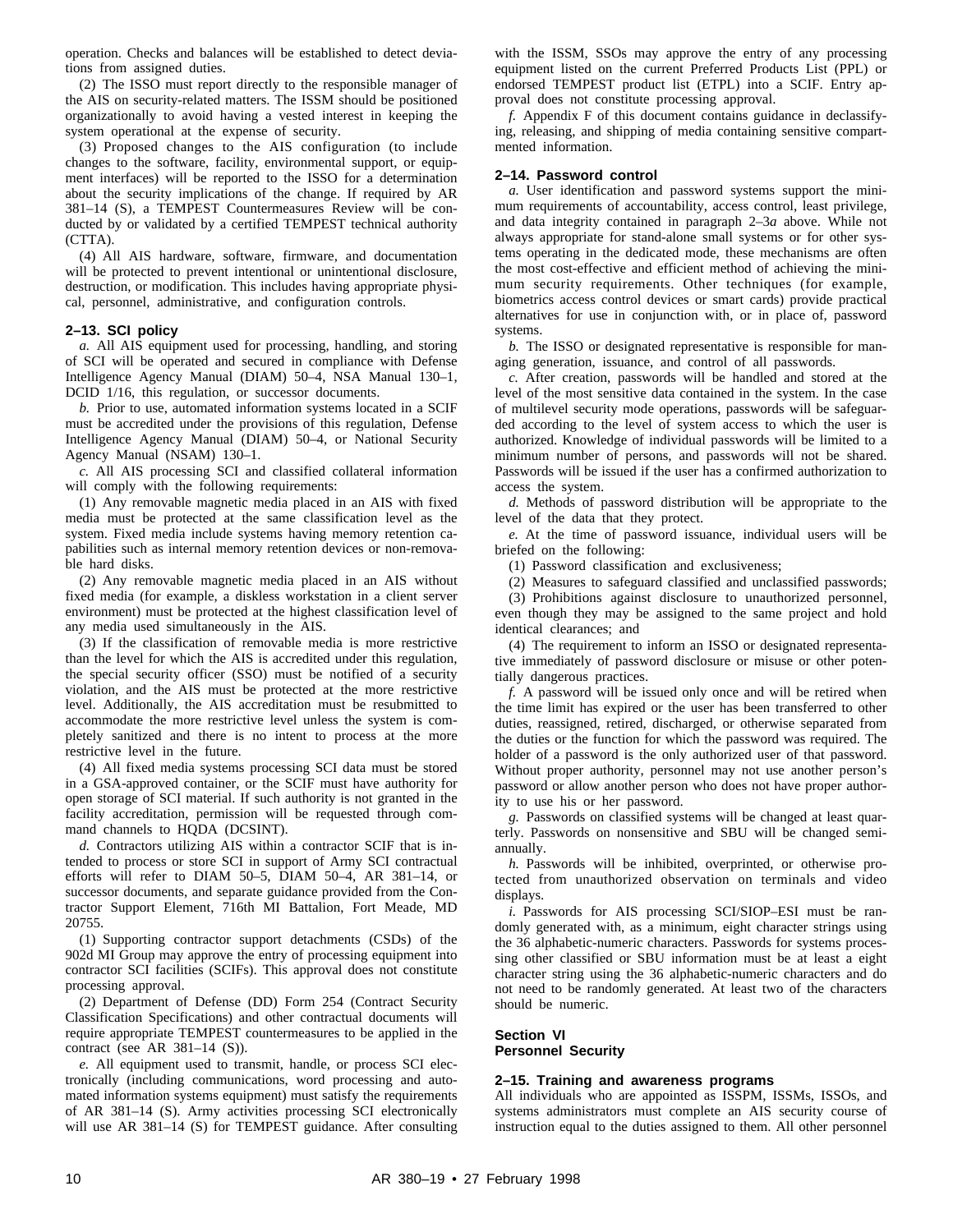who manage, design, develop, maintain, or operate AIS will undergo a training and awareness program consisting of the following topics:

*a.* An initial security training and awareness briefing for AIS managers and users. This briefing can consist of training material governing ISS in general but must be tailored to the system the employee will be managing or using. The briefing will include the following:

*(1)* Threats, vulnerabilities, and risks associated with the system. Under this portion, specific information regarding measures to reduce the threat from malicious software will be provided, including prohibitions on loading unauthorized software, the need for frequent backup, and the requirement to report abnormal program behavior immediately.

*(2)* Information security objectives (that is, what is it that needs to be protected?).

(3) Responsibilities and accountability associated with system security.

(4) Information accessibility, handling, and storage considerations.

(5) Physical and environmental considerations that are necessary to protect the system.

(6) System data and access controls.

(7) Emergency and disaster plans.

(8) Authorized system configuration and associated configuration management requirements.

*b.* Periodic security training and awareness, which may include various combinations of the following:

(1) Self-paced or formal instruction.

(2) Security education bulletins.

(3) Security posters.

(4) Training films and tapes.

(5) Computer-aided instruction.

#### **2–16. Personnel security standards**

*a.* Personnel who require access to AIS processing classified defense information to fulfill their duties will possess a security clearance based on the appropriate personnel security investigation as delineated in AR 380–67.

*b.* Civilian, military, consultant, and contractor personnel meeting the requirements of an automated data processing (ADP) I, II, or III position (see AR 380–67) will successfully complete a security investigation as listed below. The investigation must be completed before the individual is permitted access to an AIS and is placed in an ADP position.

(1) ADP–I. Single Scope Background Investigation (SSBI).

(2) ADP–II. National Agency Check or National Agency Check with Inquiries.

(3) ADP–III. National Agency Check, Entrance National Agency Check, or National Agency Check with Inquiries.

*c.* Before users are granted access to any system, the system owner must determine if access requires a background check and the type of background check required per the level of ADP sensitivity and the ADP position requirements defined in paragraph b above.

*d.* All positions will be designated as Critical-Sensitive for ADP–I, Non-Critical Sensitive for ADP II, and Non-Sensitive for ADP III per AR 380–67, paragraph 3–101.

*e.* Criteria for occupying an ADP I, II, or III position are contained in AR 380–67, paragraph 2–200. Commanders or supervisors who become aware of adverse information, either through the formal security investigation or through other official sources, will follow the procedures in chapter 8 of AR 380–67, which may include suspension from duties. Suspensions or other more adverse actions will be based on the normal security clearance determination process contained in AR 380–67. The investigation must be successfully completed prior to assigning an individual to any ADP I or II duties.

*f.* Additional responsibilities for personnel managing, supervising,

and performing ADP I, II, and III duties are found in AR 380–67, chapter 9.

#### **2–17. Foreign national employees**

*a.* Use of foreign national employees in positions that allow access to AIS is discouraged. However, when circumstances necessitate this practice, the requirements in this paragraph apply.

*b.* Army Regulation 380–67, paragraph 3–608, requires pre-employment checks of prospective foreign nationals who will not require access to classified information to perform their duties. Before employment, each foreign national must have a favorable National Agency Check or host country equivalent. If the foreign national is hired prior to the completion of the security check, the employment contract will state that retention in the position is contingent upon completion of a favorable security screening.

*c.* Foreign nationals will not be employed in positions that meet the definition of ADP I or II, unless specifically approved by officials listed in AR 380–67, appendix F, paragraph F–2.

*d.* Foreign nationals will not be employed in AIS positions which will afford access to classified defense information except when the foreign national meets the provisions for a limited access authorization (LAA) due to other special expertise. An LAA may be granted only under the provisions of AR 380–67 and only if there are no qualified U.S. personnel available. Access must be limited to that described in the approved LAA, and the foreign national must be supervised at all times by appropriately cleared U.S. personnel. The LAA must be reviewed annually to verify that it is still required as approved and has not evolved into a need for greater access. The LAAs will always be kept to the minimum, consistent with mission requirements, and will be terminated when no longer required.

#### **Section VII**

#### **Automated Information System Media**

#### **2–18. Protection requirements**

*a.* The AIS media consist of any substance or material on which information is represented or stored, used for either input or output to an AIS, or the media are an integral part of the AIS.

*b.* Users of classified media must protect the media in accordance with the procedures of AR 380–5 unless media is properly declassified or destroyed pursuant to this regulation or NSA regulations.

*c.* All toner cartridge assemblies used in laser printers that are connected to a collateral classified AIS will be considered to be unclassified after three blank pages have been printed. Cartridge assemblies used in printers connected to an AIS that processes SAP or SCI must be controlled per NSA policies as defined in National Security Telecommunications and Information Systems Security Agency Manual (NSTISSAM) COMPUSEC/2–90 and or DCI policies as defined in DCID 1/21.

#### **2–19. Labeling and marking media**

*a.* Personnel will mark and label all media that are not integral parts of the AIS according to the highest accreditation level of the system in which they were operated in accordance with AR 380–5. Personnel must label components with memory capabilities according to the highest accredited classification of the system when they remove the component for repair or exchange. Personnel will use Standard Form (SF) 706 (Top Secret), SF 707 (Secret), or SF 708 (Confidential) to mark non-paper collateral classified media. Personnel will affix two lables to SCI media, SF 712 (Classified SCI), and a completed SF 711 (Date Descriptor). The SF 711 will indicate the security classification of the data. The SF 712 is provided by the Defense Intelligence Agency, Application Division, Bolling Air Force Base, Washington, DC.

*b.* Personnel will use the label SF 710 (Unclassified) to label unclassified media that contain data representatives that cannot be read by the human eye when media are stored, transmitted, or otherwise intermingled with classified media.

*c.* Personnel will mark paper printouts from AIS in accordance with AR 380–5, chapter 4.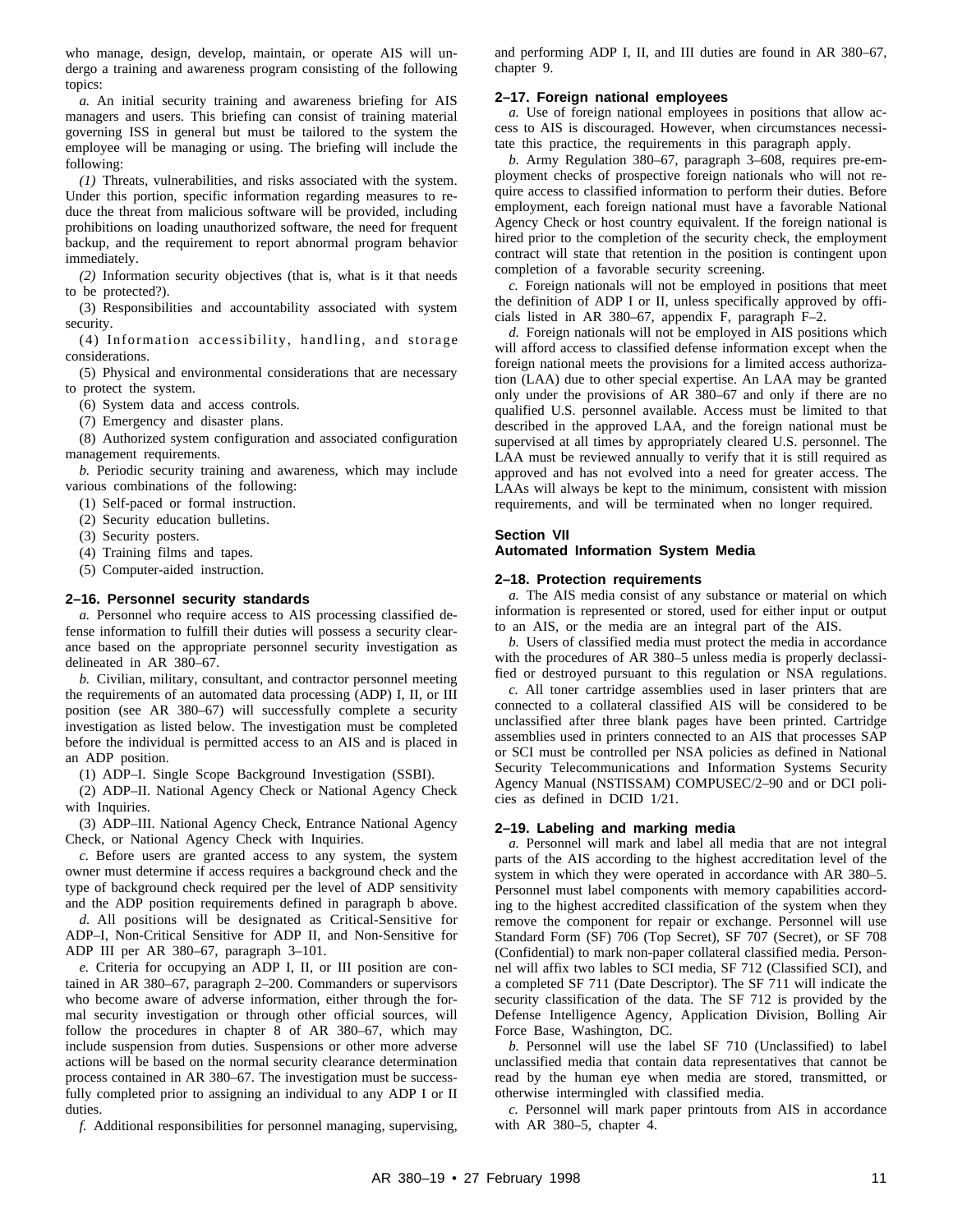*d.* General requirements for accountability, receipting, transmission, and all other measures for classified material prescribed in AR 380–5 will apply to AIS media as appropriate to its classification.

*e.* Personnel will mark and label all compact disks (CDs) for AIS according to the highest classification level of the system in which they were operated. Personnel will mark the non-readable side of the CD with permanent ink to the case and the accreditation level of the system in which it was operated.

#### **2–20. Clearing, purging, declassifying, and destroying media**

*a.* Clearing of media means erasing or overwriting all information on the media without the totality and finality of purging. The clearing procedure is adequate when the media will remain within the facility; however, removable media must continue to be controlled at their prior classification or sensitivity level. Purging or sanitizing of media means to erase or overwrite, totally and unequivocally, all information stored on the media. Declassifying of media refers to the administrative action taken after it has been purged. Declassifying is required when the media must leave the facility under the control of uncleared personnel; for example, for maintenance operations.

*b.* The decision to declassify media will be made only after comparing the inherent risks (in the Magnetic Media Remanence Guide - Rainbow Series) with the financial or operational benefit of media declassification. For example, destruction of media is normally more appropriate than declassification and reuse, given the low cost of the media.

*c.* Media can be declassified only after purging. The appropriate ISSO must verify that the technique chosen for purging (or sanitizing) meets applicable requirements. Additionally, the ISSO must establish a method to periodically verify the results of the purging. As a minimum, a random sampling will be taken to verify each purge.

*d.* Degaussing must be accomplished using NSA-approved equipment from the Degausser Products List of the Information Systems Security Products and Services Catalogue. Information on degaussers is available through the information systems security management structure. Some listed products may be used only to degauss magnetic media that has coercivity no greater than 350 oersteds (also known as type I media), while others are approved for media with coercivity no greater than 750 oersteds (also known as type II media). Certain tape media have a coercivity greater than 750 oersteds (also known as type III media) and cannot, at this time, be completely degaussed. (See app F for more information.)

*e.* AR 380–5 governs destruction of most AIS media. Appendix F (of this document) and DCID 1/21 provides guidance on destruction of laser printer cartridges. A CD-ROM will be destroyed by scratching both surfaces with some abrasive substance to render the CD unreadable prior to breaking the CD into numerous pieces with some type of impact devices.

*f.* Storage media containing Sensitive Compartmented Information (SCI) will be handled as stated in appendix F of this document.

#### **2–21. Non-removable storage media**

*a*. Using an AIS with non-removable, non-volatile media for processing classified information is discouraged. Classified information may not be stored on such media except under one of the following conditions:

(1) The AIS is housed in an area approved under AR 380–5 for open storage at the highest classification level processed.

(2) The AIS can be secured when unattended in a storage container approved for the highest classification level of information processed.

(3) The AIS is continually controlled by individuals cleared for the highest level of material stored.

(4) The media are declassified according to this paragraph during all periods when they are not attended by properly cleared individuals.

*b.* If the conditions of paragraph *a* (above) are not met and the

DAA elects to approve the use of non-removable, nonvolatile media on AIS processing classified information, specific countermeasures must be implemented to ensure that classified information is not written on such media. These countermeasures must be identified in the accreditation documentation. Administrative techniques, such as an SOP requiring users to write classified information only to removable media, are not sufficient to meet the requirements of this paragraph, due to the high possibility of user error and the possibility of systems or application software using the non-removable media for its files.

*c.* Appendix F of this document provides additional information concerning fixed storage media containing sensitive compartmented information.

#### **Section VIII Network Security**

#### **2–22. Two views of a network**

*a.* The provisions of this regulation apply to networks, which are included in the definition of an AIS. However, for the purpose of applying these standards and identifying responsible officials, the following views of a network must be considered:

(1) The Interconnected Accredited AIS (IAA) view is one in which the network is treated as an interconnection of separately created, managed, and accredited AIS. An IAA consists of multiple systems that have been accredited to operate within a range of values and may include systems that do not fall under DOD directives.

(2) The Single Trusted System (STS) view is one in which the network is accredited as a single entity by one DAA. The STS view is normally appropriate for local area networks but can also be applicable to wide-area networks for which a single agency or official has responsibility.

*b.* The following security provisions are applicable to the IAA view network:

(1) Even though there are multiple individually accredited AIS, there should still be a single identified network DAA (for example, DISA has overall control and publishes security parameters for use of the Defense Data Network (DDN)). However, a central focal point cannot always be identified. In this latter case, each individual AIS DAA must establish procedures to protect the data contained in the AIS and to ensure that only authorized data are transmitted on the IAA network.

(2) The DAA of the individual AIS must specifically approve connection of the AIS to an IAA. This approval will be part of the AIS accreditation. It will be made only after assessing the additional risks involving the potential exposure of data within the larger community of AIS infrastructure.

(3) The DAA's approval will include a description of the classification and categories of information that can be sent over the IAA. Unless the AIS is accredited for multilevel operations and can reliably separate and label data, the AIS is assumed to be transmitting the highest level of data present on the system during network connection.

(4) The DAAs of the participating AIS and the DAA of the overall network (if one has been designated) will sign a Memorandum of Understanding (MOU). In those cases where standard procedures for connecting to the network have been defined by a DAA, those procedures, coupled with the approval of the DAA to connect, will serve as the MOU.

(5) Connections between accredited AIS must be consistent with the mode of operation, sensitivity level or range of levels, and any other restrictions imposed by the accredited AIS.

(6) Connections to unaccredited AIS (that is, from other agencies or non-governmental entities) are authorized, but only nonsensitive unclassified and SBU data may be transmitted to and from such AIS. Data that are SBU must be afforded the proper protection requirements (data confidentiality, data integrity, and data availability) to ensure compliance to paragraph 1–5*b* of this regulation.

(7) National Computer Security Center - Technical Guidance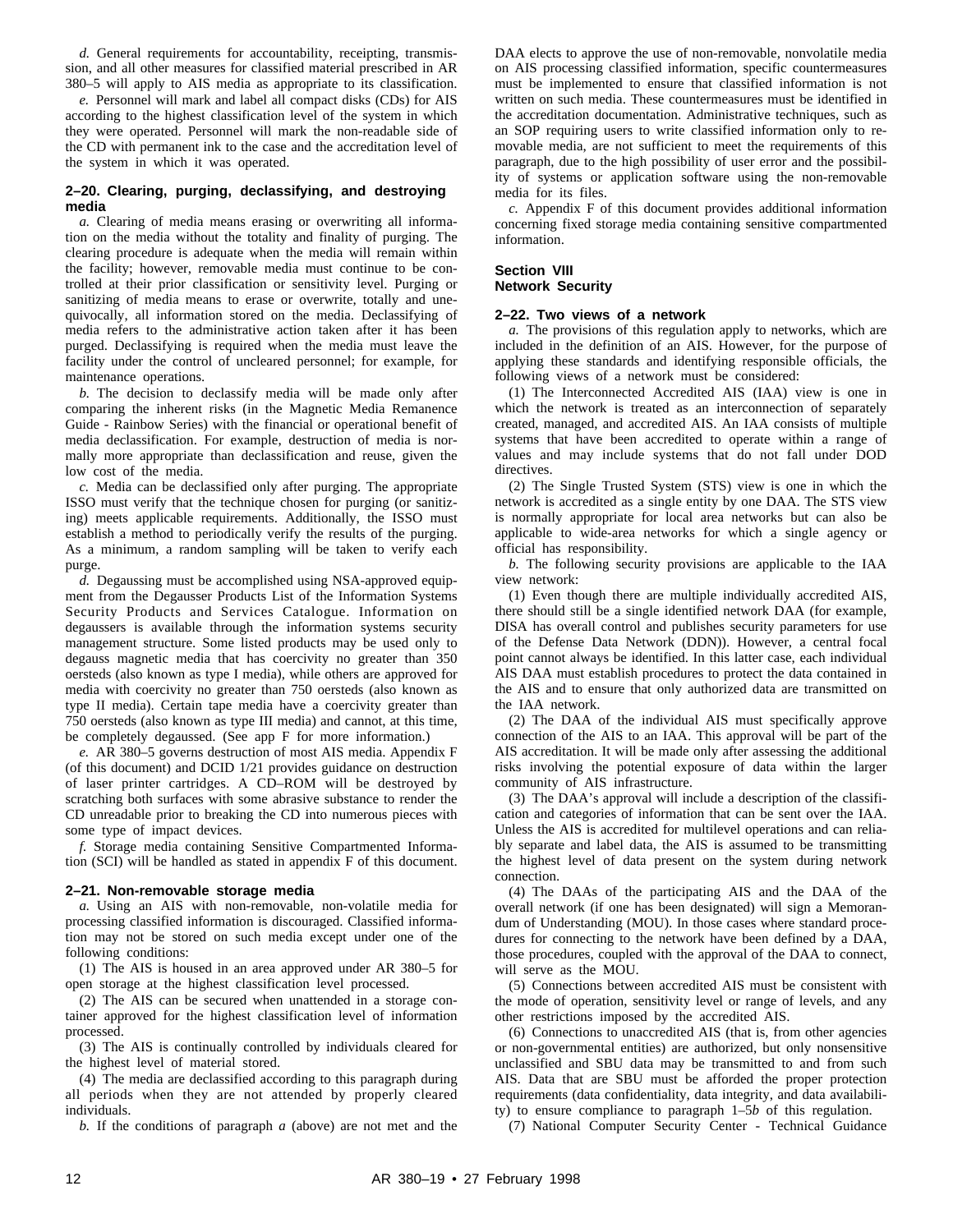(NCSC–TG) –005 contains additional restrictions that apply to connecting AIS to an IAA when the AIS is accredited in the multi-level or compartmented mode.

*c.* The following security provisions apply to the STS view of a network:

(1) The STS view of a network provides the greatest probability that security will be adequately addressed in a network, and it will be used in lieu of the IAA view whenever possible.

(2) Sensitivity category and mode of operation of the STS network will be determined as described in paragraph 2–2 above. Minimum requirements of paragraph 2–3 are fully applicable, including the minimum trusted class requirement when the network operates in other than the dedicated mode. Part I of the NCSC–TG–005 can be used to determine how to interpret DOD 5200.28–STD for an STS network. Additionally, part II describes three other security services (each with three sub-elements that must be addressed in the STS network accreditation):

*(a)* Communications integrity, including authentication capability, field integrity, and ability of the network to enforce non-repudiation of a message;

*(b)* Denial of service characteristics, including continuity of operations, protocol-based protection against denial of service, and adequacy of network management; and,

*(c)* Compromise protection, including data confidentiality, traffic flow confidentiality, and the ability to route transmissions selectively in the network.

(3) The security services described in paragraph (2) above can be addressed only in a subjective manner and may not be applicable or desirable in all situations. Nevertheless, ISSOs and network DAAs must consider each of them in defining their network security requirements and develop countermeasures for those services that are required but not present.

#### **Section IX Miscellaneous Provisions**

#### **2–23. Remote devices**

*a.* Remote terminal devices must be secured consistent with the mode of operation and information that the remote terminal is authorized to access.

*b.* Remotely accessed computer systems and file servers must possess features to positively identify users and authenticate their identification before processing.

*c.* Physical safeguards will be implemented to ensure that only authorized persons use remote terminal equipment and that only authorized persons receive and remove sensitive information from the remote access areas. During periods when effective monitoring cannot be maintained, the doors to these terminal areas will be locked or the terminals otherwise secured, to prevent loss, damage, or unauthorized access.

*d.* An AIS with remote terminal access containing classified data will have a "time-out" protection feature that automatically disconnects the remote terminal from the computer after a predetermined period has passed without communication between the terminal and the computer. The system should make periodic checks to verify that the disconnect is still valid. The automatic disconnect must be preceded by a clearing of the remote terminal's screen followed by the recording of an audit trail record for the System Administrator to use. The time period should not exceed 15 minutes but may vary depending on the sensitivity of the data, the frequency of use and location of the terminal, the strength of the audit mechanism, and other physical or procedural controls in place. The time-out feature is not required if the accreditation authority determines the AIS must remain active because it is being used as a communications device. However, physical security for the terminal will meet the requirements for storage of data at the highest level that could be received at the terminal.

*e.* Systems that process classified or SBU information will limit the number of user log-on attempts to three before denying access to

that user. Users will not be re-instated until the ISSO or his designee has verified the reason for failed log-on attempts.

#### **2–24. Employee-owned computers and off-site processing**

*a.* Army Regulation 25–1, chapter 5, contains policy on approval to use employee-owned computers. If approved for use, employeeowned computers must also comply with all provisions of this regulation, including accreditation. Classified information will not be processed on employee-owned computers.

*b.* Army Regulation 25–1, chapter 5, also contains the policy for obtaining approval to process Government information at locations other than at the normal work site.

#### **2–25. Tactical or Battlefield Automation Systems**

*a.* The requirements of this regulation apply to Battlefield Automation Systems (BAS), to include all systems developed under the PEO/PM structure. When one or more of the minimum security requirements from paragraph 2–3 are impractical because of the function or design of the BAS (that is, it is not intended for, nor can it be converted to, a general purpose garrison environment), the generic accreditation will address this situation and will describe how that particular requirement is not applicable and does not present an unacceptable risk to the information.

*b.* Prior to deployment or fielding, BAS will be generically accredited in accordance with chapter 3.

*c.* Any BAS which also function as peacetime systems must fully comply with this regulation. Their accreditation must address operation in both garrison and deployed modes.

*d.* The following additional items must be considered in the security planning for BAS:

(1) Physical security objectives and safeguards (para 2–10) and physical security standards (para 2–13) must be employed to enhance security during transportation of BAS.

(2) Mechanisms must be available to render the BAS inoperable in case of imminent capture. Methods of purging (or sanitizing) classified AIS media (per para 2–21) and methods of destroying hard copy and AIS media (per AR 380–5) must be developed.

(3) For systems processing SCI or SIOP–ESI, the system architecture, security classification level processed, security safeguards, and intended use of BAS, deployable AIS, and networks must be included in the System Security Plan and Security Concept of Operations documents. The DAA (both generic and operational, as appropriate) may accredit the BAS to operate in-garrison, in-transit, and while deployed for exercises and operational missions.

#### **2–26. Laptop, notebook, or portable automated information systems**

*a.* Laptop/notebook computers or any other computers designed to allow periodic relocation must be accredited in accordance with chapter 3 of this regulation by the appropriate DAA. The DAA may accredit more than one computer on one document. The DAA will indicate on the accreditation document exactly where the computer may be taken and the kind of classified material that may be stored on the computer. Users of the portable computer must follow the accreditation instructions at all times, and users must possess a copy of the accreditation documentation at all times when the computer is removed from their regular place of work. Any media or other material produced by the computer must be handled and stored by users of computers in accordance with AR 380–5. If a computer contains a non-removable hard disk that stores classified material, the entire computer must be stored in an approved storage area at all times that the computer is not in the possession of the user. Users of portable computers must not enter SCIFs with the computer without the approval of the local special security officer.

*b.* If the accreditation document so provides, classified processing may be done on laptop or notebook computers if it occurs in normal work areas otherwise acceptable for the storage, preparation, or discussion of classified material. The accrediting authority may limit the classified processing to the user's regular place of work or, in cases of compelling operational need, may include approved areas while at a Temporary Duty (travel) (TDY) location. In the latter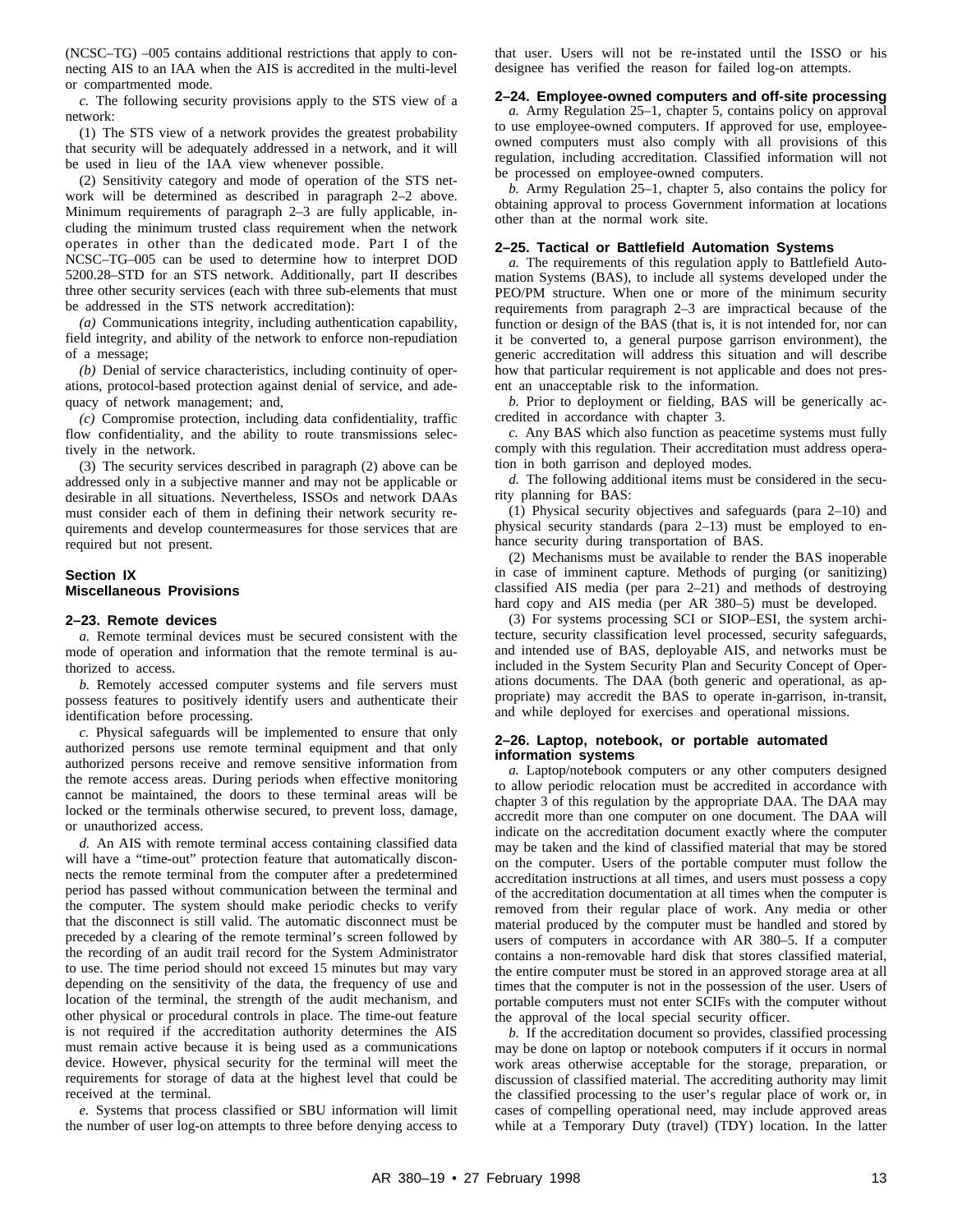case, the user will carry a copy of the accreditation statement while on TDY. Media or output products produced must be handled per this regulation and AR 380-5, including marking and storage standards.

*c*. If the computer configuration includes nonremovable hard disks that store classified material, the entire system must be stored in an area approved for storage of the highest classification of information the system is accredited to process when left unattended. The provisions of paragraph 2–22 above also apply to configurations that include non-removable media.

*d.* Accreditation for laptop or notebook computers generally must address processing in the user's normal work location and in the official travel location. If classified processing is included in the accreditation, TEMPEST (inspectable space) requirements must be addressed for the normal work location. When approval has been granted to process classified information at a temporary location for more than 90 days, a TEMPEST Countermeasures Review must be performed for that location per AR 381–14 (S).

*e.* Personnel will not be allowed to enter and exit sensitive compartmented information facilities with laptop/notebook or other portable computers unless approval has been granted by the local special security officer (SSO), after coordination with the site ISSO.

#### **2–27. Automated information system security incidents**

*a.* Any AIS security incidents will be investigated to determine their cause and the cost effective actions required to prevent reoccurrence. Suspected or actual incidents will be reported to the appropriate ISSO, who will notify the ISSM. Concurrently, the operator and ISSM will notify the Army Computer Response Team/ Coordination Center (ACERT) or its subordinate CERT infrastructure and request immediate technical assistance. The LIWA will notify HQ, CID; DISA/automated systems security incident support team (ASSIST); and ACCO INSCOM of actual penetrations of Army AIS. The ISSO or ISSM should also notify the supporting CID and INSCOM offices if an unauthorized person successfully penetrated the AIS. The two commands will coordinate to determine investigative jurisdiction, with CID taking the lead if there are no indications of foreign intelligence service (FIS) involvement. If FIS involvement is suspected or known, INSCOM will initiate a Subversion and Espionage Directed Against the Army (SAEDA) report per AR 381–12. The U.S. Army Intelligence and Security Command will notify the FBI if FIS involvement is known or strongly suspected. The CID will investigate fraud, extortion, theft, and other criminal acts involving Army AIS. If CID, INSCOM and the FBI rule out FIS or criminal activity and decline investigative jurisdiction, the reporting command or agency is authorized to initiate a preliminary inquiry per AR 380–5 or AR 15–6 to determine and fix the security vulnerabilities contributing to the security incident. The LIWA ACERT may request assistance from the DISA/ASSIST. Examples of the types of incidents that will be reported include but are not limited to the following:

(1) Known or suspected intrusions or attempted intrusions into classified and unclassified AIS by unauthorized users or by authorized users attempting unauthorized access.

(2) Unauthorized access to data, files, or menus by otherwise authorized users.

(3) Indications of an unauthorized user attempting to access the AIS, including unexplained attempts to log-on unsuccessfully from a remote terminal.

(4) Indications of unexplained modifications of files or unrequested "writes" to media.

(5) Unexplained output received at a terminal, such as receipt of unrequested information.

(6) Inconsistent or incomplete security markings on output with extraneous data included in the output, or failure to protect the output properly.

(7) Abnormal system response.

(8) Malicious software.

(9) Alerts by network intrusion detection (NID) systems installed

to detect "hackers" and other unauthorized personnel attempting system penetration.

*b.* The ISSOs will review all incident reports and related documentation and, in cooperation with other security and investigative personnel, advise the ISSM and commander or manager having jurisdiction over the possible system penetration or security violation. The ISSM will ensure that all available audit trail information is maintained until the incident is resolved.

*c.* In those cases where AIS security incidents affect the supported user community, the ISSM must formally advise all users of the problem and the action taken or expected. The centralized incident reporting activity for the Army will, through the ISSM or ISSO, as appropriate, provide the user with guidance and instructions received from the CID or CI.

*d.* If the cause of the incident can be directly attributed to administrative error and be readily corrected then no further action is required. Otherwise the incident will be reported by the ISSO to the centralized incident reporting activity for the ACERT and to the appropriate ISSM. The initial notification will be within 24 hours and will include a brief statement containing the location affected, system, a description of the suspected or confirmed incident, action taken, and point of contact. The centralized reporting activity will provide further guidance on any reporting requirements.

*e.* In cases where vulnerabilities have been revealed, support is available from ACERT and DISA.

*f.* When the incident is also reportable as a generic technical vulnerability as described above, required reports to Army's centralized reporting activity may be consolidated and will cite both applicable portions of this regulation.

#### **Chapter 3**

#### **Automated Information System Accreditation**

#### **3–1. Accreditation overview**

*a.* This chapter outlines policies governing the security accreditation of Army AIS and networks. Basic goals include ensuring that accreditation efforts will be appropriate for the system being evaluated as well as cost-effective. Accreditation is based on the process of collecting and analyzing information pertaining to the security of an Army AIS.

*b.* The DAA will be identified for each AIS or for networks processing classified or SBU information. The DAA will ensure the following actions are accomplished:

(1) The requirements of this regulation and other applicable procedures dealing with ISS are followed.

(2) Accreditation statements issued by the DAA are based on the DAA's review and approval of the system security countermeasures employed.

(3) The countermeasures approved by the DAA in the Accreditation Statement are implemented and maintained.

(4) A program of recurring reviews exists for reaccrediting the AIS when significant changes to the system occur.

(5) The AIS or networks that they accredit do not process data with a sensitivity level beyond the scope of the accreditation.

(6) The security countermeasures selected and applied are sufficient and necessary to counteract the identified risk to the system and are cost-effective relative to other equally effective measures.

(7) Security requirements are incorporated in the planning for system expansion.

(8) A security education and awareness program is in place that meets the minimum requirements of this regulation.

(9) An ISSM or ISSO with adequate training to carry out the duties of this function is named for each AIS or network.

(10) A security plan is prepared and maintained in accordance with this regulation.

*c.* Accreditation is the DAA's formal declaration that an AIS or network is approved to operate as follows:

(1) In a particular security mode of operation and security classification level.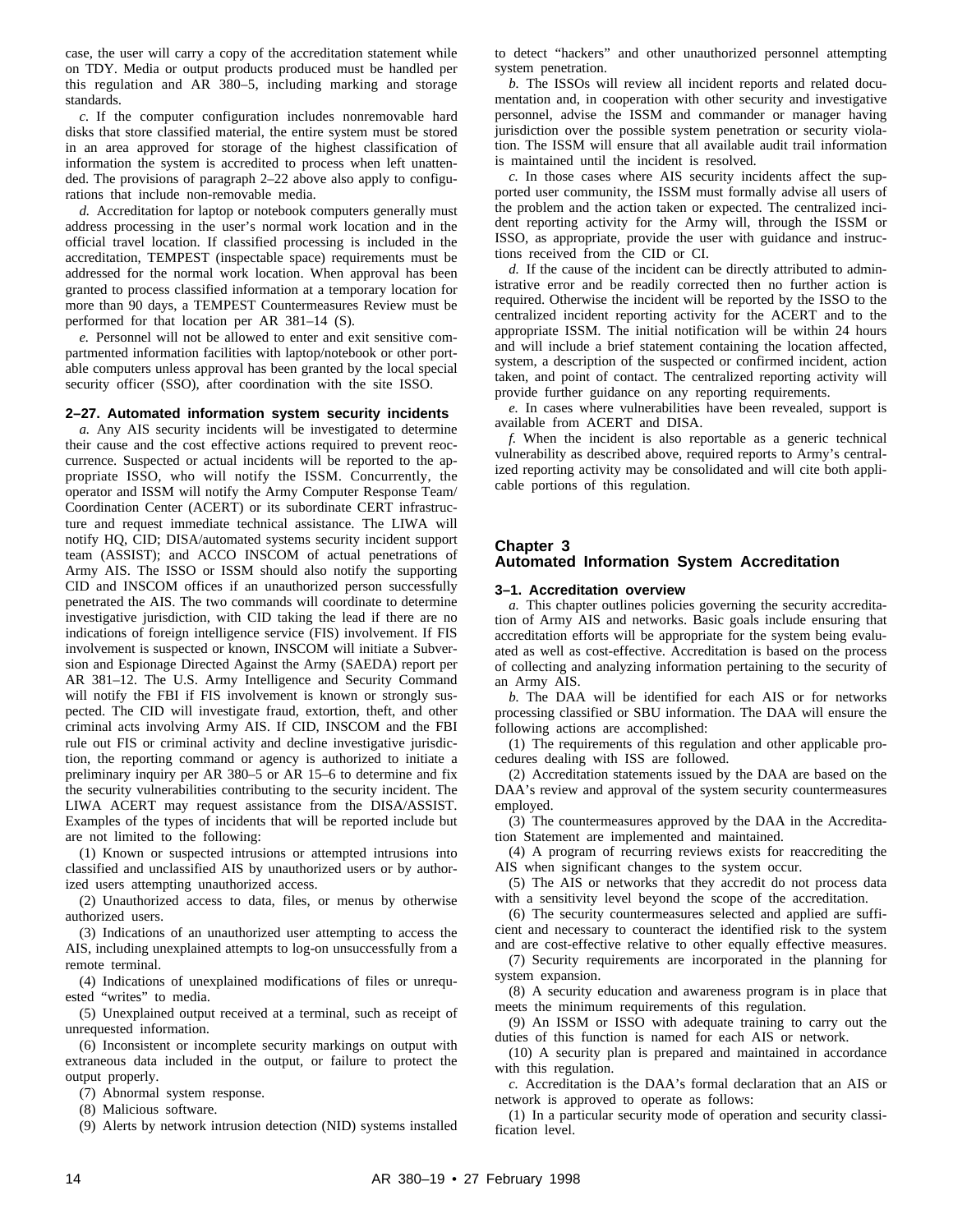(2) With a prescribed set of minimum environmental, technical, and non-technical security countermeasures.

(3) Against a threat assessed by the supporting intelligence staff office.

(4) In a properly secured area in a clearly defined operational environment.

(5) Under stated short- and long-term goals.

(6) With stated interconnections to other AIS or networks.

(7) At an acceptable level of risk for which the accrediting authority has formally assumed responsibility.

*d.* Accreditation is the official management authorization to operate an AIS or network and is based, in part, on the formal certification of the degree to which a system meets a prescribed set of security requirements. The accreditation statement affixes security responsibility with the accrediting authority.

*e.* Accreditation addresses the system's perimeter, its boundary, and its relationship to other AIS and networks in a particular infrastructure. The perimeter surrounds the specified set of equipment and peripherals under the control of the DAA. The boundary encompasses what may be a much larger environment that includes, for example, remote users, dial-in users or global network users, access to other AIS that are not controlled by a single DAA. The boundary may encompass numerous systems, users, organizations, and networks that support a similar mission objective. The collection of all potential users of the AIS (that is, users within the system boundary) is used to determine the security mode of operation. Only AIS equipment and peripherals within the perimeter of the AIS must be specifically identified in the accreditation document. However, security requirements for AIS equipment or peripherals accessing the system from outside the AIS perimeter, not controlled by the DAA, will also be addressed in the accreditation.

*f.* Accreditation must address each operational environment of the AIS for both fixed and deployable configurations. For example, an AIS may operate at one sensitivity level or mode of operation in a standalone mode and connect to a global network with another mode or sensitivity level. The accreditation must clearly establish procedures for transition between the two environments. Multiple operational environments can result in multiple accreditation for a single AIS if different DAAs are involved. However, in the concept of the operations document, a single accreditation that addresses all variations is sufficient.

*g.* The AIS which provide remote access to a larger, clearly defined system do not require individual accreditation, but they must follow the security requirements of the larger system accreditation. When such AIS will be used to process data unrelated to the larger system, they must be accredited before processing the unrelated data.

*h.* There are two general categories of acceptable AIS accreditation within the Army: generic accreditation of centrally fielded AIS and operational accreditation of AIS that are procured or obtained locally. Centrally fielded systems will be accredited under the generic approach unless DISC4 approves an exception for unusual circumstances. In the latter case, developer preparation of a users security guide, security certification, and all other portions of paragraph 3-2 (except the actual accreditation statement) are still applicable.

#### **3–2. Generic accreditation**

*a.* Under the generic approach, systems fielded to multiple users are accredited as a single entity prior to fielding. While generic accreditations will lessen the administrative burden for the field users, local ISS officials must still ensure that AIS under their purview are operating under the terms of the generic accreditation.

*b.* The generic accreditation will be applied to AIS fielded under the PEO/PM structure. Additionally, generic accreditation are appropriate whenever a single office or agency is responsible for fielding an AIS to multiple Army users. The ISSO will integrate new AIS into the established architecture and ensure that the new AIS do not adversely affect previously certified and accredited AIS.

*c.* The generic accreditation will address the projected local operating and risk environment for the system. The using activities should not normally be required to take significant additional steps to accredit the system. If additional security measures are necessary for a particular operating environment, they will be added as a supplement to the generic accreditation by the using command. The following must be accomplished in support of a generic accreditation:

(1) Clearly define the environment in which the system is to operate at the beginning of concept development. This facilitates an orderly analysis of the threats to which the system will be exposed and the subsequent determination of the appropriate security requirements for the system. Environmental factors that influence the security requirements include the users and their level of clearance; source, frequency, and types of input or output; levels of classification of the data; communications requirements; and physical protection afforded the system.

(2) Establish and integrate security milestones into the life-cycle plan of the AIS. The AIS developer will ensure that users, data owners, system security officers, and accreditation authorities are involved in defining and implementing security requirements and that a security plan for meeting these requirements is prepared and implemented.

(3) Incorporate in procurement and acquisition documents applicable security requirements and requirements of DOD 5200.28–STD and its interpretations (the Rainbow Series) as they apply to the proposed mode of operation.

*d.* Identify the following during the initial stage of system design:

(1) The accreditation authority: the DAA will be designated before the system design process begins to ensure applicable security requirements are integrated into the proposed AIS.

(2) The ISSM for the system during pre-deployment: the predeployment ISSM ensures that the provisions of this regulation are met before system fielding. The pre-deployment ISSM will be distinct from the using activity ISSM who has purview over system security after the system is operational.

(3) The classification of information to be processed.

(4) The security mode of operation.

(5) The required minimum evaluation class from DOD 5200.28 STD (see app E).

*e.* The following pre-fielding milestones will be developed:

(1) *A definition of the security requirements of the system.* This will be based on the minimum evaluation class and on a detailed risk analysis that addresses all projected employment options for the system.

(2) *A plan to test and certify that the system meets the technical security requirements.* In addition to the technical security requirements, a plan to ensure that environmental and physical security requirements are satisfied must be prepared prior to fielding. This certification testing should be part of the overall testing of the system. The DAA will coordinate with ODISC4 for planning, conduct, and approval of certification testing. (For DODIIS Core Product testing, see para 3–9, below.) The test report is an integral part of the accreditation.

(3) *An accreditation document paragraph.* The accreditation document will be fielded with the system as either a separate entity or a distinct part of the system documentation. It will incorporate the technical certification with the nontechnical security measures and will address the items contained in the accreditation format at appendix D.

(4) *A security SOP for users, operators, and ISSOs.* The security SOP will be fielded with the system as either a separate entity or a distinct section of the system's operating manuals. This SOP will identify all required security measures that must be enforced to operate the system at the level of classification and in the mode of operation for which it is accredited. It will incorporate all the countermeasures appropriate for the system and will address, as a minimum, the physical, personnel, hardware, software, communications, procedural, and emissions security countermeasures upon which the accreditation is based.

(5) *A security classification guide.* These security classification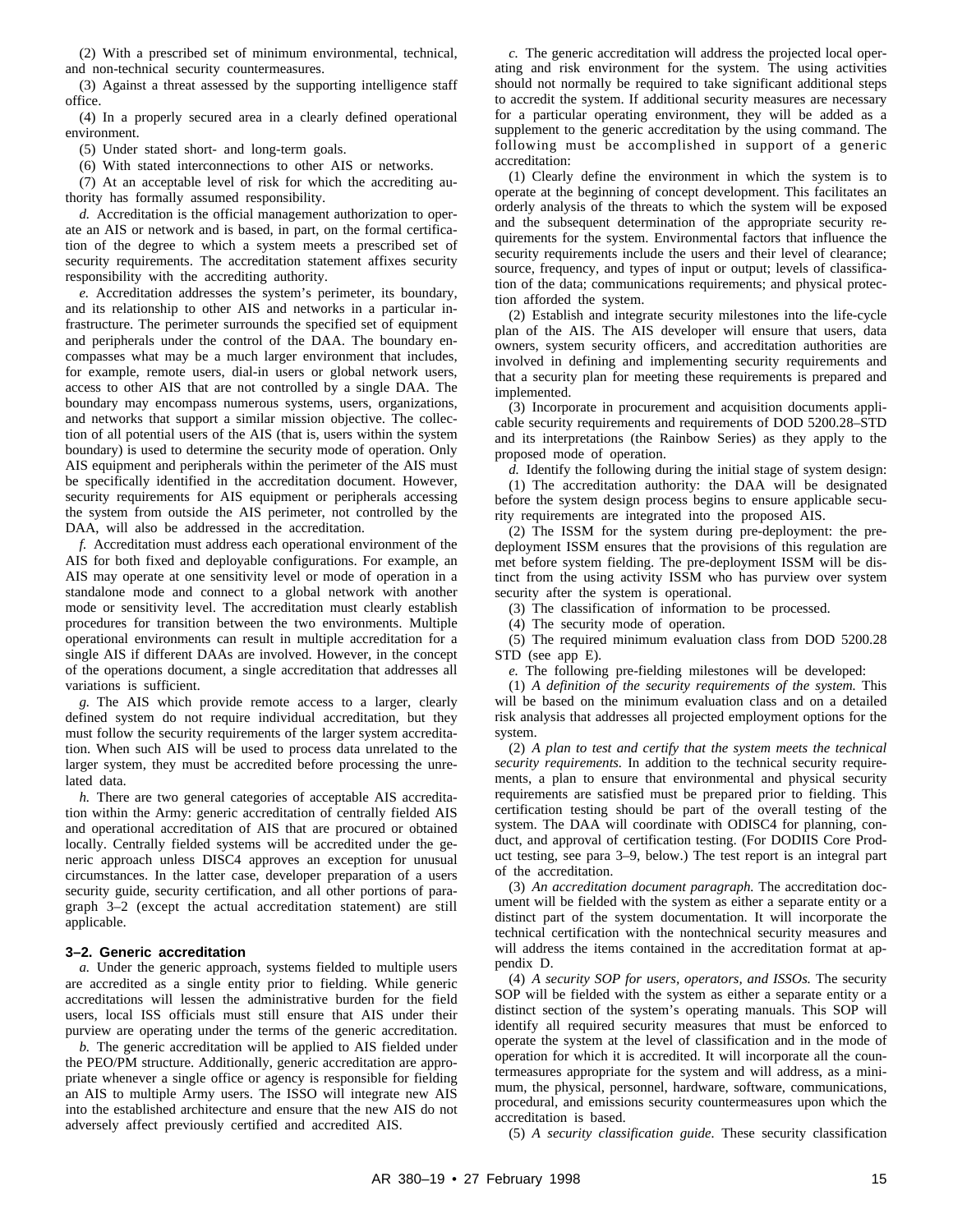guides (SCGs) will be fielded either as a separate entity or as a distinct part of the system's documentation when the system will process classified information. This will conform with the headquarters classification guide and is highly important for systems supporting a tactical force.

*f.* The generic accreditation documentation will be forwarded to the ISSPM of each Army MACOM and each major installation or activity ISSM receiving the system following DAA approval. The MACOM ISSPM, together with the command information manager and command functional user representative, will either accept the generic accreditation or prescribe additional measures or procedures to meet the needs of a unique operating environment. Such additional measures will be appended to the generic accreditation to constitute the system accreditation in that MACOM.

*g.* The AIS subject to generic accreditation will not be fielded or operated in a MACOM until the cognizant ISSPM has granted an approval to operate on behalf of the MACOM commander.

#### **3–3. Operational accreditation**

Operational accreditation is applicable to all AIS that have not been accredited by a generic accreditation. Operational accreditation is also required for AIS covered by a generic accreditation if the AIS operates beyond the security bounds of the generic accreditation. Operational accreditation may apply to the following areas:

*a.* A single AIS.

*b*. A grouping of more than one AIS sharing the following characteristics:

(1) The same DAA.

(2) Common risks and countermeasures to combat these risks, as determined by the risk management process.

(3) Common data sensitivity. All AIS with differing data sensitivity may be grouped in a single accreditation provided that paragraphs *a* and *b* above apply and that the accreditation documentation clearly segregates the different levels and the security measures applicable to each level.

#### **3–4. Certification**

*a.* Certification is a technical evaluation of the effectiveness of AIS security features and supports the accreditation decision. Certification verifies that the AIS security functions are correctly implemented and sufficient to support the mode of operation and the security policy for the system in an intended operational environment.

*b.* The DISC4 will coordinate with technical personnel who will conduct a certification test under a certification plan to determine if an unclassified, SBU, or collateral system adequately meets prescribed security requirements. Commander, INSCOM, will coordinate with technical personnel for certification of SCI systems.

*c*. Certification primarily addresses software, hardware, and firmware security measures. It must also consider procedural, physical, personnel, and emissions security to the extent that these measures are employed to enforce security policy.

*d.* Using products or systems listed in the NSA Information Systems Security Products and Services Catalogue will not negate the requirement for certification. However their use can greatly reduce the testing required for certification approval. In many cases, using NSA-approved products can reduce the certification effort to simply establishing that the product is installed and implemented according to the specifications. Since only a limited number of NSA-approved products are available that can satisfy user's requirements, other COTS and GOTS products should be integrated into the AIS. Certification testing of COTS and GOTS products must be performed to ensure that the infrastructure security posture is maintained per DOD 5200.STD, TCB C2 level of compliance.

*e.* Certification is a key element of generic accreditation. The security certification testing will be performed as part of the overall system testing. However, security-relevant test objectives will be identified as separate events. Where practical, individuals who complete the certification should be independent from the developer's staff.

*f.* The DAA, or a person appointed by the DAA, approves the results of the certification. For generic accreditation, the certification testing and approval must be a separate, distinct event in the accreditation process.

*g.* For operational accreditation, the ISSM or ISSO preparing the accreditation will supervise security certification.

*h.* The extent of the certification effort will vary with the security mode of operation of the system as follows:

(1) *Dedicated security mode.* The certification will focus on the physical, procedural, and personnel security measures that ensure that all users have the appropriate clearance, access approval, and need-to-know for all data on the system. The certification effort will not be extensive, since the system is not required to separate users and data with technical security measures.

(2) *Systems high and compartmented security mode.* The certification will cover the same factors as the dedicated mode. It will also establish that the hardware and software reliably separate users from any data for which they do not have a "need-to-know" or for which they do not have formal access approval.

(3) *Multilevel security mode.* The certification will address the same factors as (1) and (2), above. It will also assure that the system software and hardware can reliably separate users from data on the system for which they are not properly cleared.

#### **3–5. The accreditation process**

*a.* The time and manpower expended in the accreditation process must be proportional to the system size, criticality, mode of operation, data sensitivity, and number of users. The process may be significantly streamlined if the accreditation addresses small computers or other AIS operating in the dedicated mode. Appendix D contains the security plan format, which is the basis for the accreditation documentation. The depth of treatment for each element of the security plan should vary with the factors discussed below.

*b.* The accreditation process that leads to either generic or operational accreditation involves the following steps:

(1) Develop a security plan. Refine the plan throughout the accreditation process.

(2) Determine accreditation goals and objectives. Include a review and validation of the need for the subject operations.

(3) Define the proposed AIS operations. Define the key security features forming the basis of the accreditation and identify the security mode of operation.

(4) Conduct a risk management review to identify risks and countermeasures (chap 5).

(5) Select the security countermeasures required by the risk management review.

(6) Employ a Certification Plan to establish that the AIS performs the security functions that support the mode of operation and security policy for the system.

(7) Develop a security guide to provide security instructions for AIS users, operators, and the ISSO.

(8) Modify the security plan as appropriate, add relative attachments, and forward the plan to the DAA for approval (see fig 3–1 for an example of the format of an accreditation approval statement).

*c.* Accreditation documentation describes the system in detail. The documentation must be protected to the degree that its compromise would jeopardize the security of the information contained in the system, since it reveals system vulnerabilities. The documentation will be handled as stated in AR 25–55. Accreditation documents should be written so they do not reveal vulnerabilities requiring the documents to be classified higher than Secret.

*d.* Documentation will be forwarded to the accreditation authority in sufficient time to be acted upon before operation of the system or the expiration of any existing accreditation.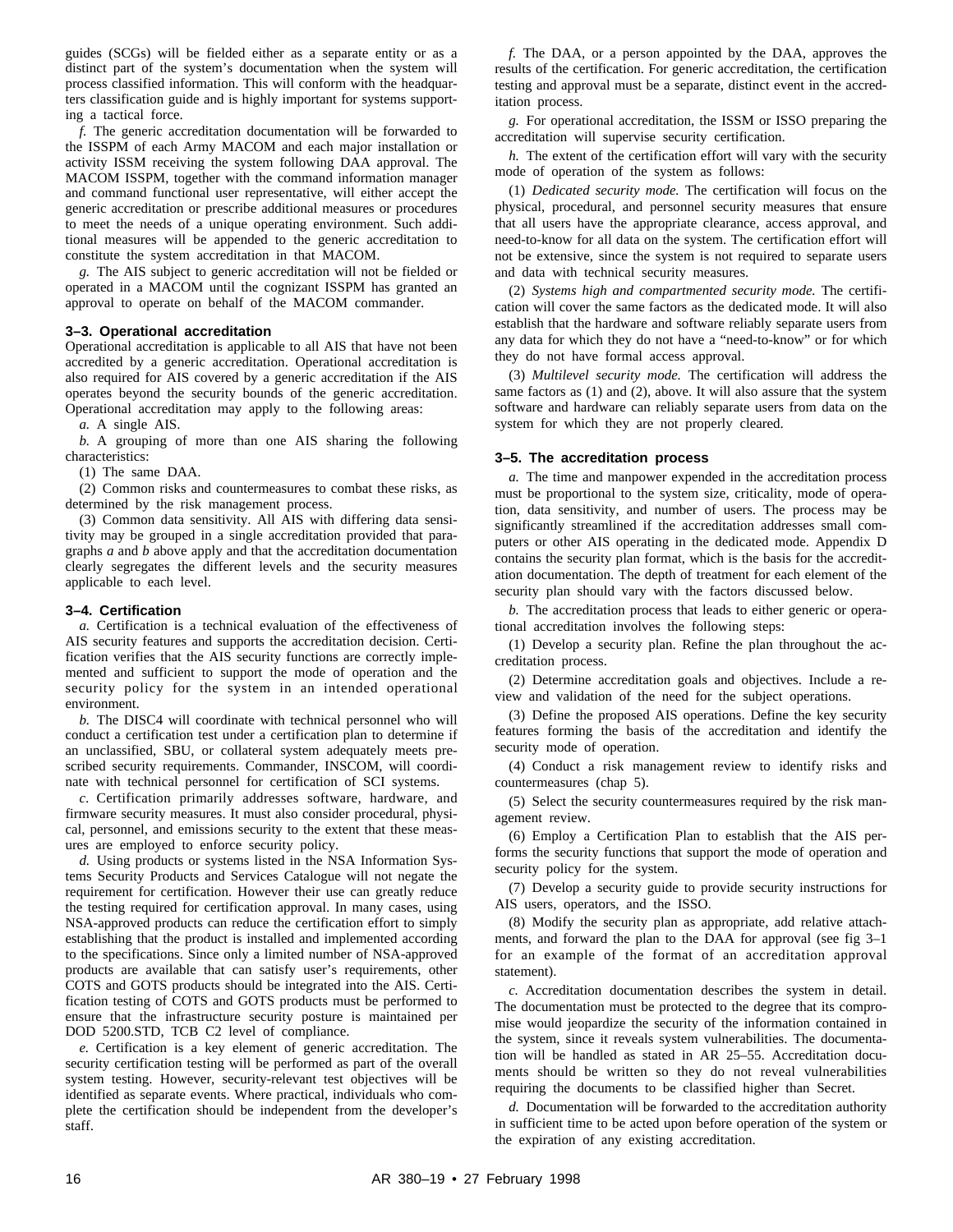OFFICE SYMBOL (Marks number) Date (December) and the control of the control of the control of the control of the control of the control of the control of the control of the control of the control of the control of the cont

MEMORANDUM FOR Xxxxxx SUBJECT: Automated Information System (AIS) Accreditation

1. Reference AR 380-19, Chapter 3, (date), Subject: Information Systems Security.

2. I have reviewed the security measures that have been planned and implemented in the areas of security management (that is, software, hardware, procedures, communications, personnel, and physical security) and operation of the (computer, room, building, and address) and its associated peripherals) is considered to be an acceptable risk.

3. Accordingly, accreditation is granted to store and process (insert sensitivity level from paragraph 2-2a) information in the (insert security mode from paragraph 2-2b) security mode.

4. A reaccreditation is required if any event listed in paragraph 3-6 of reference 1 occurs.

(Signature)

Authentication by Accreditation Authority

**Figure 3-1. Example of the format of an accreditation approval statement**

#### **3–6. Reaccreditation**

*a.* All AIS accredited under this regulation will be reaccredited within 3 months following any event below:

(1) Addition or replacement of a major component or a significant part of a major system.

(2) A change in classification level of information processed.

(3) A change in security mode of operation.

(4) A significant change to the operating system or executive software.

(5) A breach of security, violation of system integrity, or any unusual situation that appears to invalidate the accreditation.

(6) A significant change to the physical structure housing the AIS that could affect the physical security described in the accreditation.

(7) The passage of 3 years since the effective date of the existing accreditation.

(8) A significant change to the threat that could impact Army systems.

(9) A significant change to the availability of safeguards.

(10) A significant change to the user population.

*b.* Reaccreditation will include the same steps accomplished for the original accreditation; however, those portions of the documentation that are still valid need not be updated.

*c.* Reaccreditation of AIS and networks that have been included in an infrastructure under the site-based accreditation (SBA) concept (para 3–11 below) is not required. The AIS and networks will be maintained under the configuration management requirements and compliance validation techniques provided in the SBA concept.

#### **3–7. Accreditation records**

A copy of the AIS accreditation or re-accreditation documentation will be maintained with the system and should be retained by the accreditation authority or the ISSM.

*a.* Copies of accreditation documentation to support site-based accreditation or systems processing SCI must be provided to the designated accreditation authority.

*b.* Copies of generic accreditation documentation must be maintained by the systems developers.

#### **3–8. Designated approving authorities**

*a.* The DAA will be appointed for operational accreditation, as follows:

(1) The following individuals are accreditation officials for SCI and SIOP–ESI systems:

*(a) Dedicated SCI with no network connections.* The MACOM commanders are the accreditation authorities for systems that process SCI and operate in the dedicated mode, provided these systems do not include external connections. General officers or a senior intelligence officer (SIO) authorized to authenticate correspondence for a MACOM commander may sign accreditation statements. A copy of each accreditation statement will be furnished to Commander, INSCOM (IAFM–TA), 8825 Beulah Street, Fort Belvoir, VA 22060–5246. The DCSINT is the accreditation authority for SCI systems not under the purview of a MACOM commander.

*(b) Systems high SCI with no network connections.* Systems high SCI with no network connections can be accredited by the MACOM. The DCSINT is the accreditation authority for systems that process SCI in the systems high security mode with connection to external networks.

*(c) Compartmented/multilevel or network connection SCI.* The Director, DIA, is the accreditation authority for all systems that process SCI not covered by (*a*) or (*b*) above. The Director, NSA, is the DAA for cryptologic systems under this mode of operation.

*(d) SIOP–ESI.* The Director, Joint Staff, is the accreditation authority for systems processing SIOP–ESI data. Requests for accreditation will be prepared per MJCS 75–87 and forwarded through the Deputy Chief of Staff for Intelligence (DAMI–IM), 1000 Army Pentagon, Washington, DC 20310–1000.

(2) MACOM commanders and the Administrative Assistant to the Secretary of the Army (acting as the HQDA MACOM) are the accreditation authorities for Top Secret collateral systems operating in the dedicated, systems high, or compartmented security mode. The MACOM commanders and the Administrative Assistant to the Secretary of the Army may further delegate, in writing, accreditation authority to general officers, a MACOM SIO, or to Senior Executive Service personnel within their commands or agencies. Such delegation may be by name or by established position titles.

(3) The MACOM commanders and the Administrative Assistant to the Secretary of the Army are the accreditation authorities for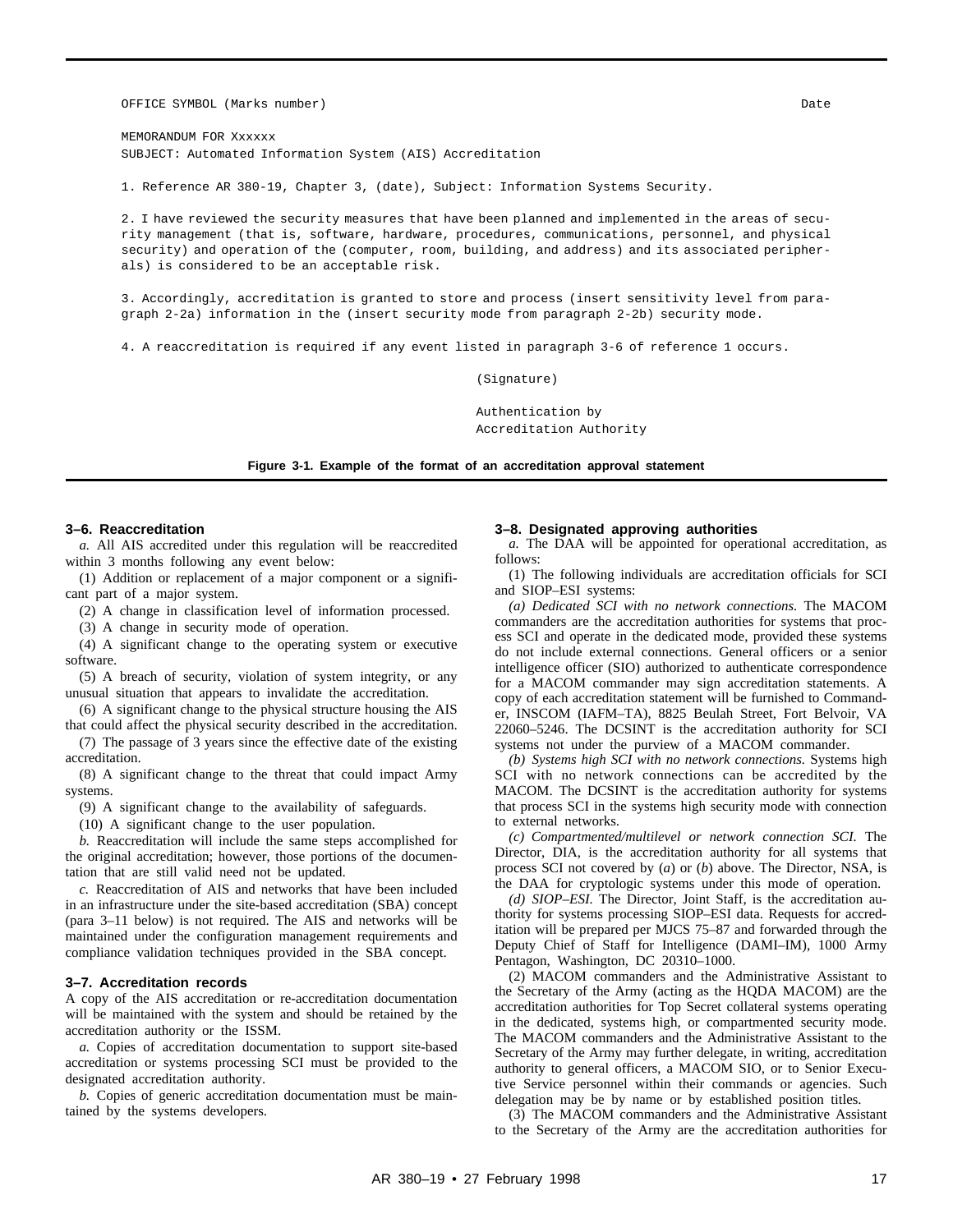Secret/Confidential systems operating in the dedicated, systems high, or compartmented security mode. The MACOM commanders (and the Secretary of the Army's Administrative Assistant) may further delegate, in writing, the accreditation authority to personnel at the minimum rank of colonel, GM–15, or GS–15 and who are occupying a position of command or of principal staff officer at an installation or general officer command. Such delegation may be by name or by established position titles.

(4) The MACOM commanders and the Administrative Assistant to the Secretary of the Army are the accreditation authorities for SBU systems operating in the dedicated or system high mode of operation. Additionally, MACOM commanders and the AA to the Secretary of the Army may delegate, in writing, accreditation authority to other personnel who are in the minimum rank of lieutenant colonel, GM–14, or GS–14.

*b*. The DAAs will be appointed for generic accreditation as follows:

(1) The Director, DIA, is the DAA for systems processing SCI that meet the following criteria:

*(a)* Operate or are planned to operate in the compartmented or multilevel security mode or that require connection to an external network, regardless of security mode.

*(b)* Have received special approval from DIA for a generic accreditation. This approval will apply only to systems being fielded in identical configurations at a large number of sites. The DIA may require additional measures such as configuration control.

(2) The DCSINT is the DAA for SCI systems not covered by (*a*) and (*b*) above.

(3) The DISC4 is the DAA for Top Secret and below AIS in the multilevel security mode.

(4) The applicable PEO, with concurrence from DISC4, is the DAA for systems in the dedicated, systems high, or compartmented security mode. When a generic accreditation is appropriate and the AIS is not being fielded through the PEO structure, a general officer or a member of the Senior Executive Service who has responsibility for fielding the system may be appointed as the DAA with concurrence from DISC4.

*c.* If a generic accreditation is appropriate and the DAA is not readily apparent from the above guidance, DISC4 should be contacted for assistance to determine the DAA.

*d.* Accreditation of the Signal Intelligence (SIGINT) system is the responsibility of the Director, NSA.

#### **3–9. Accreditation of sensitive compartmented information (sci) systems**

*a.* The AIS or networks that process noncryptographic SCI data are subject to this regulation and DIAM 50–4 and, for contractor operations, DIAM 50–5 or their successors.

*b.* Accreditation by a DAA within the Department of the Army will be prepared and processed under this regulation. Documentation will be forwarded through command channels to the appropriate DAA. Accreditation documentation for systems processing SCI will include the written concurrence of the local supporting SSO and a statement of hostile threat from the local counterintelligence support activity.

*c.* Accreditation for all SCI systems with DIA as the accreditation authority will be prepared and processed in accordance with DIAMs 50–4 and 50–5 or their successor(s).

*d.* Defense Intelligence Agency Manual 50–4 provides guidance for establishing accredited sites. When AIS support a particular mission and are connected via networks, an infrastructure has been created that can be accredited as a site. This concept accommodates integration of all types of AIS and networks into a single accreditation document after certification and allows those systems to operate in different security modes of operation at all classification levels. The site infrastructure is not limited to a particular geographic location. The site is focused on mission responsibilities and command structures created by the network capabilities and unique requirements of various MACOM missions. A site may include nonSCI systems that directly and indirectly support the common mission of the site or that do not support the common mission of the site but are geographically located within the site. Once site boundaries have been established, a request for approval must be submitted to DCSINT prior to designating a site and certifying the systems within the site. The request must define the physical locations and inter-connectivity of the AIS and networks. Documentation for sites certified and accredited under the site concept will be maintained through the configuration management process and security compliance reviews. The ISSM will integrate new AIS into the established site baseline and ensure that they do not adversely affect previously certified and accredited AIS.

*e.* Integration of DODIIS Core Products is considered a form of generic accreditation. The DODIIS Core Product program officer is responsible for Core Products design, test, and evaluation.

#### **3–10. Interim approval to operate before accreditation**

A DAA may grant an interim approval to operate for a 90–180 day period before a generic or an operational accreditation is issued, provided the following conditions are satisfied:

*a.* A security survey has been performed and measures to prevent compromise, loss, misuse, or unauthorized alteration of data are deemed adequate. Some limitations on operations may be necessary during the period of interim approval.

*b.* A security plan has been developed and procedures, manuals, or SOPs are provided to instruct the users on secure AIS operations.

*c.* Applicable COMSEC (chap 4) and TEMPEST (AR 381–14) requirements have been met.

*d.* A test schedule is established and agreed to by the DAA.

*e.* An interim approval to operate (IATO) may be granted to support a specific date or event (such as an exercise or awaiting Site Based Accreditation).

#### **3–11. Site-based accreditation**

*a.* Under the system-based approach, the certification and accreditation focus may include a single system or network (as in the case of a complex, newly deployed system) or it may include smaller groupings of equipment as listed below:

(1) A LAN can be accredited as a single unit. Individual personal computers and work stations on a LAN need not be accredited individually.

(2) Groups of stand-alone personal computer systems, work stations, and office automation systems located in the same general area and performing the same general functions may be accredited as a single unit.

*b.* Under a site-based approach, the entire site as defined and documented may be certified and accredited as a unit if the individual AIS and components have been appropriately certified or accredited by a DAA. A site boundary is not limited to a specific geographic location and more than one site may be established at a single location (for example, Fort Bragg, NC, has five sites). A site may contain one or more systems and may also contain systems previously accredited by another DAA (for example, CIA, NSA, other MACOM commanders, or their representatives).

*c.* All DODIIS AIS and networks processing SCI for which DIA is the DAA will be certified and accredited using the site-based accreditation methodology detailed in DIAM 50–4. Specific guidance for establishing DODIIS COMPUSEC sites is provided in DIAM 50–4 and its three supplemental documents:

(1) Site Information System Security Officers (SITE ISSO) Handbook.

(2) Developers Guide for Building a Certifiable and Accreditable System.

(3) A Certifier's Guide.

*d.* When practical, the Army will establish sites composed of nonsensitive, SBU, collateral, and SCI systems.

*e.* The ODCSINT Intelligence Information Management Directorate (DAMI–IM), in conjunction with the accrediting authority, cognizant ISSPM, and site security personnel, will determine whether a system or site-based approach will be applied to any given location.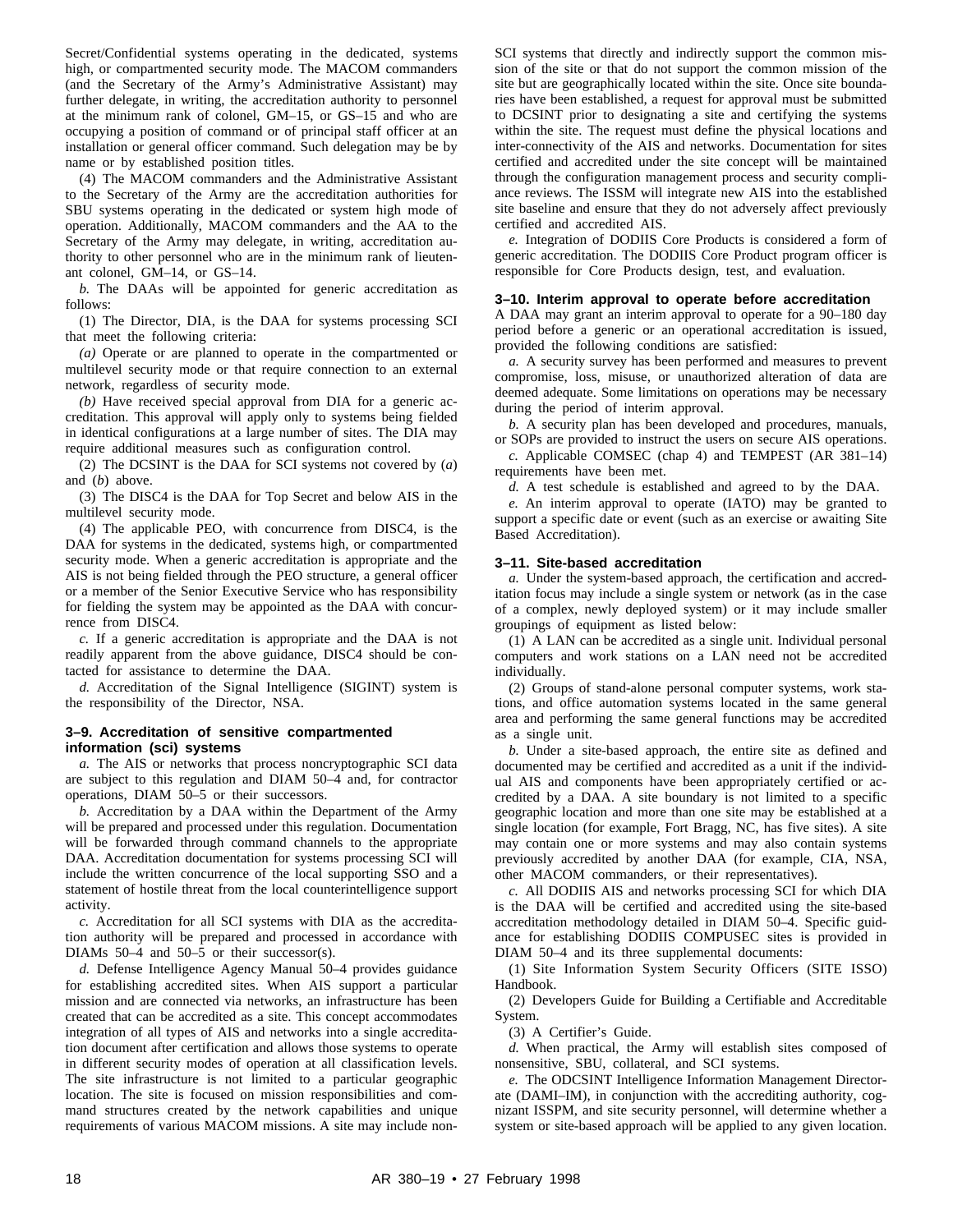This determination will be based on several factors, including but not limited to the following site criteria:

- (1) Organizational structure and relative size.
- (2) AIS/network architecture density and complexity.
- (3) ISSM staff capabilities.
- (4) Commonality or uniqueness of AIS/network components.
- (5) Anticipated near-term and future AIS/network modifications.
- *f.* The following actions are required to establish a site:

(1) The ISSM and ISSO, in conjunction with the appropriate commander, will establish a Configuration Management/Control Board to ensure that AIS and networks included in the Site baseline can be securely maintained. The Configuration Management/Control Board will consist of information management, acquisition, operations, security, and user management personnel and ISS personnel.

(2) New SCI systems integrated into the site baseline will meet the certification requirements of the DIAM 50–4.

(3) The site may include stand-alone systems and networked systems that directly and indirectly support an organization's mission.

 $(4)$  Site boundaries may include AIS and networks not geographically located at the site if those systems are accessible via accredited network.

*g.* The AIS, guard devices, or networks intended to operate in the compartmented or multilevel security mode will be given the highest priority for certification and accreditation due to the increased risk associated with their operation.

*h.* The AISs and networks must be certified and/or accredited on an individual basis to determine whether they operate at an acceptable level of risk under both the system and site-based approach.

#### **Chapter 4 Communications Security**

#### **4–1. Overview**

Communication security policies establish requirements designed to deny unauthorized persons access to classified or SBU information during electrical transmission from sender to the receiver. They also establish requirements designed to prevent the derivation of valuable information from other aspects of communications (for example, traffic flow and message analysis) and to enhance the authentication of communications.

*a.* Communications security techniques will be applied to the extent necessary to deny information to unauthorized personnel and to effectively defend against interception, traffic analysis, and imitative deception.

*b.* The objectives of COMSEC will be an integral part of program planning for all telecommunications systems (including those integral to weapons systems and weapons support systems) and will be addressed throughout a system's life cycle. Systems planning shall include threat analysis and vulnerability assessments to support operational requirements and to establish resource allocation priorities and satisfy requirements for countermeasures.

*c.* Only approved cryptographic systems will be used within the Army. Approved cryptographic systems include—

(1) Government-developed and -produced systems (electronic, automanual, or manual).

(2) Government developed cryptographic equipment, produced commercially under the NSA-authorized vendor program.

(3) Commercially developed and produced cryptographic equipment using an algorithm approved by NSA.

*d.* Commercially developed equipment, using the data encryption standard (DES) or other commercially developed algorithm will not be used to protect classified information.

*e.* Systems will be designed and deployed using embedded cryptography to the maximum extent possible. When embedded cryptographic equipment is not employed, off-line electronic, automanual, or manual systems will be used to provide the required security, if the transmission is not otherwise protected.

*f.* Army system COMSEC requirements will emphasize small,

reliable, lightweight, low-powered equipment that is unclassified when not keyed and will be achieved with no increase in the frequency band width required by the equipment being supported. Requirements must address interoperability for both routine and contingency operations.

*g.* Only keying material produced by NSA or generated by NSA approved key generators will be used to key cryptographic systems which protect classified or SBU information.

*h.* Maximum use will be made of electronic key generation as well as remote electronic keying and re-keying of cryptographic systems with that capability.

*i.* Classified and SBU communications between Army activities and contractors will be protected per this regulation. Procedures for contractors to procure the necessary equipment will be published by DISC4.

*j.* Authentication methods will be used to defend against imitative communications deception and to authenticate stations, transmissions, and communicators. The authentication process may be embedded in the communications equipment.

*k*. Safeguarding and controlling COMSEC material, including CCI, is governed by AR 380–40 and DA Pam 25–380–2.

*l.* Notification procedures, per AR 380–53, will be established to ensure that all users of official DOD systems within the Army understand that their use of DOD systems constitutes consent to security monitoring. The following banner will be included as part of the log-on screens on all computer systems:

#### **ATTENTION**

THIS IS A DOD COMPUTER SYSTEM. BEFORE PROCESSING CLASSIFIED INFORMATION, CHECK THE SECURITY AC-CREDITATION LEVEL OF THIS SYSTEM. DO NOT PROCESS, STORE, OR TRANSMIT INFORMATION CLASSIFIED ABOVE THE ACCREDITATION LEVEL OF THIS SYSTEM. THIS COM-PUTER SYSTEM, INCLUDING ALL RELATED EQUIPMENT, NETWORKS, AND NETWORK DEVICES (INCLUDES INTER-NET ACCESS) ARE PROVIDED ONLY FOR AUTHORIZED U.S. GOVERNMENT USE. DOD COMPUTER SYSTEMS MAY BE MONITORED FOR ALL LAWFUL PURPOSES, INCLUDING TO ENSURE THEIR USE IS AUTHORIZED, FOR MANAGE-MENT OF THE SYSTEM, TO FACILITATE PROTECTION AGAINST UNAUTHORIZED ACCESS, AND TO VERIFY SE-CURITY PROCEDURES, SURVIVABILITY, AND OPERA-TIONAL SECURITY. MONITORING INCLUDES, BUT IS NOT LIMITED TO, ACTIVE ATTACKS BY AUTHORIZED DOD EN-TITIES TO TEST OR VERIFY THE SECURITY OF THIS SYS-TEM. DURING MONITORING, INFORMATION MAY BE EXAMINED, RECORDED, COPIED, AND USED FOR AU-THORIZED PURPOSES. ALL INFORMATION, INCLUDING PERSONAL INFORMATION, PLACED ON OR SENT OVER THIS SYSTEM MAY BE MONITORED. USE OF THIS DOD COMPUTER SYSTEM, AUTHORIZED OR UNAUTHORIZED, CONSTITUTES CONSENT TO MONITORING. UN-AUTHORIZED USE OF THIS DOD COMPUTER SYSTEM MAY SUBJECT YOU TO CRIMINAL PROSECUTION. EVIDENCE OF UNAUTHORIZED USE COLLECTED DURING MONITORING MAY BE USED FOR ADMINISTRATIVE, CRIMINAL, OR OTHER ADVERSE ACTION. USE OF THIS SYSTEM CONSTI-TUTES CONSENT TO MONITORING FOR ALL LAWFUL PURPOSES.

#### **4–2. Protection of transmitted information**

Classified and SBU information will be transmitted only by secure means. When information transits an area not under access controls as stringent as required for that classification of the information, it will be secured by encryption or a protected distribution system. Fiber optic lines can be adequately protected by Intrusion Detection Optical Communications systems approved by NSA and listed in the NSA Information Systems Security Products and Services Catalogue.

**4–3. Protection of Sensitive but Unclassified Information** *a.* The security safeguards applied to SBU information during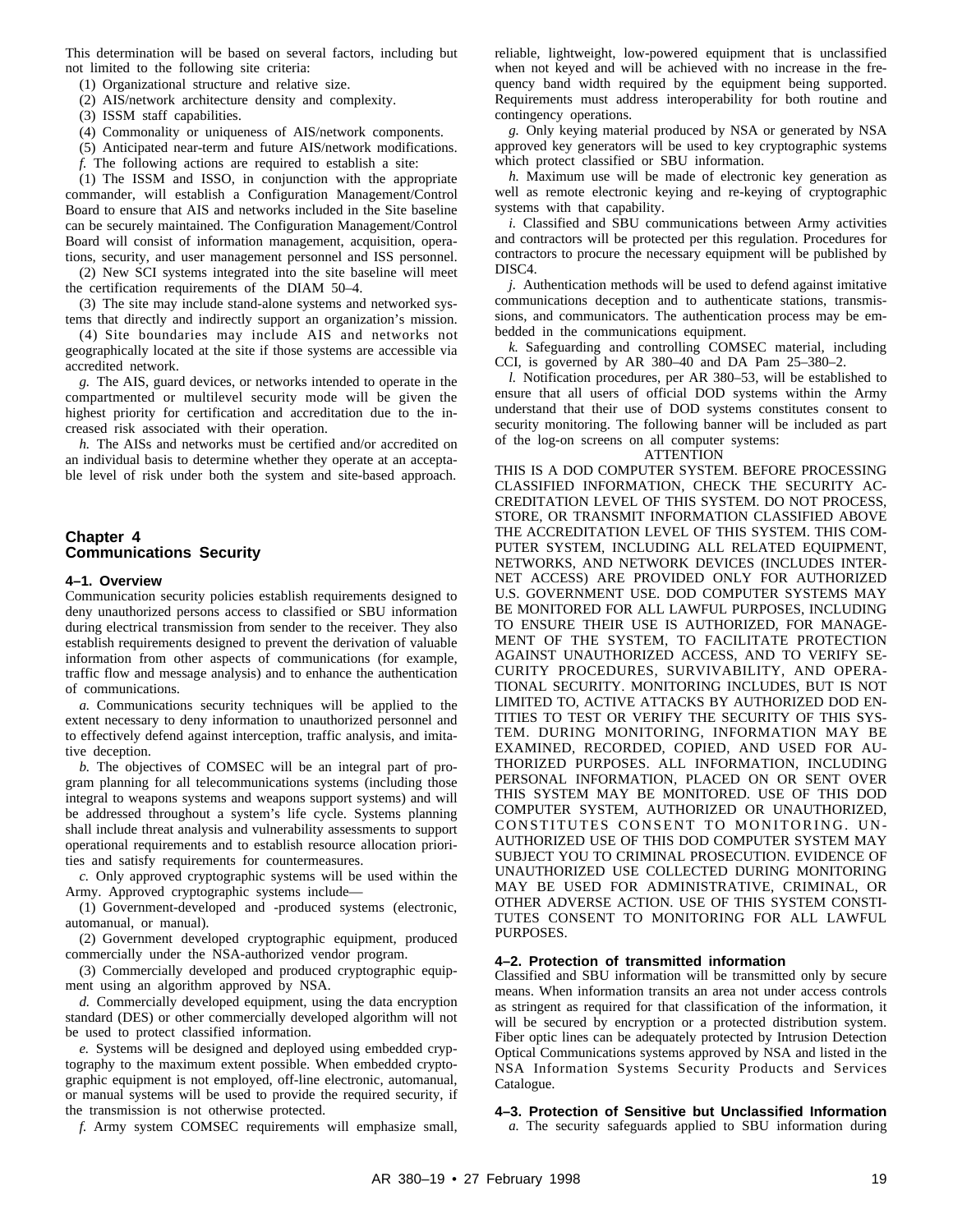transmission will be consistent with the need for protection against disclosure, loss, misuse, alteration, destruction, or non-availability.

*b.* Sensitive but Unclassified information as described in paragraph 1–5*b* will be protected in transmission by an NSA approved technique unless a waiver is granted under procedures established by DISC4.

*c.* NSA-approved techniques, which may be used separately or in various combinations, to protect the transmission of SBU, are listed below:

(1) *Encryption.* A number of cryptographic products are acceptable for this purpose and are listed in NSA Information Systems Security Products and Services Catalogue.

*(a) Type I products.* These products may be used to protect both classified and SBU defense information.

*(b) Type II products.* These products may be used to protect only SBU information; they are handled as an Endorsed for Unclassified Cryptographic Item (EUCI). A FORTEZZA card is an exception to this policy when used in"FORTEZZA for classified applications."

*(c) Data encryption standard equipment*. Unclassified cryptographic equipment employing the DES algorithm, which meets the requirements of Federal Standard 1027, may be used to protect only the transmission of unclassified information.

*(d) Commercial equipment.* As other equipment is developed and available, when approved by NSA (for example, RSA), it can be used to protect SBU information.

(2) *Unencrypted cable circuits.* Although encryption is the preferred protection, unencrypted cable circuits of copper or fiber optics may be used. The degree of protection provided will depend on the type of cable used. The cable least vulnerable to exploitation is fiber optic cable, followed by copper coaxial cable and copper strand cable. Cable protection can be enhanced by burying the cable underground or in walls or floors and providing access controls for entry to cable vaults, rooms, and switching centers. Unencrypted cable circuits can be employed to transmit SBU information under the following two conditions:

*(a)* The cables are used only within the geographic boundaries of the United States or within areas totally within U.S. control overseas.

*(b)* Adequate measures are implemented such that circuits are maintained on cable and not converted to unencrypted radio transmission.

(3) *Protected services.* Commercial telecommunications companies offer services that are endorsed to protect the transmission of unclassified information. The companies authorized to offer such services are listed in NSA Information Systems Security Products and Services Catalogue.

#### **4–4. Radio systems**

*a.* All voice or data military radio systems used for transmitting classified or SBU information will be secured or securable by an approved cryptographic system. Military radios are those radios built or adopted for use as standard military communications systems with a type classification or military nomenclature.

*b.* Electronic, automanual, or manual cryptosystems will be used to provide the needed security for existing radio systems that do not have embedded or electronic cryptosystems. However, all future procurements must comply with 4–3*c* above.

*c.* Commercial non-encrypted radio systems will not be used in support of command and control functions.

*d.* Excluded from the requirements of paragraphs *a* and *b*, above, are—

(1) Radios that only relay encrypted information.

(2) Commercial systems purchased or obtained to fulfill an operational function.

(3) Radios used for public safety communications with civil agencies or to communicate on civil aviation channels. This exclusion does not apply to communications dealing with aviation combat operations.

#### **4–5. Protected distribution systems**

*a.* Communications circuits can be protected by appropriate physical, acoustical, electrical, or electromagnetic safeguards such that classified data can be transmitted on these lines in clear text. These circuits must be formally approved as a protected distribution system (PDS).

*b.* A PDS will be used only if cost-effective and sufficiently controlled to prevent covert penetration and interception.

*c.* The AIS that include a PDS to transmit data will not be accredited to operate until the PDS has been approved. The PDS approval will be cited in the COMSEC portion of the accreditation packet and a copy of the approval will be attached.

*d.* A PDS must be constructed according to criteria published by HQDA DISC4.

*e.* A PDS may not be required if fiber optic cable is installed in a controlled environment and if the system design is approved by the DAA prior to installation.

#### **4–6. Approval of protected distribution systems**

*a.* Authority to approve a PDS for the clear text transmission of classified information within fixed plant and garrison installations is delegated as follows:

(1) Principal HQDA officials for activities under their staff supervision, direction, or control.

(2) Commanders of MACOMs or their designees at MACOM level, for their organic activities.

*b.* Requests for approval of a PDS to transmit top secret information must include an evaluation by the appropriate support element. Approval authorities may request technical assistance from IN-SCOM, 902nd MI Group, Fort Meade, MD 20755, in applying security criteria and processing the approval action for other PDS.

*c.* Commanders of battalion and higher echelons may approve circuits for clear text electrical transmission of Secret and Confidential information in tactical environments. Under combat conditions, commanders may delegate this authority to the company level. Tactical PDS will not be approved for clear text transmission of Top Secret information.

*d.* Once a PDS is approved, no changes in installation, additions, or use may be made until approval for such changes has been granted by the approval authority.

*e.* Requests to approve a PDS will be submitted through channels to the appropriate approval authority. Requests will be classified at least confidential and will contain the following information:

(1) Full identification and location of the requesting organization.

(2) A statement of the classification of information to be transmitted on the PDS.

(3) A copy of the building floor plan (or a diagram of the field area as appropriate) designating the following:

*(a)* Proposed cable route and location of subscriber sets, distribution frames, junction boxes, and any other components associated with the circuit.

*(b)* Other wiring along the PDS route.

(4) Description of the cable installation (for example, 24 pairs of shielded cable in rigid steel conduit, 6 pairs of shielded cable in floor, or fiber optic cable). Indicate the cable length.

(5) Description and nomenclature of terminal and subscriber equipment to be used.

(6) Clearance of individuals having access to the circuit.

(7) Type of guards (for example, U.S. military, U.S. civilian, foreign civilian) and their security clearance or access authorization status.

(8) Description of access control and surveillance of uncleared personnel who may be allowed entry into the area housing any part of the PDS.

(9) Identification of the power source to be used for the PDS and a statement of the distance to the nearest point where undetected tampering would be possible.

(10) A justification for using the proposed PDS.

(11) A statement concerning any deviations from the established PDS criteria, and an evaluation of their security implications.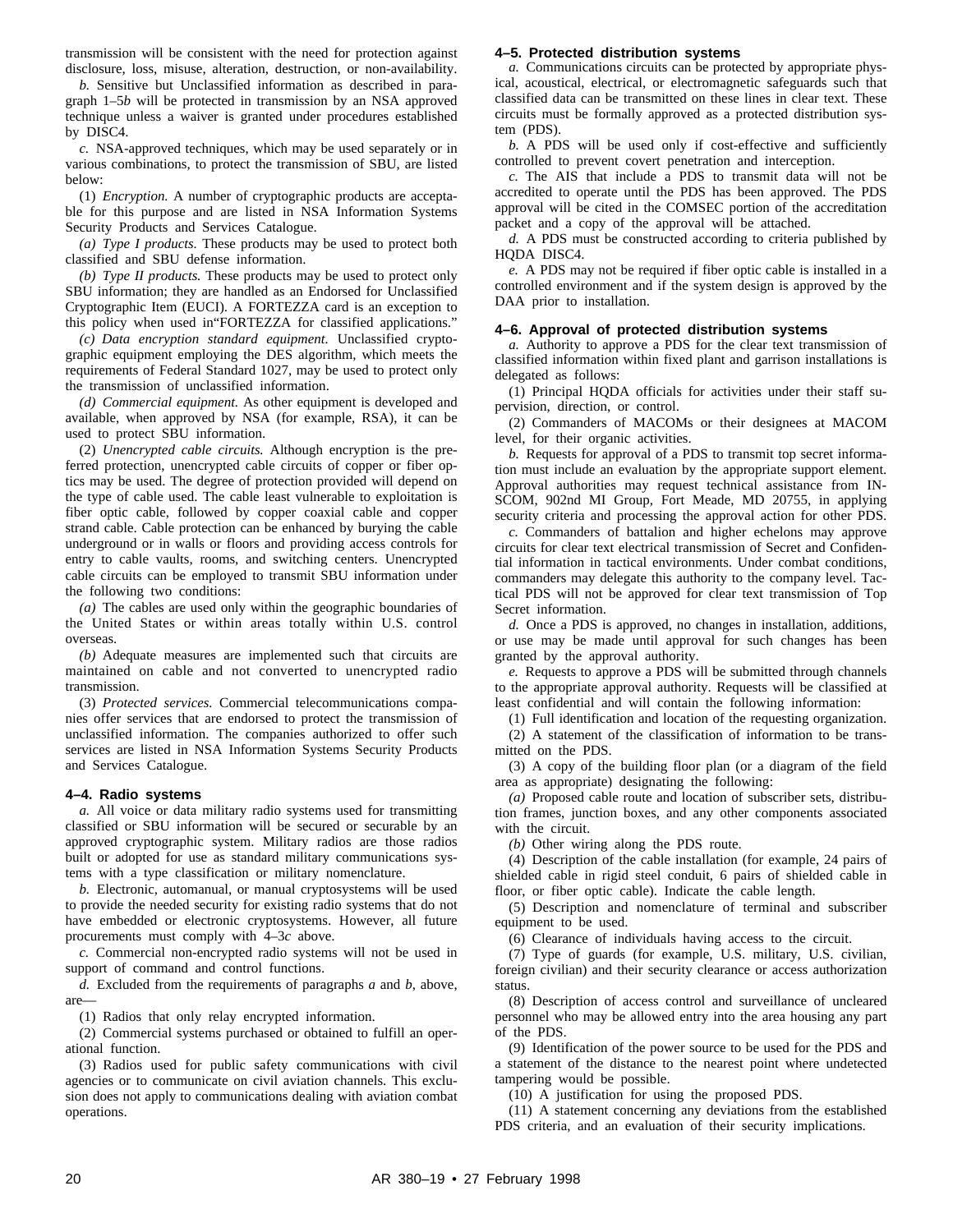(12) A copy of the security evaluation for PDS used with Top Secret information.

#### **Chapter 5 Risk Management**

#### **5–1. Risk management overview**

*a.* The most effective protection for AIS handling classified or SBU information is through a risk management program. The objective of risk management is to achieve the most effective safeguards against deliberate or inadvertent activities as listed below:

(1) Unauthorized disclosure of information.

- (2) Denial of service or use and running in a degraded mode.
- (3) Unauthorized manipulation of information.
- (4) Unauthorized use.

*b.* Risk management of information systems is the process of identifying, measuring, controlling, and eliminating or minimizing uncertain events that may adversely affect system resources. The potential cost for broadly applied, marginally effective security features is enormous and underlines the need for effective risk management. Its application assists in optimizing the security return for each dollar invested.

*c.* There are three basic choices in risk management:

(1) *Risk avoidance.* This choice is the most costly and should not be considered, since it requires the implementation of exorbitant countermeasures to nullify the risk and to protect information.

(2) *Risk reduction and residual risk acceptance.* This choice supports applying cost effective security measures to AIS operations. The amount of risk that remains after the selection of a safeguard or countermeasure is known as residual risk.

(3) *Total risk acceptance.* While providing the least costly alternative at the onset, this choice may cost significantly more in the long run. Failure to implement security safeguards on an AIS leaves its vulnerabilities open to exploitation by the local threats. In an operational combat environment, however, this level of risk may be acceptable to the combat commander in the short-term.

#### **5–2. Risk management program**

*a.* An effective risk management program entails a four-phased evaluation effort:

(1) *Phase 1.* Risk analysis of resources, controls, vulnerabilities, and threats.

(2) *Phase 2.* Management decision to implement security countermeasures and to accept residual risk.

(3) *Phase 3.* Implementation of countermeasures.

(4) *Phase 4.* Periodic review of the risk management program. *b.* The areas of software, hardware, procedures, communications, emanations, personnel (the highest risk), and physical security should be included in the risk analysis. Whenever possible, specialists or risk management software will be used to enhance the process.

*c.* Risk analysis involves estimating or determining loss potential that exists as the results of threats and vulnerabilities matching one another and causing some form of impact on the system. Using mathematical tools and statistical analysis techniques to determine the overall risk of operating a particular AIS or network would seem to be a logical methodology to employ. However, experience shows that attempts to develop absolute models, performance simulators, or descriptive algorithms have been, at best, only marginally successful. These techniques should not be employed except when their value has been established. In many cases, qualitative or subjective techniques will be more applicable to risk assessments performed for AIS.

#### **5–3. Risk analysis**

*a. Areas of analysis.* Risk is determined from the analysis of vulnerabilities, threats, security requirements, and available safeguards for AIS assets. After the analysis is complete and the

chosen safeguards are in place, a security posture statement and recommendations to the DAA are written. Many automated tools are available to perform the risk analysis. These tools can reduce the manpower required to perform a risk analysis. The steps below provide a brief summary of the entire risk analysis process.

*b. Resource identification.* The cornerstone of any risk analysis depends on accurate identification of assets requiring protection.

*c. Vulnerabilities identification.* System vulnerabilities are weaknesses in design, system security procedures, implementation, and internal controls that could be exploited by authorized or unauthorized users. Vulnerabilities identified either by inspection or notification and which are not corrected must be identified in all future risk assessments (for example, reports of The Inspector General, provost marshal, management review teams, evaluation teams, or OPSEC evaluations).

*d. Threat identification.* Threat identification must account for both known and reliably projected threats. A threat may be defined as an event or method that can potentially compromise the integrity, availability, or confidentiality of automated information systems. Threats include but are not limited to the following items:

(1) *Foreign intelligence services, which may recruit authorized* users or employ unauthorized users to penetrate the system's *safeguards.* The Defense information infrastructure and Army systems that contain research and development, new technology, economic, and military operations data are of great interest to FIS organizations. The local counterintelligence field office and local office of the Federal Bureau of Investigation must be contacted during the risk analysis process to assist in properly identifying all threats posed by foreign intelligence services.

(2) *Deliberate or inadvertent error by authorized or unauthorized users.* Computer viruses, malicious software, and programs designed to bypass security programs are examples of deliberate error. Accidental erasure of data by an authorized user is an example of an inadvertent error.

(3) *Curious unauthorized intruders who have no FIS connections.*

(4) *Manmade or natural disaster.*

*e. Threat and vulnerability matching.* Threats are always present but can only affect an AIS when a vulnerability or security weakness is present. The matching or pairing of a vulnerability with a threat must be evaluated to determine the level of impact of risk. The level of risk may be measured by determining the possible rate of occurrence.

*f. Security requirements identification.* Each security requirement drives the implementation of a countermeasure to reduce the occurrence of a vulnerability. The security requirement is the justification for the implementation of a safeguard.

*g. Safeguard selection.* At least one safeguard or countermeasure should be developed for each threat and vulnerability match. A cost for each safeguard will be estimated. Such safeguards should not be limited to hardware and software fixes. Personnel, physical, and other possible procedural solutions should also be explored.

*h. Security posture comments and recommendations.* A security posture statement is developed by summarizing the safeguards selected to meet the security requirements. This statement will be provided to the DAA with comments and recommendations such as those listed below:

(1) Accredit the AIS or LAN for processing in a particular mode of operation for a certain classification level. (This should be recommended when the security posture of the AIS or LAN is very high and when the residual risk is at an acceptable level.)

(2) Grant an IATO for a period of 90 days while additional security safeguards are installed. (This recommendation should be made when the security posture of the AIS or LAN requires enhancement due to a high level of residual risk.)

(3) Deny approval to operate. (This recommendation should be made when the AIS or LAN has a very low security posture and the residual risk is unacceptable.)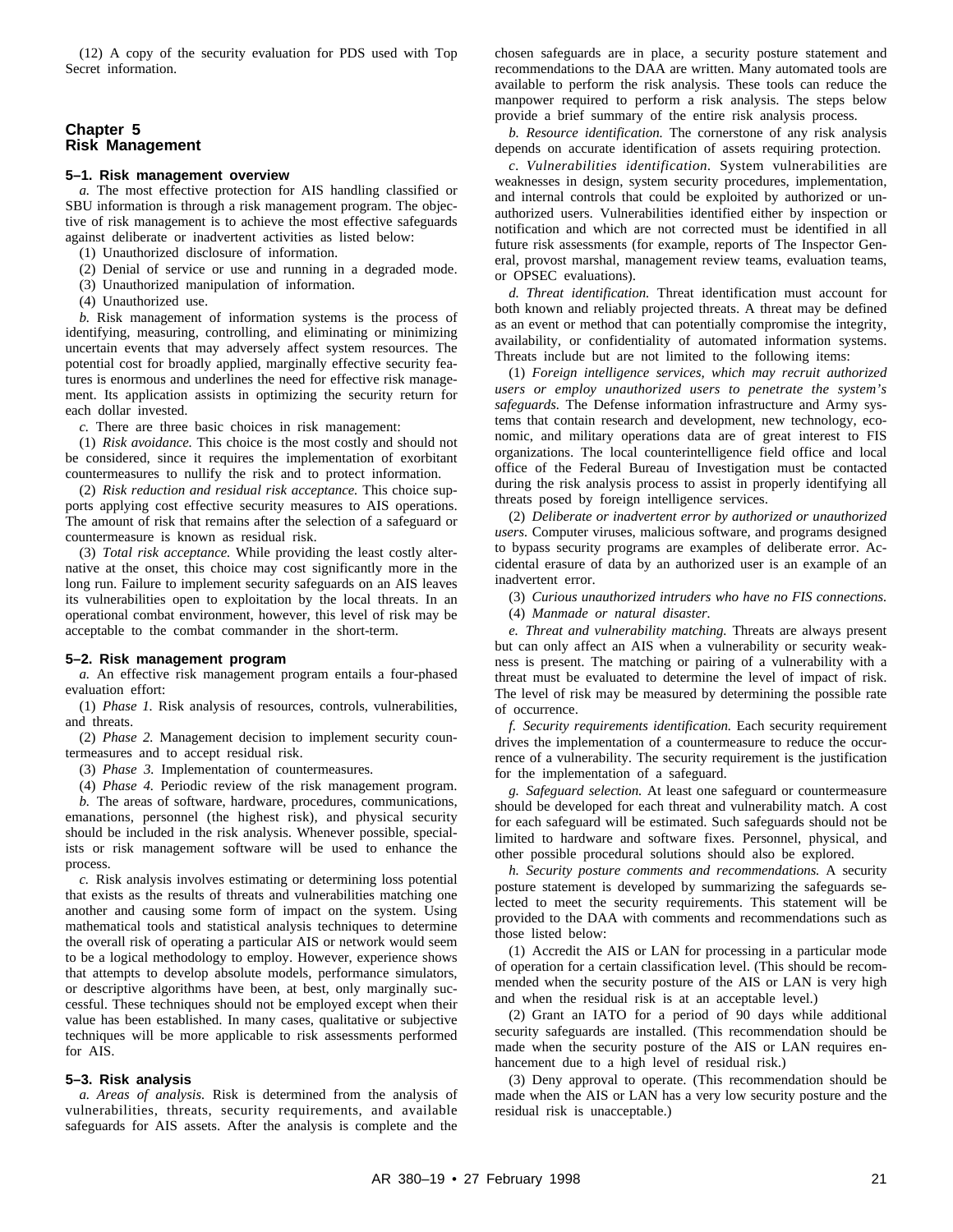#### **5–4. Management decision to implement countermeasures**

*a.* The review of the security posture statement and recommendations are a responsibility of commanders or managers who rely on advice from ISS, counterintelligence, physical security, and other functional area experts. Identifying areas of exceptional or unacceptable risk is directly related to the organizational mission, goals, and objectives as stated by the commander or manager. At this point in the risk management process, commanders can influence the commitment of resources to obtain the most effective security safeguard and financial return on the investment. This analysis may reveal areas where reduced security is appropriate, based upon a low level of risk to mission objectives. These savings may then be applied to other security requirements.

*b.* The selection of security controls must include a consideration of functional, technical, and economic feasibility and operational efficiency. Security requirements generally broaden managerial, operational, and administrative procedures, and in some cases, separate expenses occur that are directly attributable to these requirements. Only the commander or DAA can properly judge and balance the additional expense of security against operational efficiency. Commanders and organizational leadership must completely understand the impact of AIS on mission accomplishment and the risks involved in operating the AIS. The commander or DAA must, therefore, resolve any perceived conflict between operational and security considerations.

*c.* If existing risks are determined to be unacceptable and require countermeasures impractical or impossible to implement, the commander or DAA should terminate the operation of the system.

*d.* If penetration testing is a countermeasure to be employed, see AR 380–53 for policy requirements.

#### **5–5. Implementation of safeguards**

An effectively applied risk analysis should lead to a series of interrelated countermeasures to be implemented according to a plan approved by the commander or DAA. The commander or DAA must always participate in this process because of the risk resulting from growing dependence upon AIS.

#### **5–6. Periodic review of the Risk Management Program**

Organizational and operational dynamics demand a continuous review of the risk management program for effectiveness. Commanders must be assured that controls are providing the desired results. This process is an important step in ensuring the documented security techniques have not created a more serious vulnerability or risk. The collective effectiveness of applied countermeasures is the basis for future security actions that assist in identifying problem areas and additional security requirements.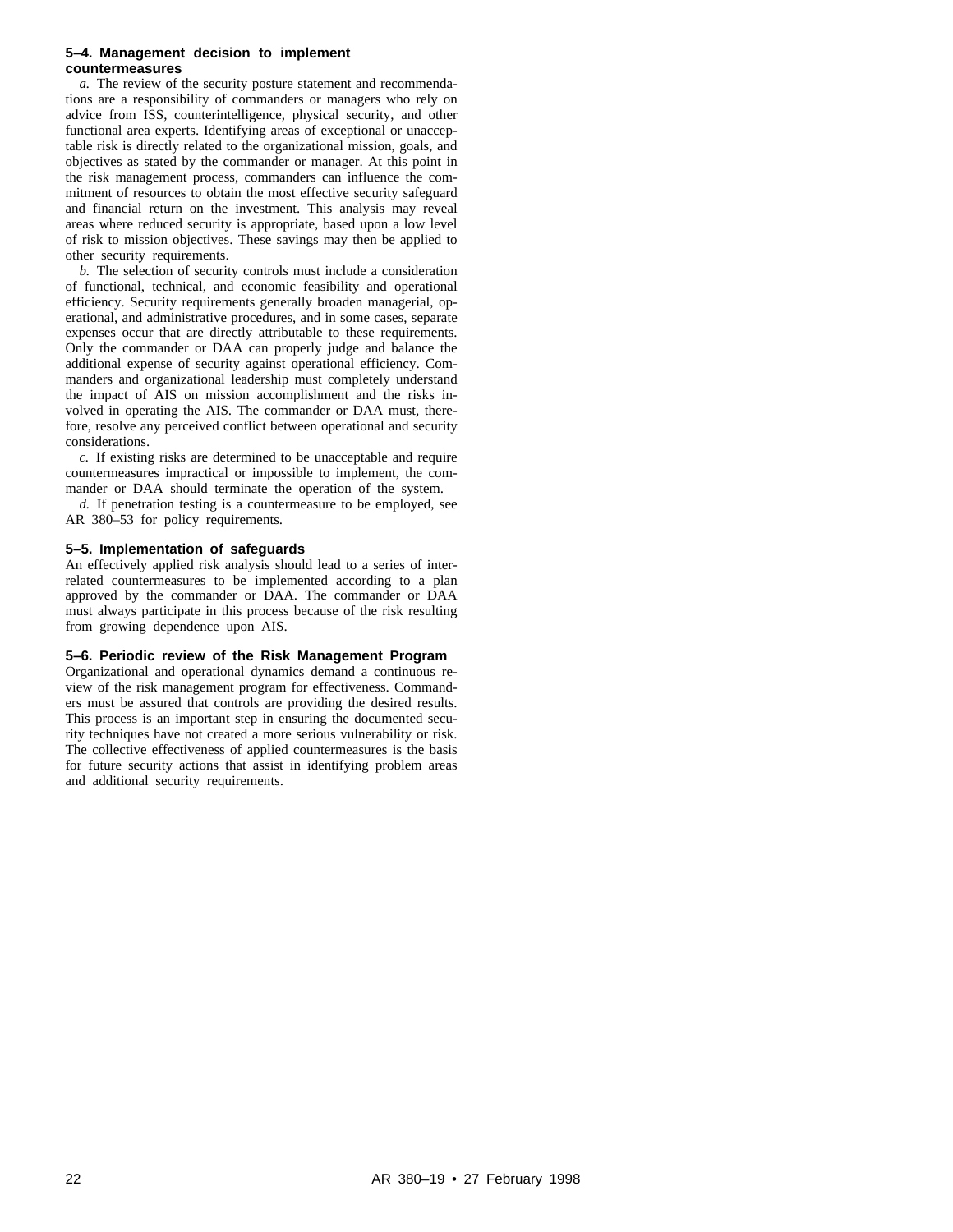#### **Section I Required Publications**

#### **AR 380–5**

Department of Army Information Security Program. Cited in paras 1–6*d*(2)(*f*), 2–3*a*(5), 2–10*f*, 2–12*e*, 2–13*c*(1), 2–19*b*, 2–19*c*, 2–20*c*, 2–20*d*, 2–21*f*, 2–22*a*(1), 2–27*a*, 2–27*b*, and 2–28*a*.

#### **AR 380–67**

Department of the Army Personnel Security Program. Cited in paras 2–17*a*–*c*, 2–17*e*, 2–17*f*, and 2–18*b* through *d*.

#### **(C) DIAM 50–4**

Security of Compartmented Computer Operations (U). Cited in paras 3–9*a*, 3–9*d*, 2–30*a–b–d*, 3–11*h*(2)–(5)–(8). This publication may be obtained from DIA (SY–ID), Bolling Air Force Base Building 6000, Washington, DC 20340–001.

#### **(C) DIAM 50–5**

Sensitive Compartmented Information (SCI) Contractor Administrative Security VOL I and VOL II (U). Cited in paras 3–9*a* and 2–30*d–f*. This publication may be obtained from the DIA address above.

#### **(C) DOD Pub C–5030.58–M**

Security Criteria and Telecommunications Guidance. Cited in para 1–1*c*(4). This publication may be obtained from the Deputy Assistant Secretary of Defense for Command, Control Communications and Intelligence (Intelligence and Security).

#### **DOD 5200.28–STD**

Department of Defense Trusted Computer System Evaluation Criteria. Cited in paras 2–1*e*, 2–3*a*(5), 2–3*b*, 2–3*b*(3), 2–23*c*(2),  $3-2c(3)$ ,  $3-2d(5)$ , and  $3-9d(3)$ . This publication is available from the National Computer Security Center, Office of Standards and Products, ATTN: Chief of Computer Security Standards, Fort Meade, MD 20755–6000.

**Information Systems Security Products and Services Catalogue** Cited in paras 4–3*e*(1) and 4–3*e*(3). This publication may be obtained from the Superintendent of Documents, U.

#### **JCS 6–03.7**

Security Policy for the GCCS Intercomputer Network. Cited in para 1–1*c*(2). The point of contact for this publication is Joint Chiefs of Staff, Information Management Division, Pentagon, Room 2B941, Washington, DC 20318–0400

#### **NCSC–TG–005**

Trusted Network Interpretation. Cited in paras 2–23*b*(7) and  $2-23c(2)$ . This publication may be obtained from the Superintendent of Documents, U.S. Government Printing Office, Washington, DC 20402.

#### **Section II Related Publications**

A related publication is merely a source of additional information, which the user does not have to read to understand this regulation.

#### **AR 15–6**

Procedures for Investigating Officers and Boards of Officers.

#### **AR 25–1**

The Army Information Resources Management Program.

#### **AR 25–12**

Criteria for Insuring the Competency of Personnel to Install, Repair, and Maintain Communications Security Equipment.

#### **AR 25–55**

The Department of the Army Freedom of Information Act Program

#### **AR 25–400–2**

The Modern Record Keeping Systems (MARKS)

#### **AR 70–1**

Systems Acquisition Policy and Procedures.

#### **AR 105–64**

U.S. Army Communications Electronics Operation Instructions Program (CEOI).

#### **AR 190–13** The Army Physical Security Program.

#### **AR 190–51**

Security of Unclassified Army Property (Sensitive and Nonsensitive).

#### **AR 310–25**

Dictionary of United States Army Terms.

#### **AR 340–21**

The Army Privacy Program.

#### **(C) AR 380–28**

Department of Army Special Security System.

#### **AR 380–40**

Policy for Safeguarding and Controlling Communication Security (COMSEC) Material.

#### **AR 380–53**

Information Systems Security Monitoring.

#### **(C) AR 380–381**

Special Access Programs (SAPs).

#### **AR 381–10**

U.S. Army Intelligence Activities.

#### **AR 381–12**

Subversion and Esponiage Directed Against U.S. Army (SAEDA).

#### **(S) AR 381–14**

Technical Surveillance Countermeasures (TSCM and TEMPEST) (U).

#### **AR 381–20**

U.S. Army Counterintelligence Activities.

#### **AR 525–20**

Information Warfare/Command and Control Warfare (IW/C2W) Policy.

#### **AR 530–1**

Operations Security (OPSEC).

#### **CSC–STD–003–85**

Computer Security Requirements.

#### **CSC–STD–004–85**

Technical Rationale Behind CSC–STD–003-85: Computer Security Requirements.

#### **DA Pam 25–380–2**

Security Procedures for Controlled Cryptographic Items (CII).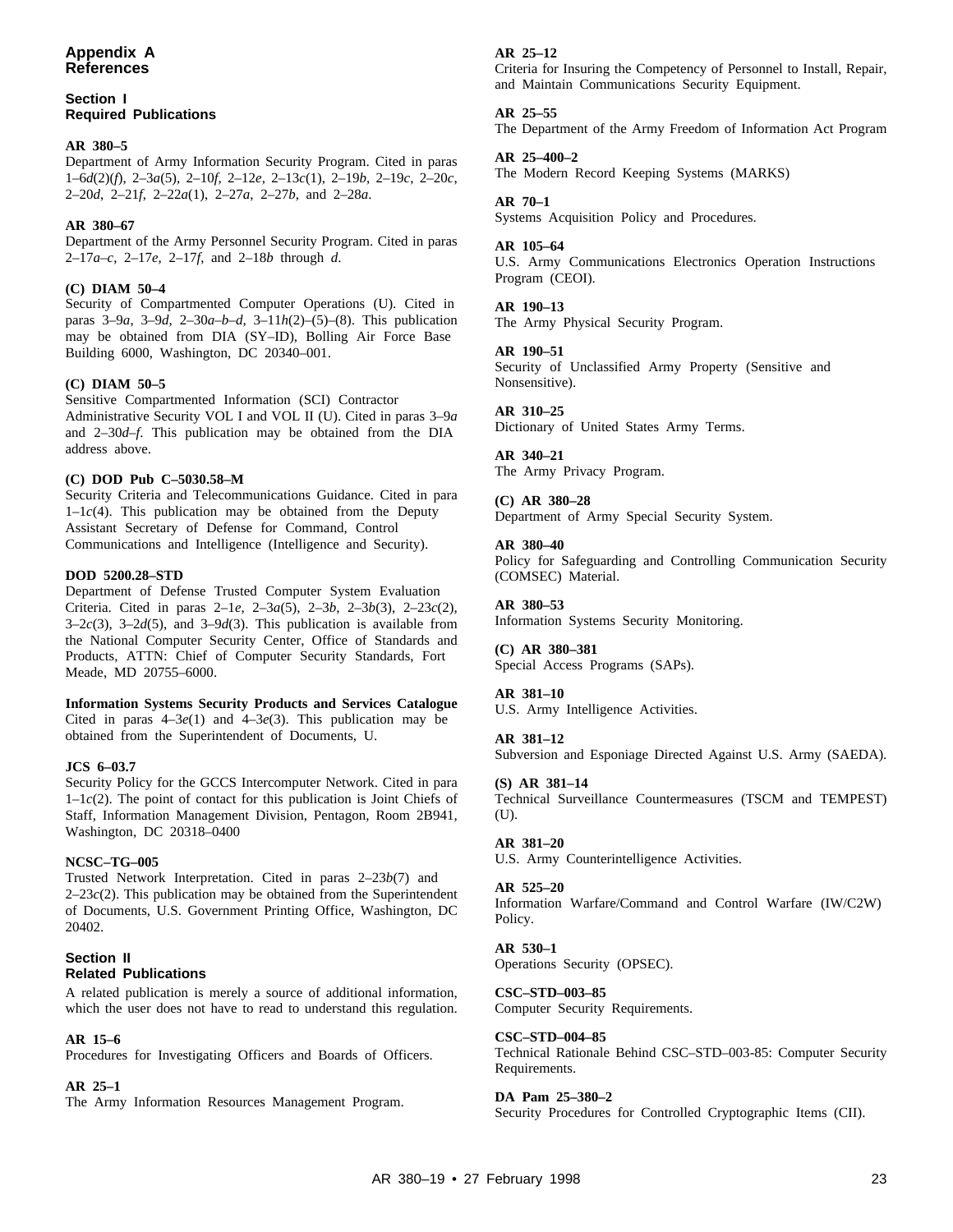#### **(S) DCID 1/16**

Security Policy for Uniform Protection of Intelligence Processed in Automated Information Systems and Networks (U). This publication may be obtained from DIA (SY–ID), Bolling Air Force Base (Building 6000), Washington, DC 20340-001.

#### **DCID 1/21**

Physical Security Standards for Sensitive Compartmented Information Facilities (SCIF), 29 July 1994.

#### **DIAM 50–24**

Secure Communications for the Operations of Secure Telephone Units (STU–III) and Modems with a Sensitive Compartmented Information Facility (SCIF). Available from the DIA (SY–ID), address above.

#### **DOD 5200.1**

DOD Information Security Program

#### **DOD Instruction 5215.2**

Physical Security Technical Vulnerability Reporting Program

**DOD 5200.22–M** Industrial Security Manual for Safeguarding Classified Information.

**DOD 5220.22–R** Industrial Security Regulation.

#### **(S/NF/WN) DST–1750S–208–93**

Threats to U.S. Army Tactical, Strategic, and Sustaining Base Information

#### **Director of Information Systems for Command, Control, Communications, and Computers**

Keeping the Highway Open and Secure for Force XXI. Vol. I: The Army C2 Protect Program Management Plan (PMP); Vol. II: The Army C2 Protect Master T

**Executive Order 12958** Classified National Security Information, 17 April 1995.

#### **Federal Standard 1027**

General Security Requirements for Equipment Using the Data Encryption Standard.

**FIPS Pub 31**

Guidelines for Automatic Data Processing Physical Security and Risk Management.

**FIPS Pub 65** Guidelines for Automatic Data Processing Risk Analysis.

**JER2–301** Joint Ethics Regulation, 2nd Amendment, March 1996.

**(S) MJCS 75–87** Safeguarding the Single Integrated Operational Plan (U).

**NCSC–TG–001** A Guide to Understanding Audit in Trusted Systems.

#### **NCSC–TG–003**

A Guide to Understanding Discretionary Access Control in Trusted Systems.

#### **NCSC–TG–006**

A Guide to Understanding Configuration Management in Trusted Systems.

#### **NCSC–TG–007**

A Guide to Understanding Design Documentation in Trusted Systems.

#### **NCSC–TG–025, Version 2**

A Guide to Understanding Data Remanance in Automated Information Systems.

#### **NSTISSI No. 4009**

National Security Telecommunications and Information Systems Security (NSTISS), National Information Systems Security (INFOSEC) Glossary

#### **NTISSM 2–90**

**COMPUSEC** 

#### **ODCSINT Pamphlet 380–25–1**

Accreditation Handbook for U.S. Army DOD Intelligence Information Systems (DODIIS) Intelligence Automated Information Systems (AIS) and Networks Processing Sensitive Compartmented Information (SCI)

#### **(S/NF/WN) SPB 145–95**

Intelligence Community and Related Automated Information Systems and Networks: Vulnerabilities and Threats (U)

**17 USC 506** Copyright Infringement

**Section III Prescribed Forms** This section contains no entries.

**Section IV Referenced Forms**

**DA Form 11–2–R** Management Control Evaluation Certification Statement

**DD Form 254** Contract Security Classification Specifications

**SF 706** Top Secret (Label for ADP Media)

**SF 707** Secret (Label for ADP Media)

**SF 708** Confidential (Label for ADP Media)

**SF 710** Unclassified (Label for ADP Media)

**SF 711** Data Descriptor (Label for ADP Media)

**SF 712** Classified SCI

#### **Appendix B Army-Sponsored Use of the Internet Computer Systems**

This policy covers Army-sponsored use of the Internet computer systems. It provides the minimum guidelines for such use and does not preclude MACOMs from imposing more stringent local procedures. The MACOMs may further delegate responsibilities to the appropriate designated approval authorities, as desired. However,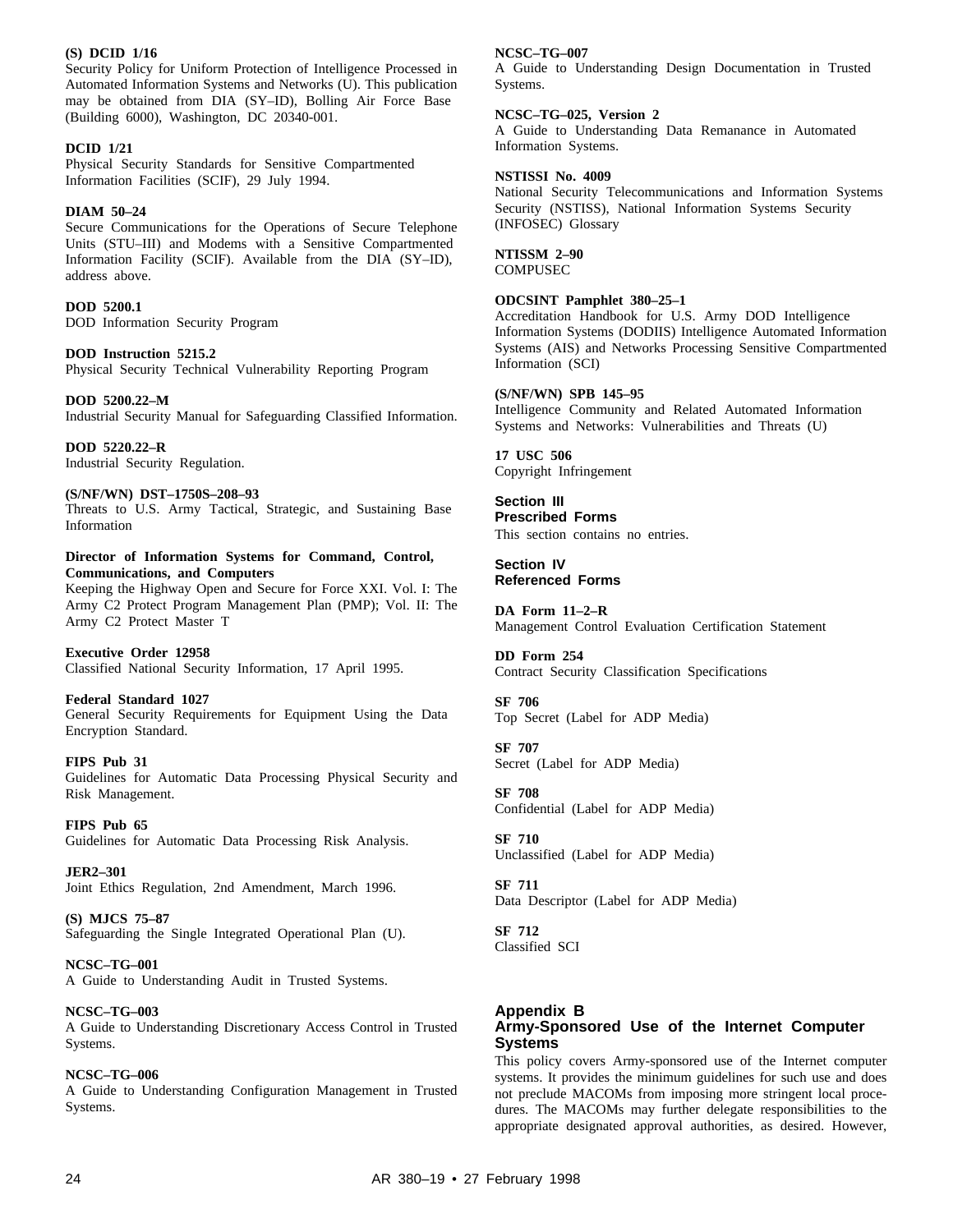the ultimate responsibility for securing systems remains with the MACOM.

#### **B–1. Internet access**

Many unclassified Army systems allow users to access the Internet. While the Army promotes the use of the Internet to achieve Army goals, appropriate safeguards must be established to prevent and detect technical attacks made on Army systems and to ensure classified or sensitive information is not inadvertently released to unauthorized personnel.

#### **B–2. Authorized use**

Users will employ Internet access for authorized, unclassified U.S. Government business. The Joint Ethics Regulations now allow users to make limited use of DOD telephones, E-mail systems, and Internet connections for personal use, so long as such uses are on a notto-interfere basis and are not for an improper purpose (such as conducting a private business or reviewing pornography). Users are not to use their own private accounts for Army-related business unless specifically authorized to do so by their director of information management/deputy chief of staff for information management (DOIM)/(DCSIM). Users are authorized to download and upload programs, graphics, and textual information between the Internet and an unclassified Government-owned personal computer. Personnel will scan all files for viruses before storing, transmitting, or processing information within Army computers, systems, or networks.

#### **B–3. DAA approval**

DAA approval is required before connection of any system to the Internet. DAAs (in coordination with DOIMs) will ensure adequate firewalls are in place to prevent the contamination of Army systems and/or possible denial of service. Systems containing classified information will not be connected to the Internet. Systems containing SBU information will employ the DES Standard 1027 during transmission of information. Users of any system connected to the Internet must be provided and must read a copy of these guidelines. The ISSMs are responsible for ensuring that authorized users are trained and briefed on the use of such systems.

#### **B–4. Shared accounts**

Personnel will not share E-mail and Internet accounts with other persons. However, MACOMs may establish group E-mail/group accounts as a cost-saving measure. The system ISSO must maintain a list of users who may access the group account and must restrict access of the account to authorized users. The individual user is responsible for all activity during access to the account. The user will not attempt to "talk around" classified topics while communicating on the Internet. Personnel may only conduct classified discussions on systems approved for the appropriate classification level (SIPRNET, JWICS, and so forth).

#### **B–5. Home pages and web sites**

Pursuant to the 18 July 1997 policy statement from the Office of the Secretary of Defense, entitled "Establishing and Maintaining a Publicly Accessible Department of Defense Web Information Service" or its subsequent implementation, home pages and web sites may be created allowing access to the public at large or to a limited audience. The links to information on web sites intended for limited audiences should have access controls. These controls should be administered by the web-master or system administrator per paragraph 2-3 of this regulation. Web-masters or systems administrators shall develop and publish local policies for the submission of information onto the organization's home page. Publishing Army information onto electronic bulletin boards or World-wide Web home pages constitutes the public release of information and must comply with the established policy for the release of specific information. Persons wishing to release Army information must first ensure that they have public release authority. Clearance of specific information

should be directed to the appropriate proponent, the local public affairs office, or foreign disclosure office.

#### **B–6. Reporting suspicious activity**

Army Internet sites are considered as lucrative intelligence sources and are targeted for information collection efforts. As stated in AR 380–12, Army personnel must report suspicious activity through Counterintelligence (SAEDA) and OPSEC channels. The Copyright Act, the Freedom of Information Act, the Privacy Act, and statutory Federal records requirements also contain provisions with which users must comply. Users should consult these guidelines and the office the local staff judge advocate regarding any Internet activity that raises legal concerns.

#### **B–7. Requests for information**

The MACOMs are responsible for any search and review of their holdings of Internet data for purposes of responding to requests for information pursuant to the Freedom of Information Act or Privacy Act or congressional or other investigative inquiry.

#### **Appendix C Management Control Evaluation Checklist**

#### **C–1. Function**

The function covered by this checklist is the administration of the Army Information System Security Program.

#### **C–2. Purpose**

The purpose of this checklist is to assist Assessable Unit Manager and Management Control Administrators in evaluating the key management controls outlined below. It is not intended to cover all controls.

#### **C–3. Instruction**

Answers must be based on the actual testing of key management controls (for example, document analysis, direct observation, sampling, simulation, or others). Answers that indicate deficiencies must be explained and corrective action indicated in supporting documentation. These key management controls must be formally evaluated at least once every 5 years. Certification that this evaluation has been conducted must be accomplished on DA Form 11–2–R (Management Control Evaluation Certification Statement). A locally reproducible copy of this form is located at the back of this publication.

#### **C–4. Test questions**

*a*. Are appropriate security personnel (for example, ISSPM, ISSM or ISSO) appointed?

*b.* Are risk analysis/vulnerability assessments performed at the appropriate levels for systems that process Army information?

*c.* Are the appropriate leadership/management personnel aware of the results of risk analysis/vulnerability assessments?

*d.* Are countermeasures identified based on the results of risk analysis/vulnerability assessments?

*e.* Are countermeasures in place commensurate with risk/vulnerability?

*f.* Is there a written security plan to document implementation of countermeasures?

*g.* Has leadership/management formally accepted the risk to process the information involved? (Are the systems accredited?)

*h.* Are countermeasures routinely tested (for example, user IDs, passwords, audit trails)?

*i.* Is Information System Security training performed at appropriate levels?

*j.* Are MACOMs, installations, or activities funding their IN-FOSEC requirements under the appropriate MDEP?

*k*. Are security incidents/violations (for example, viruses, unauthorized entries or attempts) reported and investigated?

*l.* Have plans been developed to ensure continued operation in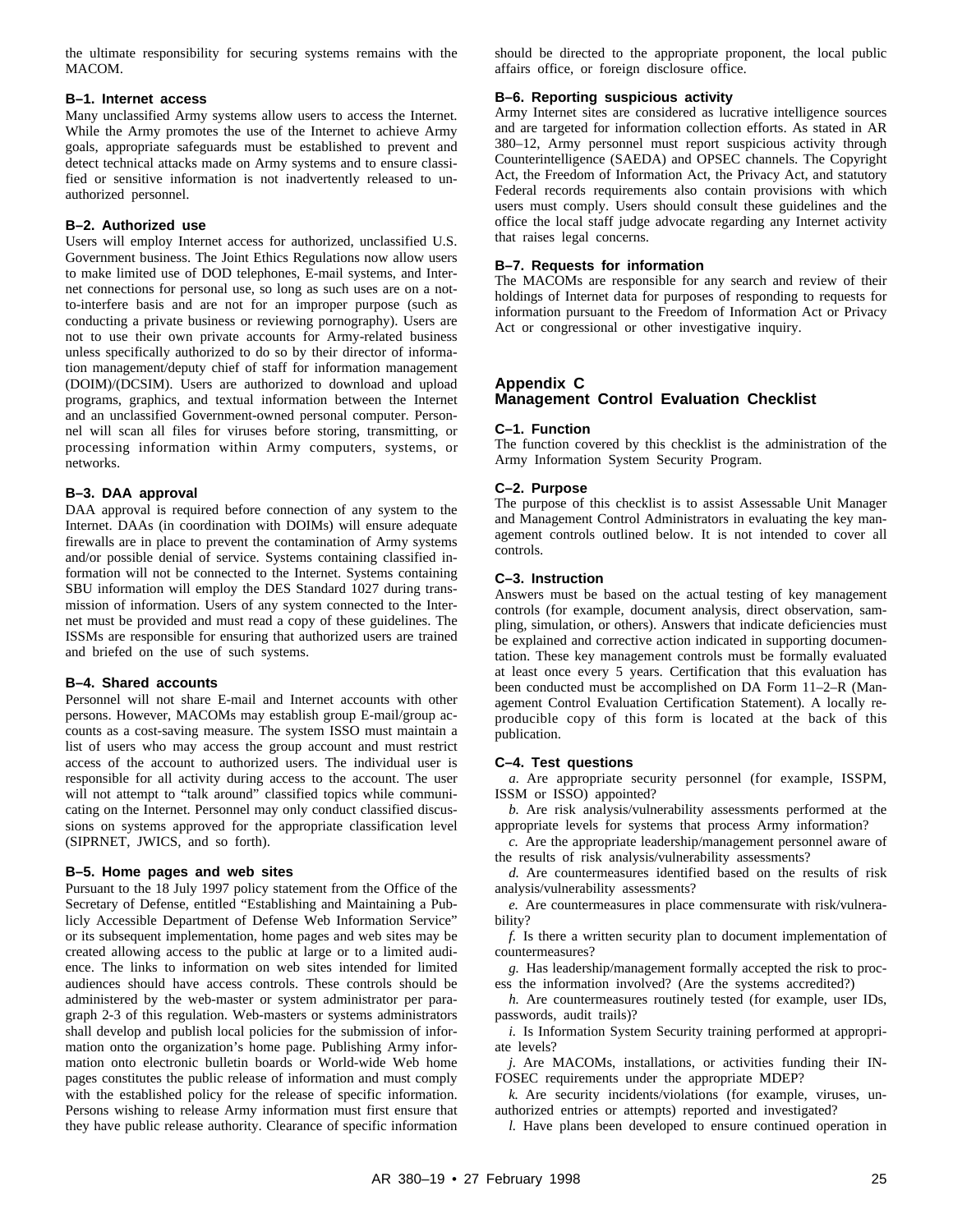the event of major disruption (for example, fire, natural disaster, bomb threat, civil disorder)?

*m.* Has a configuration control board approved each network? Is there an appropriate security official as a member of each board?

#### **C–5. Supersession**

This checklist replaces the checklist for Intelligence Activities/Army Information System Security Program (AISSP) previously published in DA Circular 11–92–1.

#### **C–6. Comments**

Help to make this a better tool for evaluating management controls. Submit comments to: Director of Information Systems for Command, Control, Communications, and Computers (SAIS–PAC), 107 Army Pentagon, Washington, DC 20310–0107.

#### **Appendix D Security Plan/Accreditation Document**

The paragraphs in this appendix are to be used as an outline when preparing accreditation documentation. Each paragraph of the outline must be addressed with the exception of accreditation for small computers. The asterisk (\*) at a paragraph indicates that the requirement is optional for accreditation of small computers. The degree of detail required in each paragraph can and should vary with the system's size, complexity, sensitivity designation, mode of operation, and number of users. If a system processes Sensitive Compartmented Information (SCI) and is being accredited or reaccredited, all documentation must comply with DODIIS site-based accreditation requirements using the guidance provided in DIAM 50–4 and paragraph 3–11 of this regulation.

#### **D–1. Basic system(s) information and identification**

*a. System name or title.* (If the system does not have a name or title, use the manufacturer and model number for the main processing units.)

*b. System category.* (Indicate whether or not the system(s) is a general AIS support system or has a specific application; for example, intelligence, personnel, financial, and so forth.)

*c. Type accreditation.* (Indicate whether this is a generic or operational accreditation. For operational accreditation, indicate whether or not a single identifiable system or a group of similar systems are covered.)

*d. System status.* (Indicate either "developmental" or"operational" as appropriate.)

*e. System overview.* (Provide a description of the function and purpose of the system.)

*f.* System environment and special considerations. (Describe physical, operational, or other factors external to the system which affect its security. Describe system interfaces to other systems or networks.)

*g. Information contacts.* (As a minimum, list the name and telephone number of the appointed ISSO. Other personnel with technical knowledge of the system may be listed.)

*h. System identification.* (The system(s) must be identified in the accreditation in a manner sufficient to determine which system(s) are governed by that particular accreditation. For operational accreditation, this will be done through a serial number listing of the central processing units of the AIS accredited or through another means that clearly defines the systems accredited. A separate enclosure may be used. For generic accreditation, use military nomenclature, a commonly accepted system acronym, or other method determined by the DAA.)

*i. Near- and long-term goals.* (Describe near- and long-term goals of the system and the contribution of this accreditation to accomplishing these goals.)

#### **D–2. Sensitivity, protection requirements, security mode, and minimum trusted class**

*a. Sensitivity designation.* (List the sensitivity designation from para 2–2*a*. Further describe, in general terms, the nature of the information and the reason it requires protection. Cite appropriate laws requiring protection of the information, such as the Privacy Act, if applicable.)

*b. Protection requirements.* (Indicate whether the system protection requirements are based on the need for confidentiality, integrity and/or availability of the information. For each of these three categories, indicate whether they are of primary, secondary, or no concern. There may be more than one primary concern designated. For example, confidentiality and integrity may both be primary concerns and availability of information of no concern.)

*c. Security mode of operation.* (Indicate the security mode of operation from para 2–2*b*.)

*d. Minimum trusted class.* (Enter the required minimum trusted system class as determined from appendix E. Indicate how the system meets the class or include a timetable for meeting the required class per para 2–3*b*. Include any applicable information regarding use of approved NSA products.)

#### **D–3. Risk management review**

(Include in this section a risk management review which includes an examination of threats, vulnerabilities, and the resulting risks in accordance with chapter 5. After determining risks, indicate in the next paragraph the selected countermeasures that result in acceptable risk. For small computers, reference may be made to a single command-wide or installation-wide risk management review, if one exists.)

#### **D–4. Implementation of controls and countermeasures**

(Include a description of measures taken in the areas of personnel, physical, environmental, procedural, hardware, software, TEMPEST, and communications security as required in AR 381–14 (S). This section must indicate how the control measures support the mode of operation listed above. Include contingency planning information or attach a separate contingency plan.)

#### **D–5. Certification\***

(Describe the certification testing which was accomplished to support the accreditation. Attach the certification plan for generic accreditation. For operational accreditation, attach a certification plan or describe the certification process in this paragraph.) This is not required in a collateral PC environment.

#### **D–6. Facility information**

(As with all the documentation associated with accreditation, the facility information should be tailored to the size, criticality, mode of operation, data sensitivity, and number of users for the AIS.) The following paragraphs will be addressed in compiling facility information:

*a. Facility identification and location.*

*b. Architectural drawings or building plans.* (Plans of the building housing the facility should show the location of exits, guard posts, fire alarms and hoses, master utility panels, and facilities adjacent to, above, and below the facility.

*c. Facility floor plan.* (The floor plan will show placement of all equipment, fire extinguisher and sprinklers, smoke and motion detection devices, emergency lighting, and so forth.)

*d. System interface description.\** (Include a diagram or a description of interfaces for all major equipment, processing units, terminals, peripherals, communications modems, controllers, concentrators, encryption devices, and other connections.)

*e. Other diagrams.* (If applicable, diagrams will show specialized displays of communication, electrical wiring, special communication switching, or patching panels.)

*f. Operating system.\** (List the release or level number and date first put into operation on the system.)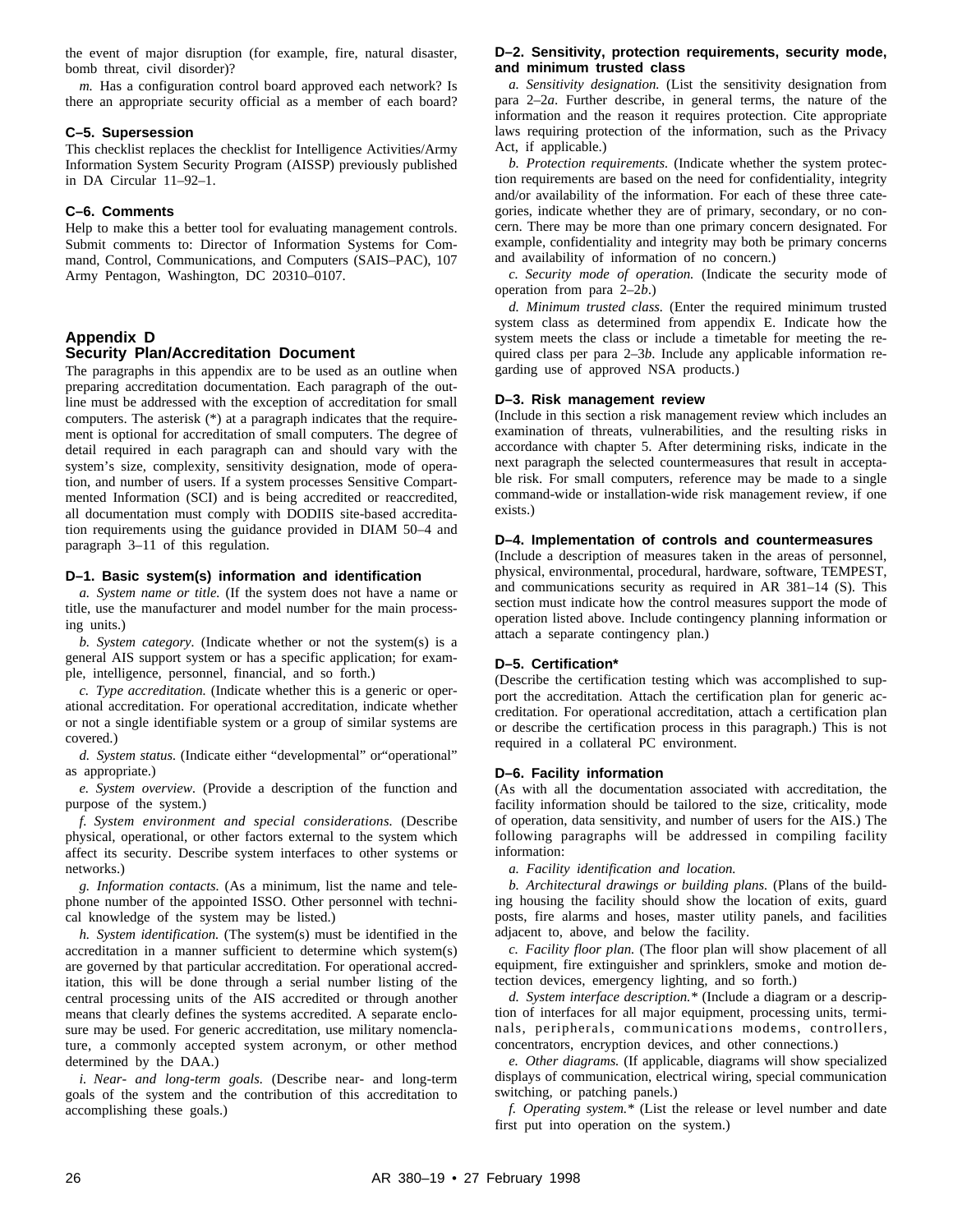*g. Applications software.* (List the major applications programs or systems.)

#### **D–7. Network considerations**

(For systems being accredited as a separate AIS in the IAA view (para 2–23), indicate the network DAA (if identifiable) and describe the conditions under which connection to the IAA has been approved. For STS view networks, this section should address the network's capability to provide communications integrity, protection against denial of service, and compromise protection. See para  $2 - 22.$ 

#### **D–8. Attachments**

(This section is not applicable while the document is serving as the security plan; however, when used as an accreditation document and forwarded to the DAA, the below items should be attached as applicable.)

*a. Users security manual/SOP.* (This is a mandatory and extremely critical item for generic accreditation. Recommended for operational accreditation although such procedures may be incorporated in other documents.)

*b. Appointment orders for the ISSO.*

*c. Approved waivers.* Approved waivers (for example, COMSEC waivers approved in accordance with chap 4, TEMPEST waivers approved in accordance with AR 381–14 (S), trusted computer class waivers approved in accordance with para 2–3*b*, and so forth).

- *d. Certification plan.*
- *e. Security classification guide.*
- *f. Contingency plan.*

#### **Appendix E DOD 5200.28-STD Guidelines for Determining Minimum AIS Requirements**

Minimum security requirements for all AIS are listed in paragraph 2–3*a*. Additionally, systems operating in the systems high, compartmented, or multilevel security modes must include features which meet the appropriate trusted systems class from DOD 5200.28–STD. Use this appendix to determine which class is required.

#### **E–1. Mode of operation**

Determine mode of operation in accordance with paragraph 2–2*d* of this regulation. Determine if the system processes formal categories of data and, if so, whether or not all users have been granted formal access to all categories of data. Formal categories of data are categories for which a written approval must be issued prior to access, for example: SCI compartments, NATO information, and SAPs.

#### **E–2. Dedicated mode**

If the mode of operation is dedicated, there is no further requirement beyond those contained in paragraph 2–3*a*.

#### **E–3. Systems high mode**

If the mode of operation is systems high, a class C2 minimum evaluation class is required.

#### **E–4. Compartmented mode**

If the mode of operation is compartmented—

*a.* A class B1 minimum evaluation class is required if no user lacks formal access approval for more than one category.

*b.* A class B2 minimum evaluation class is required if at least one user does not have formal access approval for more than one category being processed.

#### **E–5. Multilevel mode**

If the mode of operation is multilevel, determine minimum evaluation class according to table E–1.

*a.* Enter the Maximum Data Classification column at the highest classification of data processed.

*b.* Find the minimum clearance level of users, defined to be the maximum clearance of the least cleared user. Although a clearance does not exist for SBU information, users usually have at least this level of access if they are U.S. Government employees or work on behalf of the U.S. Government on official business and have been processed for ADP III position, per paragraph 2–17.

*c.* Use the column for case one if there are no formal categories of information involved or if all users have formal access approval for all categories of data processed by the system. Use the column for case two if no user lacks formal access approval for more than one category. Use the column for case three if at least one user lacks formal access approval for more than one category being processed.

*d.* If SCI data are being processed and all users have not been granted access to SCI based on a Single Scope Background Investigation (SSBI), the mode of operation is multilevel. Enter table E–1 as if the user's clearance is SECRET even if the actual clearance is TOP SECRET based on a background investigation. In no case may a system process SCI data unless the minimum clearance level of all users is at least SECRET.

*e.* Entries marked N/A in table E–1 mean these combinations of user clearance, access, and data classification are prohibited for Army AIS.

| aple |  |  |
|------|--|--|
|      |  |  |

**Determining minimum evaluation class from DOD 5200.28-STD for multilevel operations**

|           | Maximum data classification Minimum clearance level of users Case 1 |                | Case 2         | Case 3         |  |
|-----------|---------------------------------------------------------------------|----------------|----------------|----------------|--|
| <b>TS</b> |                                                                     | B <sub>2</sub> | B <sub>3</sub> | A <sub>1</sub> |  |
|           |                                                                     | B <sub>3</sub> | A1             | N/A            |  |
|           | Unclas, Sen                                                         | A1             | N/A            | N/A            |  |
|           | Uncleared                                                           | N/A            | N/A            | N/A            |  |
| S         |                                                                     | <b>B1</b>      | <b>B2</b>      | B <sub>3</sub> |  |
|           | Unclas, Sen                                                         | B <sub>2</sub> | B3             | A <sub>1</sub> |  |
|           | Uncleared                                                           | B <sub>3</sub> | A1             | N/A            |  |
| C         | Unclas, Sen                                                         | <b>B1</b>      | <b>B2</b>      | B <sub>2</sub> |  |
|           | Uncleared                                                           | B <sub>2</sub> | B3             | A <sub>1</sub> |  |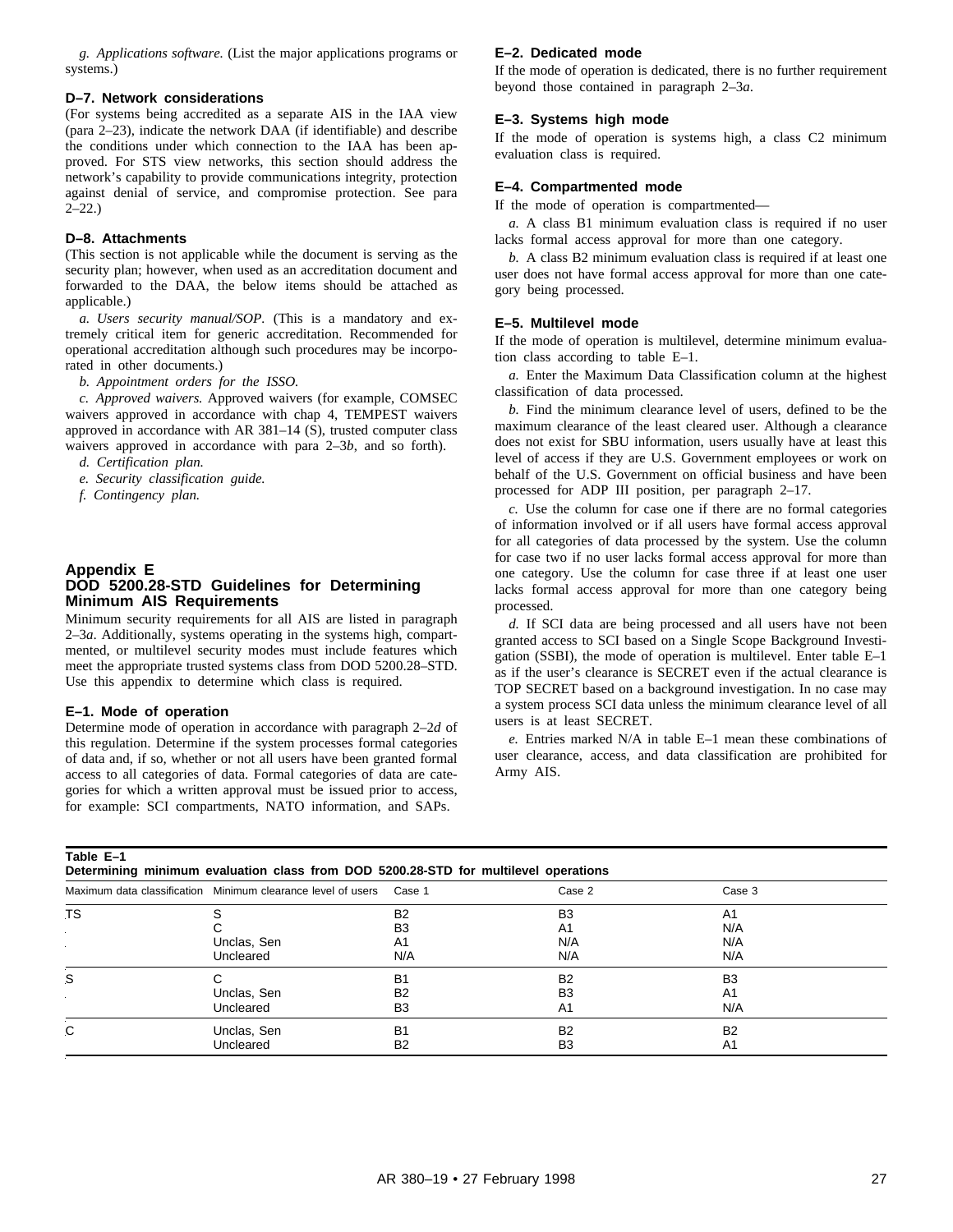#### **Appendix F Clearing, Sanitizing, and Releasing Computer Components**

#### **F–1. Purpose**

The purpose of this appendix is to provide guidance and procedures to clear and sanitize magnetic storage media that are no longer useable, require transfer, or should be released from control. Personnel needing to destroy, degauss, overwrite, declassify, downgrade, release, or ship media from AISs for all classification levels (to include COMSEC keying material) must follow the rules and table F-1 of this appendix. If an item is not contained in table F-1, the headquarters level ISSPM must be contacted for directions.

#### **F–2. Scope**

These procedures are effective in the following life-cycle phases:

| <b>CONCEPTS DEVELOPMENT PHASE</b> | NO.        |
|-----------------------------------|------------|
| <b>DESIGN PHASE</b>               | NO.        |
| DEVELOPMENT PHASE                 | <b>YES</b> |
| DEPLOYMENT PHASE                  | <b>YES</b> |
| <b>OPERATIONS PHASE</b>           | <b>YES</b> |
| RECERTIFICATION PHASE             | <b>YES</b> |
| DISPOSAL PHASE                    | <b>YES</b> |
|                                   |            |

#### **F–3. Implementing security measures**

The information systems security manager (ISSM) is responsible for the security of all ISs and media assigned to the organization and under his/her purview. To protect these assets, he/she must ensure the security measures and policies contained within this appendix are followed. Additionally, the ISSM will publish supplemental organizational procedures (standing operating procedures (SOPs), and so forth), if needed, to implement the requirements herein.

#### **F–4. Procedures**

The procedures contained below meet the minimum security requirements for the clearing, sanitizing, releasing, and disposal of magnetic media. These procedures will be followed when it becomes necessary to release magnetic media, regardless of classification, from Sensitive Compartmented Information (SCI) channels. Media that have ever contained SCI, other intelligence information, or Restricted Data cannot be sanitized by overwriting; such media must be degaussed before release. Media that have ever contained Cryptographic (CRYPTO) material cannot be sanitized at all; such media must be destroyed.

*a. Review of terms.* To better understand the procedures contained herein, it should be understood that overwriting, clearing, purging, degaussing, and sanitizing are not synonymous with declassification. Additionally, the following definitions should be reviewed:

(1) *Clearing.* Clearing is the process of eradicating the data on the media before the media are reused in an environment that provides an acceptable level of protection for the data that were previously on the media before clearing. In general, laboratory techniques allow the retrieval of information that has been cleared, but normal operations do not allow such retrieval. Clearing can be accomplished by overwriting or degaussing.

(2) *Sanitizing (also purging).* Sanitizing is the process of removing the data on the media before the media are reused in an environment that does not provide an acceptable level of protection for the data that were on the media before sanitizing. In general, laboratory techniques cannot retrieve data that have been sanitized/purged. Sanitizing may be accomplished by degaussing.

(3) *Destroying.* Destroying is the process of physically damaging the media to the level that the media are not usable as media, and so that there is no known method of retrieving the data.

(4) *Declassification.* Declassification is a separate administrative process for which the result is a determination that the given medium no longer requires protection as classified information. The

procedures for declassifying media require Designated Approving Authority (DAA) or Service Certifying Organization (SCO) approval.

*b. Overwriting media.* Overwriting is a software process that replaces the data previously stored on magnetic storage media with a predetermined set of meaningless data. Overwriting is an acceptable method for clearing. However, the effectiveness of the overwrite procedure may be reduced by several factors, including: ineffectiveness of the overwrite procedures, equipment failure (for example, misalignment of read/write heads), or inability to overwrite bad sectors or tracks or information in inter-record gaps.

(1) *Overwriting procedure.* The preferred method to clear magnetic disks is to overwrite all locations three times (the first time with a random character, the second time with a specified character, the third time with the complement of that specified character).

*2. Overwrite verification.* The overwrite procedure must be verified by the ISSM or designee.

*c. Degaussing media.* Degaussing (that is, demagnetizing) is a procedure that reduces the magnetic flux on media virtually to zero by applying a reverse magnetizing field. Properly applied, degaussing renders any previously stored data on magnetic media unreadable and may be used in the sanitization process. Degaussing is more effective than overwriting magnetic media.

(1) Magnetic media are divided into three types (I, II, III) based on their coercivity. Coercivity of magnetic media defines the magnetic field necessary to reduce a magnetically saturated material's magnetization to zero. The level of magnetic media coercivity must be ascertained prior to executing any degaussing procedure.

(2) The individual performing the physical degaussing of a component must ensure that the capability of the degausser meets or exceeds the coercivity factor of the media, and that the proper type of degausser is used for the material being degaussed. The three types of degaussers are—

*(a) Type I.* Used to degauss Type I media (that is, media for which coercivity is no greater than 350 oersteds (Oe)).

*(b) Type II.* Used to degauss type II media (that is, media for which coercivity is no greater than 750 Oe).

*(c) Type III.* Used to degauss type III media (that is, media for which coercivity is in excess of 750 Oe). Currently, there are no degaussers that can effectively degauss all Type III media. Some degaussers are rated above 750 Oe, and their specific approved rating will be determined prior to use.

(3) Refer to the current issue of the National Security Agency (NSA) Information Systems Security Products and Services Catalogue (Degausser Products List Section), for the identification of degaussers acceptable for the procedures specified herein. These products will be periodically tested to assure continued compliance with the appropriate specification. National specifications provide a test procedure to verify continued compliance with the specification.

(4) Once a degausser has been purchased and has become operational, the gaining organization must establish a SOP explaining how it will be used.

*d. Sanitizing media.* Tables F–1 and F–2 provide instructions for sanitizing data storage media and system components.

*e. Destroying media.* Data storage media will be destroyed in accordance with DAA/SCO approved methods.

(1) *Expendable item destruction.* Expendable items (for example, floppy diskettes) are not authorized to be released for reuse outside of the SCI community. If these items are damaged or no longer deemed usable, they will be destroyed. When destroying, remove the media (magnetic mylar, film, ribbons, and so forth) from any outside container (reels, casings, hard cases or soft cases, envelopes, and so forth) and dispose of the outside container in a regular trash receptacle. Cut the media into pieces (a crosscut chipper/shredder may be used to cut the media into pieces) and then burn all pieces in a secure burn facility. If applicable environmental laws do not permit burning of a particular magnetic recording item, it will be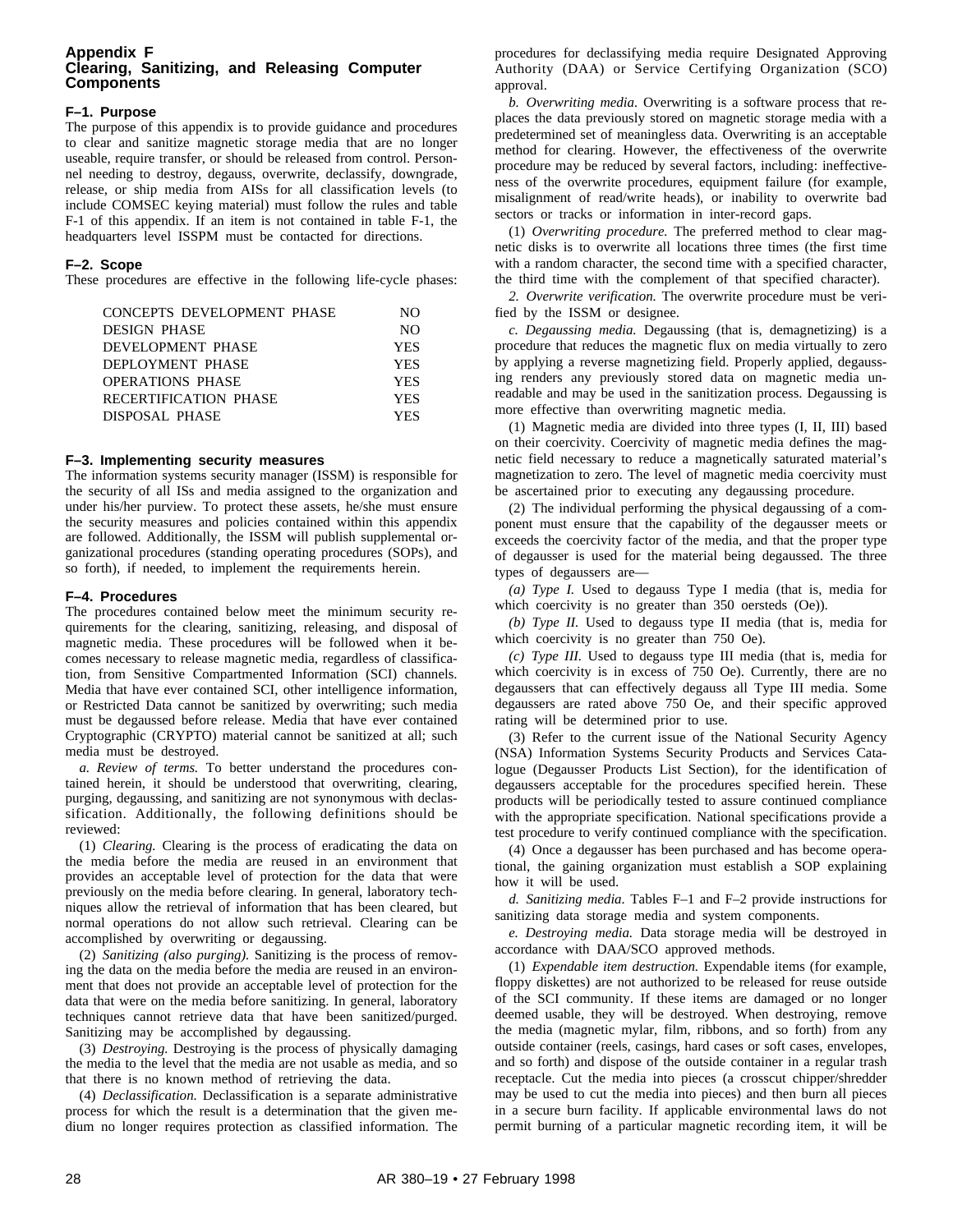degaussed, cut into pieces (a chipper/shredder preferred) and disposed of in a regular trash receptacle.

(2) *Destruction of removable hard disks and disk packs.*

*(a) Removable hard disks.* Removable hard disks are expendable items and are not authorized to be released for reuse outside of the SCI community unless they have been degaussed and declassified.

Each item is considered classified to the highest level of data stored or processed on the IS in which it was used. If removable hard disks are damaged, or no longer deemed usable, they will be destroyed. If the platter(s) of the defective unit can be removed and the removal is cost effective, then destruction of a removable hard disk consists of dismantling the exterior case and removing the platter from the case. Local destruction of the platter consists of removing the magnetic surface by sanding.

| .<br>Sanitizing data storage media |              |  |
|------------------------------------|--------------|--|
| Media type                         | Procedure(s) |  |
| <b>Magnetic tape</b>               |              |  |
| Type I                             | a or b       |  |
| Type II                            | b            |  |
| Type III                           | Destroy      |  |
| <b>Magnetic disk packs</b>         |              |  |
| Type I                             | a or b       |  |
| Type II                            | b            |  |
| Type III                           | Destroy      |  |
| <b>Magnetic disks</b>              |              |  |
| <b>Floppies</b>                    | Destroy      |  |
| <b>Bernoullis</b>                  | Destroy      |  |
| Removable hard disks               | a or b or c  |  |
| Non-removable hard disks           | a or b or c  |  |
| <b>Optical disks</b>               |              |  |
| Read Only (including CD-ROMs)      | Destroy      |  |
| Write Once, Read Many (WORM)       | Destroy      |  |
| Read Many, Write Many              | Destroy      |  |

**Procedures**

These procedures will be performed or supervised by the ISSO.

a. Degauss with a Type I degausser.

**Table F–1**

b. Degauss with a Type II degausser.

c. Overwrite all locations three times (first time with a random character, second time with a specified character, third time with the complement of the specified character).

| Table F-2<br>Sanitizing system components                                                                                                                                                                                                                                                                     |                                                                                                               |  |
|---------------------------------------------------------------------------------------------------------------------------------------------------------------------------------------------------------------------------------------------------------------------------------------------------------------|---------------------------------------------------------------------------------------------------------------|--|
| Type of component                                                                                                                                                                                                                                                                                             | Procedure                                                                                                     |  |
| Magnetic bubble memory<br>Magnetic core memory<br>Magnetic plated wire<br>Magnetic-resistive memory                                                                                                                                                                                                           | a or b or c<br>a or b or d<br>d or e<br>Destroy                                                               |  |
| Solid state memory components<br>Dynamic random access memory (DRAM) (Volatile)<br>if RAM is functioning<br>if RAM is defective<br>Static random access memory (SRAM)<br>Programmable ROM (PROM)<br>Erasable programmable ROM (EPROM/UVPROM)<br>Electronically erasable PROM (EEPROM)<br>Flash EPROM (FEPROM) | Destroy<br>d, then e and i<br>f. then e and i<br>Destroy (see h)<br>q, then c and i<br>d, then i<br>d, then i |  |
|                                                                                                                                                                                                                                                                                                               | <b>Procedures</b>                                                                                             |  |

These procedures will be performed or supervised by the ISSO.

a. Degauss with a Type I degausser.

b. Degauss with a Type II degausser.

c. Overwrite all locations with any random character.

d. Overwrite all locations with a random character, a specified character, then its complement.

e. Remove all power, including batteries and capacitor power supplies from RAM circuit board.

f. Perform three power on/off cycles (60 seconds on, 60 seconds off each cycle, at a minimum).

g. Perform an ultraviolet erase according to manufacturer's recommendation, but increase time requirements by a factor of 3.

h. Destruction required only if ROM contained a classified algorithm or classified data.

i. Check with the DAA/SCO to see if additional procedures are required.

Store a random unclassified test pattern for a time period comparable to the normal usage cycle.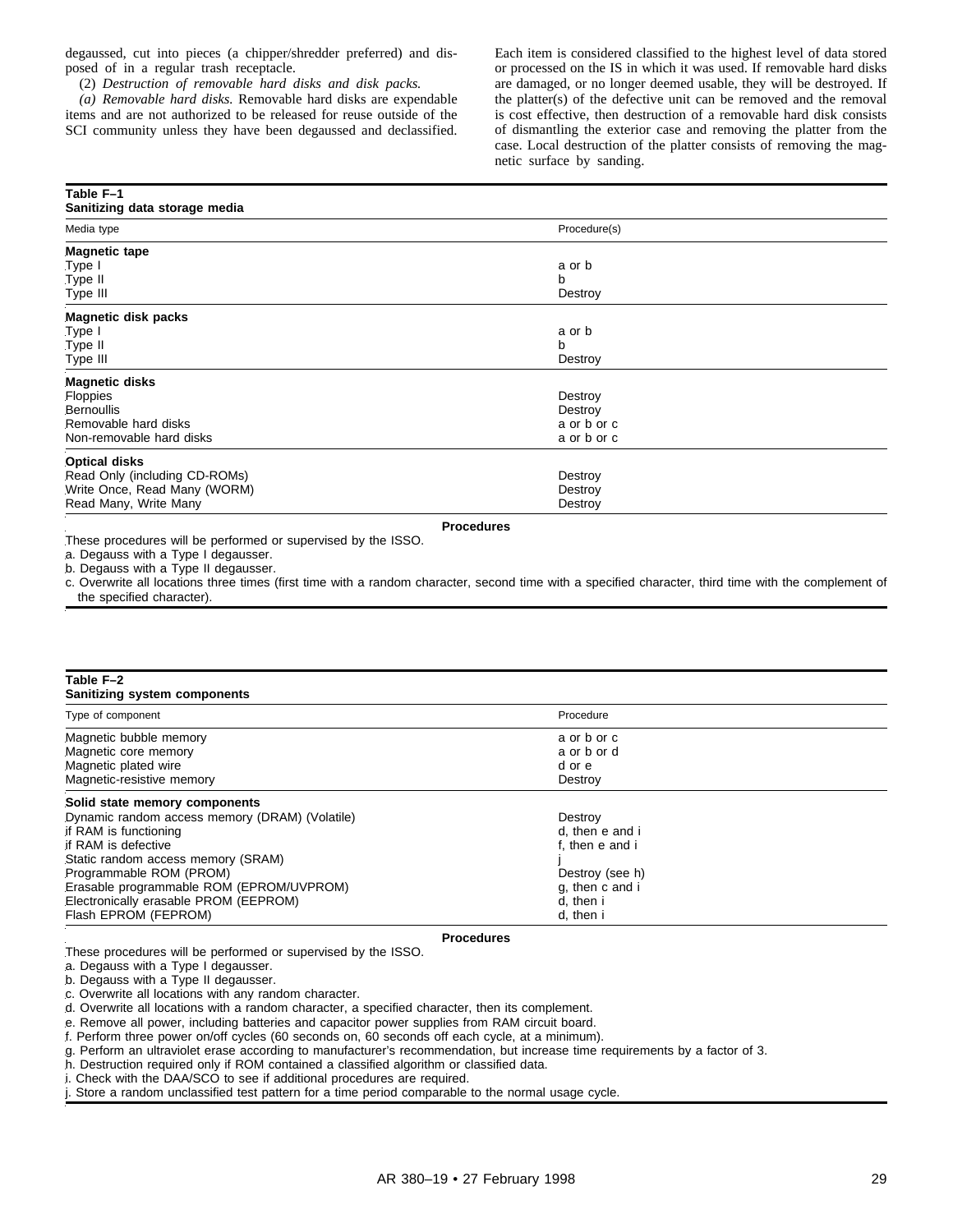*(b) Disk packs.* Each item is considered classified to the highest level of data stored or processed on the IS in which it was used. If disk packs are damaged, or no longer deemed usable, they will be destroyed. Local destruction of the platter consists of removing the magnetic surface by sanding.

*f. Malfunctioning media.* Magnetic storage media that malfunction or contain features that inhibit overwriting or degaussing will be reported to the Information System Security Officer (ISSO). The ISSO will coordinate the repair or destruction of the media with the ISSM and responsible DAA/SCO.

*g. Release of memory components and boards.* Prior to the release of any malfunctioning components, the following requirements will be met in respect to coordination, documentation, and written approval. This section applies only to components identified by the vendor or other technically knowledgeable individual as having the capability of retaining user-addressable data. It does not apply to other items (for example, cabinets, covers, electrical components not associated with data), which may be released without reservation. For the purposes of this annex, a memory component is considered to be the lowest replacement unit (LRU) in a hardware device. Memory components reside on boards, modules, and sub-assemblies. A board can be a module, or may consist of several modules and sub-assemblies. Unlike magnetic media sanitization, clearing may be an acceptable method of sanitizing components for release (see table F–2). Memory components are specifically handled as either volatile or nonvolatile, as described below.

(1) *Volatile memory components.* Memory components that do not retain data after removal of all electrical power sources, and when re-inserted into a similarly configured system do not contain residual data, are considered volatile memory components. Volatile components that have contained extremely sensitive or classified information may be released only in accordance with procedures developed by the ISSM or designee and stated in the Accreditation Support documentation. A record must be maintained of the equipment release indicating that, per a best engineering assessment, all component memory is volatile and that no data remain in or on the component when power is removed.

(2) *Nonvolatile memory components.* Components that do retain data when all power sources are discontinued are nonvolatile memory components - including Read Only Memory (ROM), Programmable ROM (PROM), or Erasable PROM (EPROM), and their variants - that have been programmed at the vendor's commercial manufacturing facility, and are considered to be unalterable in the field, may be released. All other nonvolatile components (for example, removable/non-removable hard disks) may be released after successful completion of the procedures outlined in table F–2. Failure to accomplish these procedures will require the ISSM, or designee, to coordinate with the DAA/SCO to determine releasability.

#### (3) *Other nonvolatile media.*

*(a) Visual displays.* A visual display may be considered to be sanitized if no sensitive information is etched into the visual display phosphor. The ISSO should inspect the face of the visual display without power applied. If sensitive information is visible, destroy the visual display before releasing it from control. If nothing is visible, the ISSO shall apply power to the visual display; then vary the intensity from low to high. If sensitive information is visible on any part of the visual display face, the visual display shall be destroyed before it is released from control.

*(b) Printer platens and ribbons.* Printer platens and ribbons shall be removed from all printers before the equipment is released. Onetime ribbons and inked ribbons shall be destroyed as sensitive material. The rubber surface of platens shall be sanitized by wiping the surface with alcohol.

*(c) Laser printer drums, belts, and cartridges.* Laser printer components containing light-sensitive elements (for example, drums, belts, complete cartridges) shall be sanitized before release from control.

*1.* Elements containing information that is classified, but is not

intelligence information, can be considered sanitized after printing three printer font test pages.

*2.* Elements containing intelligence information shall be sanitized in accordance with the policy contained in the Director of Central Intelligence Directive (DCID) 1/21.

*h. Release of systems and components.* The ISSM, or designee, shall develop equipment removal procedures for systems and components and these procedures shall be stated in the Accreditation Support documentation. When such equipment is no longer needed, it can be released if—

(1) It is inspected by the ISSM, or designee. This inspection will assure that all media, including internal disks, have been removed or sanitized.

(2) A record is created of the equipment release indicating the procedure used for sanitization and to whom the equipment was released. The record of release shall be retained for a period prescribed by the DAA/SCO.

(3) Procedures specified by the DAA/SCO are used. Following release, administratively notify the DAA/SCO. The National Security Agency/Central Security Service (NSA/CSS) Form G6522 or similar form or documentation will be used to document the local release or disposal of any IS or component.

#### **Appendix G Information Systems Security Monitoring Capabilities and Restrictions**

All Army users of information systems have a responsibility to ensure the security of these systems. The Army relies on a layered approach for security of these systems placing responsibility at the user, system administrator, network administrator, and ACERT levels. As part of this approach, the Army recognizes the need for administrators and the ACERT to implement procedures that assist in the identification of system vulnerabilities. Neither administrators nor the ACERT through the Computer Defense Assistance Program (CDAP) have unlimited latitude to conduct these assessments. AR 380–19 concerns vulnerability analysis, which is systematic examination of an information system or product to determine the adequacy of security measures, identify security deficiencies, provide data from which to predict the effectiveness of proposed security measures, and confirm the adequacy of such measures after implementation.

In fact, procedures that verify the vulnerabilities through the use of "hacker" techniques are governed by AR 380–53. AR 380–53 concerns penetration testing, which concerns security testing in which evaluators attempt to circumvent the security features of an automated information system based on their understanding of the system design and implementation. The purpose of penetration testing is to confirm and demonstrate, through exploitation, the degree of the automated information system vulnerabilities.

This appendix, therefore, discusses assessment capabilities both as responsibilities and restrictions for the administrators and the ACERT.

#### **G–1. System administrator's tasks**

*a. Objective.* The two main goals of the system administrator (SA) are to keep the AIS operational and the system secure. The following tasks are essential in accomplishing these goals:

(1) Ensure that the operating system for the AIS is configured properly and that the security features appropriate to the intended level of system operation are properly set. Such settings should be periodically reviewed; such reviews will not involve looking at information or data contained in the files of individual users other than system configuration files. Examples of these files in UNIX include the following: .rhost, .profile, .history and .forward files.

(2) Use approved C2 Protect tools to periodically review system security. These may be security utilities provided with network software. At no time will the utilities be used to review user data even if the tool is capable of this function. The C2 Protect tools are approved by DISC4.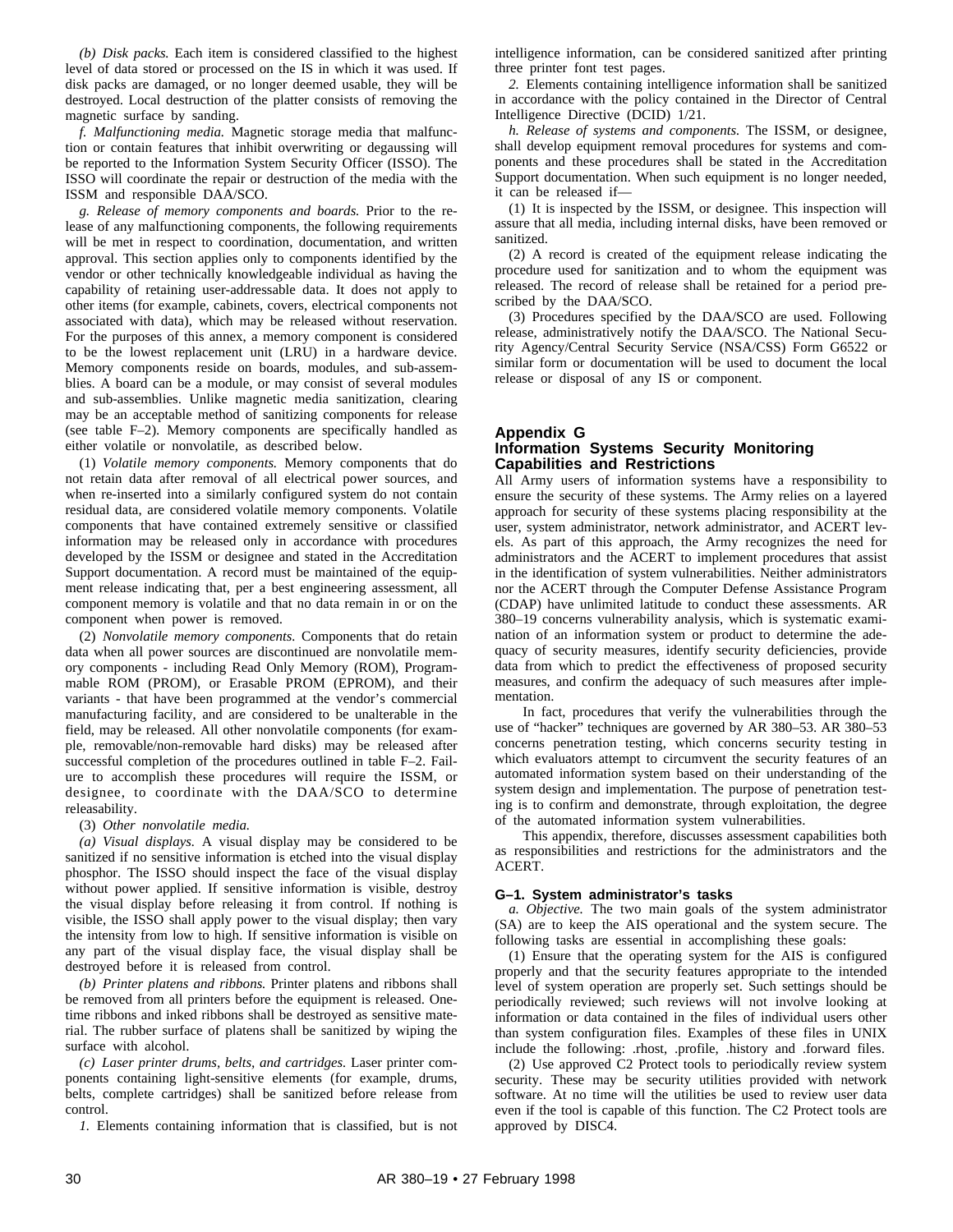(3) Periodically check with the operating system manufacturer, the LIWA, and/or the DISC4 in order to keep informed of system security problems and patches as they are developed, and apply them as appropriate in order to maintain AIS security.

(4) Ensure audit software is properly configured and audit trail reports are periodically reviewed in accordance with this regulation.

(5) Review file names, length, permissions, and directories. If any of this information leads a SA to suspect that an individual user is misusing the system or engaging in other misconduct, the SA will notify, concurrently, the chain of command and contact LIWA/ ACERT. The appropriate individual within the chain of command will contact CI and CID. At no time with the SA specifically target or track an individual's activities except as part of a properly authorized investigation.

(6) If a SA suspects an unauthorized user is attempting to access the AIS, the SA is authorized to take the actions necessary to verify and limit the penetration attempt from an unauthorized user. Once verified, the SA will notify, concurrently, the chain of command and contact LIWA/ACERT. The appropriate individual within the chain of command will contact CI and CID. The SA may make system backups of appropriate log, history files, and user directories. Once the SA has determined that the anomaly is in fact an unauthorized intrusion, and CI and CID have been notified, the SA will not in any other manner specifically target, track or attempt to investigate a suspected intruder's activities except as part of a properly authorized investigation.

*b. Restrictions on system administrators in the normal performance of their duties.* The SA does not have unlimited authority in operating the AIS. While security of the system is an important component of the administrator's job, there are restrictions on actions that an administrator may take in accomplishing the security function:

(1) The SA is NOT authorized to view, modify, delete, or copy data files that are stored on the AIS which are not part of the operating system except when—

*(a)* Authorized by the user or file owner.

*(b)* Performing system backup and disaster recovery responsibilities.

*(c)* Performing antivirus functions and procedures.

*(d)* Performing actions which are necessary to ensure the continued operation and system integrity of the AIS.

*(e)* Performing actions as part of a properly authorized investigation.

(2) The SA is NOT authorized to browse or read a user's E-mail. The SA may intercept, retrieve, or otherwise recover an E-mail message upon the written or verbal authorization of the parties involved or as part of a properly authorized investigation. When the SA must remove an E-mail message that is interfering with the operation of the AIS, the SA will make reasonable effort to notify the originator of the E-mail.

(3) The SA is NOT authorized to use hacker techniques in an attempt to penetrate his or her AIS. Such penetration testing will be authorized only in accordance with AR 380–53. Techniques include but are not limited to—

*(a)* The use of network analyzers, sniffers, or similar network monitoring systems to monitor the activities of specific system users. The use of these devices is authorized to perform valid system troubleshooting and diagnostics of network problems.

*(b)* "Keystroke monitoring" software of any kind will not be used either resident on the user's computer, or by monitoring computer network communications.

*(c)* The use of keyboarding or automated techniques to exploit/ verify vulnerabilities identified by the C2 Protect tools.

*c. Management searches.* In the absence of a user, the SA is authorized to grant the user's supervisor temporary access to the user's data files, in order to allow access to data for official purposes. When such access is granted—

(1) The SA will brief the supervisor as to the limits of accessing the user's data files. This will include a warning that the search must be limited in scope to those files that could reasonably be

related to the objective of the search (that is, E-mail access would NOT be reasonable when searching for a word processing file).

(2) Searches will be limited to the time necessary to locate the required data.

(3) Such access will not be used to circumvent regulatory or statutory requirements for investigations.

*d. Assistance to law enforcement and counterintelligence.* The SA is authorized to provide technical assistance as requested by the investigating agent when part of a properly authorized investigation.

#### **G–2. Network administrator's tasks**

*a. Objectives.* The network administrator (NA) operates under similar broad authority and restrictions as the SA. While it is the NA's responsibility to keep the networking infrastructure operational and secure, they operate under the same constitutional and statutory controls as the SA. These restrictions represent a balance between the actions necessary to provide a reliable and secure communications backbone for AIS, while at the same time ensuring the privacy rights of the users. It is the goal of the NA to ensure the continued operation infrastructure is composed of two major components–the communications medium (that is, wiring, fiber optics, and so forth) over which the AIS communications travel; and the network hardware (that is, hubs, concentrators, and so forth) which make up the physical equipment of the network. The following tasks are critical in achieving the goals of continuity and security:

(1) Ensure that all hardware and software components of the network infrastructure are properly configured and the security features and controls appropriate to the intended level of system operation are properly set. Such settings should be periodically reviewed to ensure that they are set correctly and have not been modified without the network administrator's knowledge.

(2) Only the use of approved C2 Protect tools is authorized to periodically review network security. These may be security utilities provided with network software. At no time will the utilities be used to review user data even if the tool is capable of this function. The general use of these tools will be to map the network and to conduct automated scans of individual machines for configuration errors that could lead to unauthorized access to individual machines and/or the network. The C2 Protect tools are approved by DISC4.

(3) Periodically check with the maker of the network components, the LIWA, and/or the DISC4, in order to keep informed of system security problems and patches as they are developed, and apply them as appropriate to maintain the integrity of the network.

(4) Use network management systems to monitor the operational status of the network, and to collect statistics on bandwidth utilization and error rates.

(5) If the NA suspects that an individual user is engaging in any misuse or misconduct the NA will notify, concurrently, the chain of command and contact LIWA/ACERT. The appropriate individual within the chain of command will contact CI and CID. The NA will not specifically target or track an individual's activities except as part of a properly authorized investigation.

(6) If the NA suspects an unauthorized user is attempting to access a system on the network, the NA will notify, concurrently, the chain of command and contact LIWA/ACERT. The appropriate individual within the chain of command will contact CI and CID. After the NA has determined that an anomaly is in fact an unauthorized intrusion, and CI and CID have been notified the NA will not specifically target, track, or attempt to investigate a suspected intruder's activities except as part of a properly authorized investigation.

(7) Use sniffers or network analyzers only as tools in diagnosing network problems (that is, to identify the source of bad ETHERNET packets).

*b. Restrictions on network administrators in the normal performance of their duties.*

(1) The NA is NOT authorized to view, modify delete or copy user data files which are in transit on the network or are stored on an AIS unless one of the following apply:

*(a)* Authorized by the user or file owner.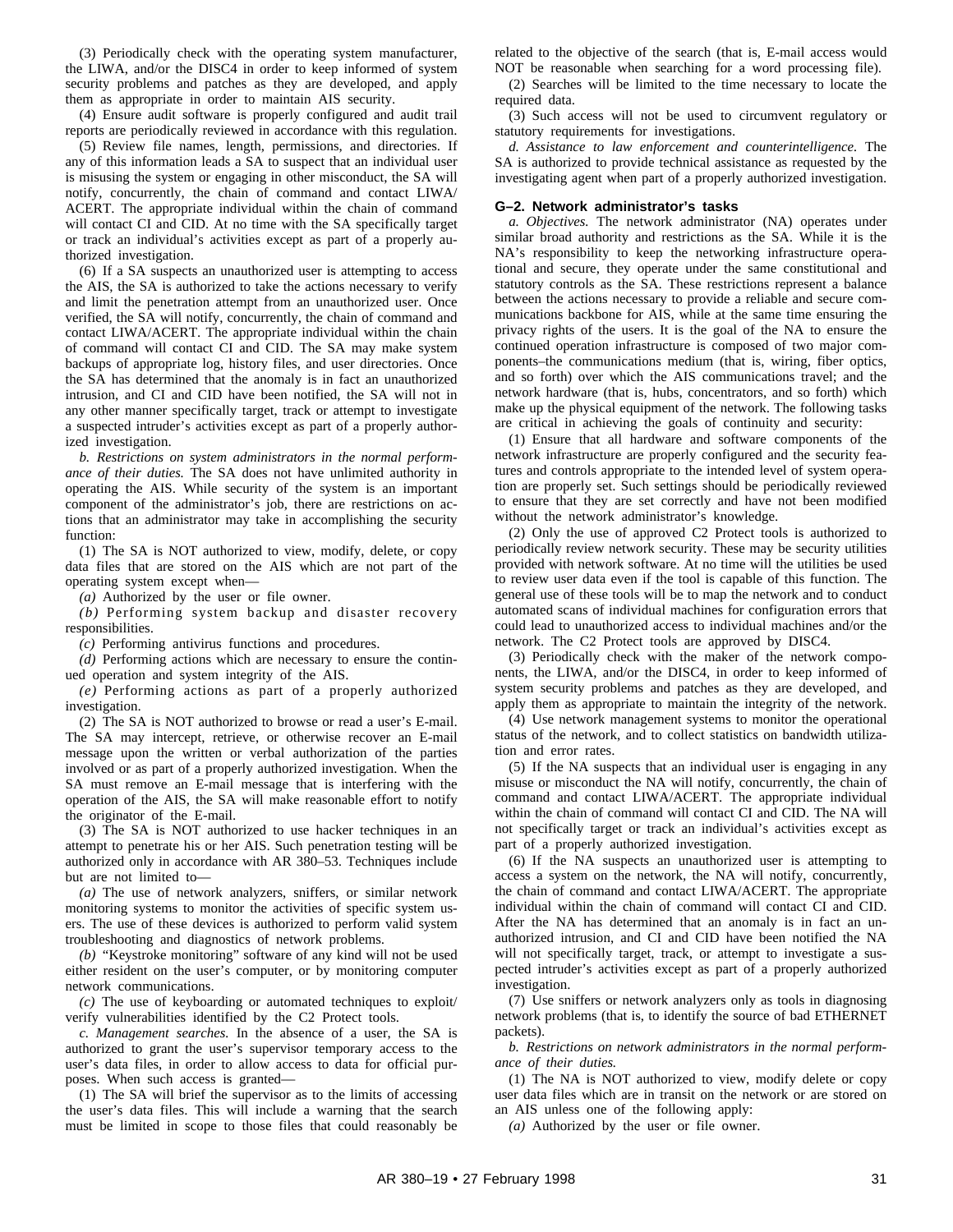*(b)* Incidental to performing diagnostics functions to correct network problems.

*(c)* Incidental to performing actions which are necessary to ensure the continued operation and system integrity of the network.

(2) Only the use of approved C2 Protect tools is authorized to periodically review network security. These may be security utilities provided with network software. At no time will the utilities be used to review user data even if the tool is capable of this function. The general use of these tools will be to map the network and to conduct automated scans of individual machines for configuration errors that could lead to unauthorized access to individual machines and/or the network. The C2 Protect tools are approved by DISC4.

(3) The NA is NOT authorized to use hacker techniques in an attempt to penetrate their networks. Such activities will be conducted only in accordance with 380–53. Techniques include but are not limited to—

*(a)* The use of network analyzers, sniffers, or similar network monitoring systems to monitor the activities of specific system users. The use of these devices is authorized to perform valid system troubleshooting and diagnostics of network problems.

*(b)* "Keystroke monitoring" software of any kind will not be used either resident on the user's computer, or by monitoring computer network communications.

*(c)* Exploiting/Verifying through keyboarding or automated techniques, vulnerabilities identified by the C2 Protect tools.

*c. Assistance to law enforcement and counterintelligence.* The NA is authorized to provide technical assistance as requested by the investigating agent when part of a properly authorized investigation.

#### **G–3. Land Information Warfare Activity tasks**

*a. Objectives.* The Land Information Warfare Activity (LIWA) through its Army Computer Emergency Response Team (ACERT) provides the SA and the NA with assistance in reviewing security of Army networks and computers. This assistance is provided through a number of programs including the Computer Defense Assistance Program (CDAP). The procedures to identify AIS vulnerabilities are governed by this regulation, and the procedures to verify vulnerabilities are governed by AR 380–53. Section G–4 outlines the CDAP process. While the LIWA provides support to the SA and NA, they operate under the same constitutional and statutory controls as both the SA and NA. The following are functions which ACERT is permitted under this regulation:

(1) Assist the SA and NA in ensuring that all hardware and software components of the network infrastructure are properly configured and the security features and controls appropriate to the intended level of system operation are properly set. Such settings should be periodically reviewed to ensure that they are set correctly and have not been modified. This review may be accomplished through the use of manual means or automated means to check system configurations.

(2) Only the use of approved C2 Protect tools is authorized to periodically review security. These may be security utilities provided with network software. At no time will the utilities be used to review user data even if the tool is capable of this function. The general use of these tools will be to map the network and to conduct automated scans of individual machines for configuration errors that could lead to unauthorized access to individual machines and/or the network. The C2 Protect tools are approved by DISC4.

(3) Ensure audit software is properly configured.

(4) Review file names, length, permissions, ownership and directories.

(5) ACERT is authorized to take the actions necessary (automated or manual) to verify a penetration attempt from an unauthorized user. This includes the use of intrusion detection devices that may record network connections and protocols used/attempted. Once an unauthorized user has been verified, the ACERT will coordinate with the appropriate Army elements for action. The ACERT may make system backups of appropriate log, history files, and user directories.

(6) The authorized actions above will not be used to circumvent regulatory or statutory requirements for investigations.

*b. Assistance to law enforcement and counterintelligence.* The ACERT is authorized to provide technical assistance as requested by the investigating agent when part of a properly authorized investigation.

#### **G–4. Program organization/structure**

*a. Introduction.* The CDAP is organized and structured in phases (fig G–1). Each phase provides a layer of evaluation and builds on the preceding phase/phases. This phased approach, allows the requesting unit commander or activity to customize the program to meet needs and expectations. Phases 1 and 2 provide authorization and information about the target AIS network or subnet and establish the "rules of engagement." Phases 3 and 4 provide identification of suspected AIS vulnerabilities. Phases 5 and 6 provide verification of suspected vulnerabilities and analysis of network protection capabilities. Phase 7 provides technical support to assist in the mitigation of these vulnerabilities. Phase 8 provides a final report to the requesting unit/activity. This report is considered "sensitive" and dissemination of information will be controlled by the requesting unit/ activity.

*b. Phases.*

(1) *Phase 1 - Request/Authorization.* The unit commander or activity responsible for the security of the target AIS must make a formal written request to participate in the program and/or provide the ACERT with specific authorization to analyze and penetrate the target network. The primary objectives of phase 1 are: Establish written request/authorization to conduct network security analysis of the target AIS network or subnet. The request will confirm the proper posting of the "notice and consent to monitoring" as specified in AR 380–53, paragraphs 2–4 and 2–5, on all target networks and subnets. Systems without appropriate banners will not be allowed to participate in the CDAP. Establish priority for the effort and enter the request into the CDAP database for control, management, and scheduling. Establish operating/mission parameters for the target network or subnet.

(2) *Phase 2 - Fact Finding.* The purpose of this phase is to obtain information about the design and implementation of the target network or subnet and information about individual machines on the network. The primary objectives of phase 2 are: obtain copies of network diagrams, obtain survey information from a sampling of users, obtain information about each and every machine on the network by name and address, operating system (OS), location, and dial-in capabilities.

(3) *Phase 3 - Network Survey.* The purpose of this phase is to compare the target network layout as designed/implemented by the unit to a layout mapped from the outside. This helps to identify potential back doors into the network and assists with security improvement recommendations. The primary objectives of phase 3 are: Identify all machines on the network at the subnet level, identify all dial-in connections into the network at the machine, compare results with the documentation provided by the unit/activity, identify all paths of entry into each network subnet and flag risk areas.

(4) *Phase 4 - Network Scan.* The purpose of this phase is to assess intrusion susceptibility of the network at the machine level. The primary objective of phase 4 is: Identify all machines on the network which can be targeted for potential compromise/intrusion.

(5) *Phase 5 - Network Penetration.* This phase is authorized under AR 380–53 only and is provided here for reference only. The purpose of network penetration is to examine the degree and depth of information compromise which could be obtained by potential intruders and to assess the ability of the target network/subnet to detect the presence of an intruder. Due to the intrusive nature of this phase, this phase is optional but highly recommended. The primary objectives of phase 5 are: Exploit only vulnerabilities identified during the scanning phase, exploit vulnerabilities to the point of obtaining "superuser" access to the target machine or network.

(6) *Phase 6 - Penetration Verification.* This phase is authorized under AR 380–53 only and is provided here for reference only. The purpose of penetration verification is to provide positive verification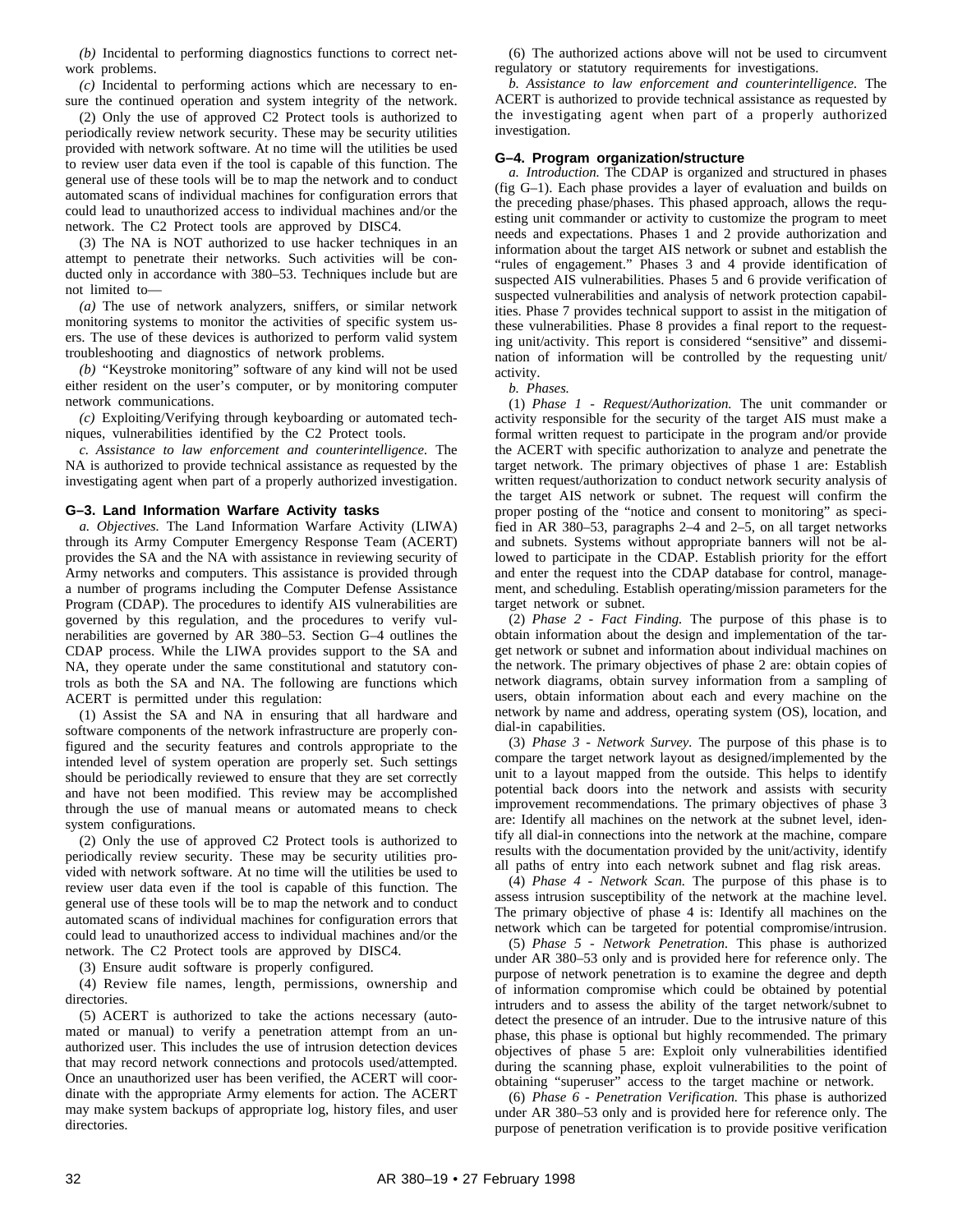to the requesting unit or activity that system level compromise had been obtained and assess network intrusion detection. Due to the intrusive nature of this phase, this phase is optional. The primary objectives of phase 6 is to provide positive verification of system or machine compromise in the form of a message or new user account.

(7) *Phase 7 - Technical Support.* The purpose of the technical support phase is to provide support to the requesting unit or activity to fix the vulnerabilities identified during the vulnerability analysis and penetration phases. The primary objective of phase 7 is to assist the requesting unit or activity with security or configuration fixes needed to correct the vulnerabilities found during the vulnerability analysis and penetration phases.

(8) *Phase 8 - Final Report.* An executive summary report will be provided to the requesting unit or activity outlining impacts and recommendations for securing the target network or subnets. The full report will provide detailed information on impacts, risk assessments, and recommended fixes to secure the target network or subnet. This report will be considered "security sensitive" and will be released to the requesting unit or activity only.



Legend for Figure G-1; Black arrow: Authorized under AR 380–53 only. Grey arrow: Covered under AR 380–19 only.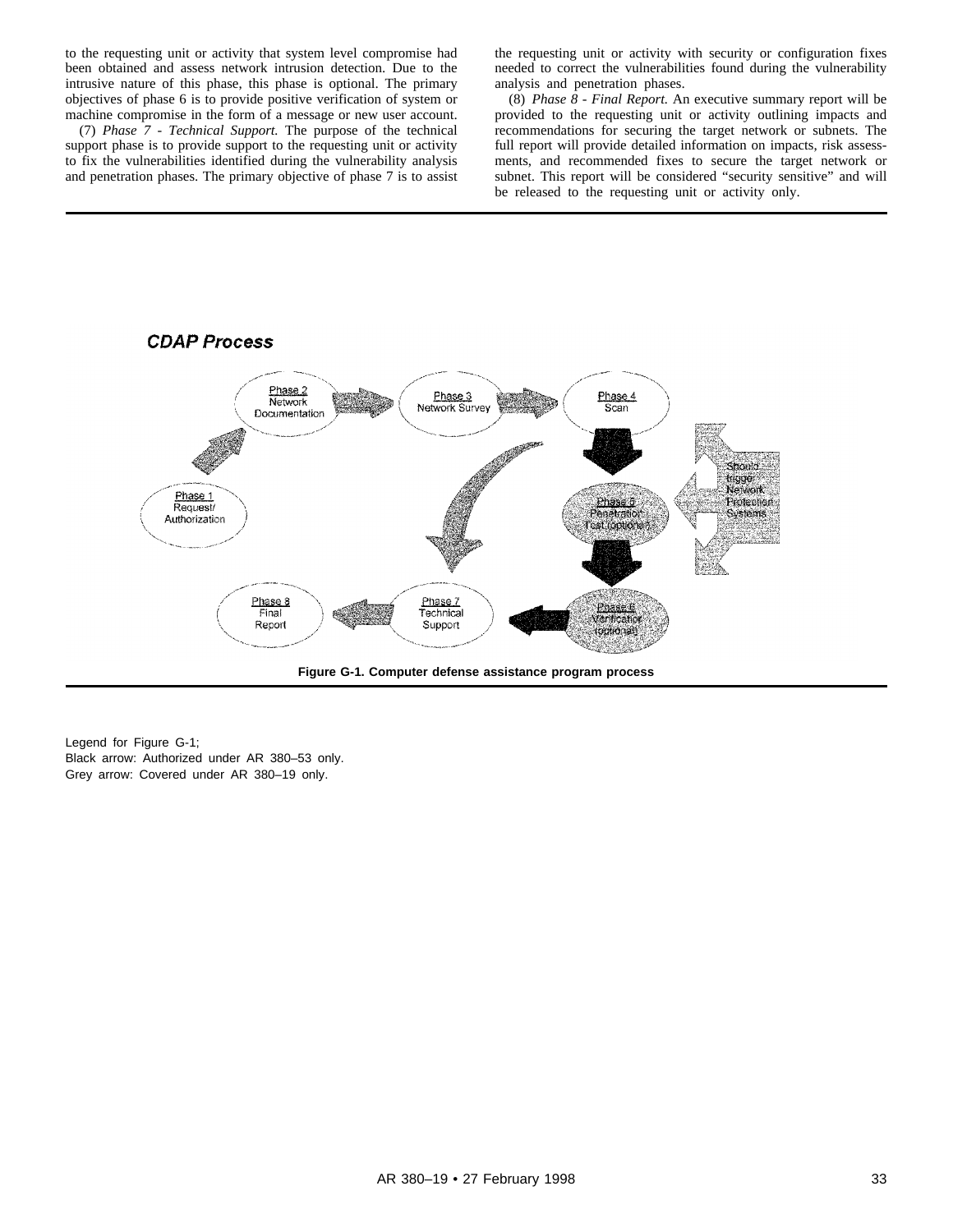#### **Glossary**

**Section I Abbreviations**

**AA** administrative assistant

**ACCLAIMS** Army COMSEC Commodity Logistics Accounting Information Management System

**ADP** automated data processing

**AIS** automated information system(s)

**AISSP** Army information systems security program

**AMC** Army Materiel Command

**AMHS** Automated Message Handling System

**AR** Army regulation

**ARNGUS** Army National Guard of the U.S.

**ARSTAF** Army Staff

**ASA(RDA)** Assistant Secretary of the Army for Research, Development and Acquisition

**AUTODIN** automatic digital network

**BAS** Battlefield Automation Systems

**C2** command and control

**CCI** controlled cryptographic item

**CDR USARCMD** Commander, United States Army Reserve Command

**CG** commanding general

**CI** counterintelligence

**CID** criminal investigation division

**CNG** Chief, National Guard Bureau

**COMPUSEC** computer security **COMSEC** Communications Security

**COOP** Continuity of Operations Plan

**COTS** commercial off-the-shelf

**CSTVRP** Computer Security Technical Vulnerability Reporting Program

**CTTA** certified TEMPEST technical authority

**DA** Department of the Army

**DAA** designated approving authority

**DAIG** Department of the Army Inspector General

**DCI** Director of Central Intelligence

**DCID** Director of Central Intelligence Directive

**DCSINT** Deputy Chief of Staff for Intelligence

**DCSLOG** Deputy Chief of Staff for Logistics

**DCSOPS** Deputy Chief of Staff for Operations and Plans

**DD** Department of Defense

**DDN** Defense Data Network

**DES** data encryption standard

**DIA** Defense Intelligence Agency

**DIAM** Defense Intelligence Agency manual

**DISC4** Director of Information Systems for Command, Control, Communications, and Computers

**DMS** Defense Message System

**DOD** Department of Defense

**DSSCS** Defense Special Security Communications System

**ECP** engineering change proposal

**ESI** extra sensitive information

**EUCI** Endorsed for Unclassified Cryptographic Item

**FBI** Federal Bureau of Investigation

**FIS** foreign intelligence service

**FM** field manual

**FOUO** For Official Use Only

**FTA/RA** Facility TEMPEST Assessment/Risk Analysis

**GSA** General Services Agency

**HQDA** Headquarters, Department of the Army

**IAA** Interconnected Accredited AIS

**IAW** in accordance with

**IM** information management

**IMA** Information Mission Area

**INSCOM** United States Army Intelligence and Security Command

**IO** information operations

**ISS** information systems security

**ISSM** information systems security manager

**ISSO** information systems security officer

**ISSPM** information systems security program manager

**JCS** Joint Chiefs of Staff

**JROC** Joint Requirement Oversight Council

**LAA** Limited Access Authorization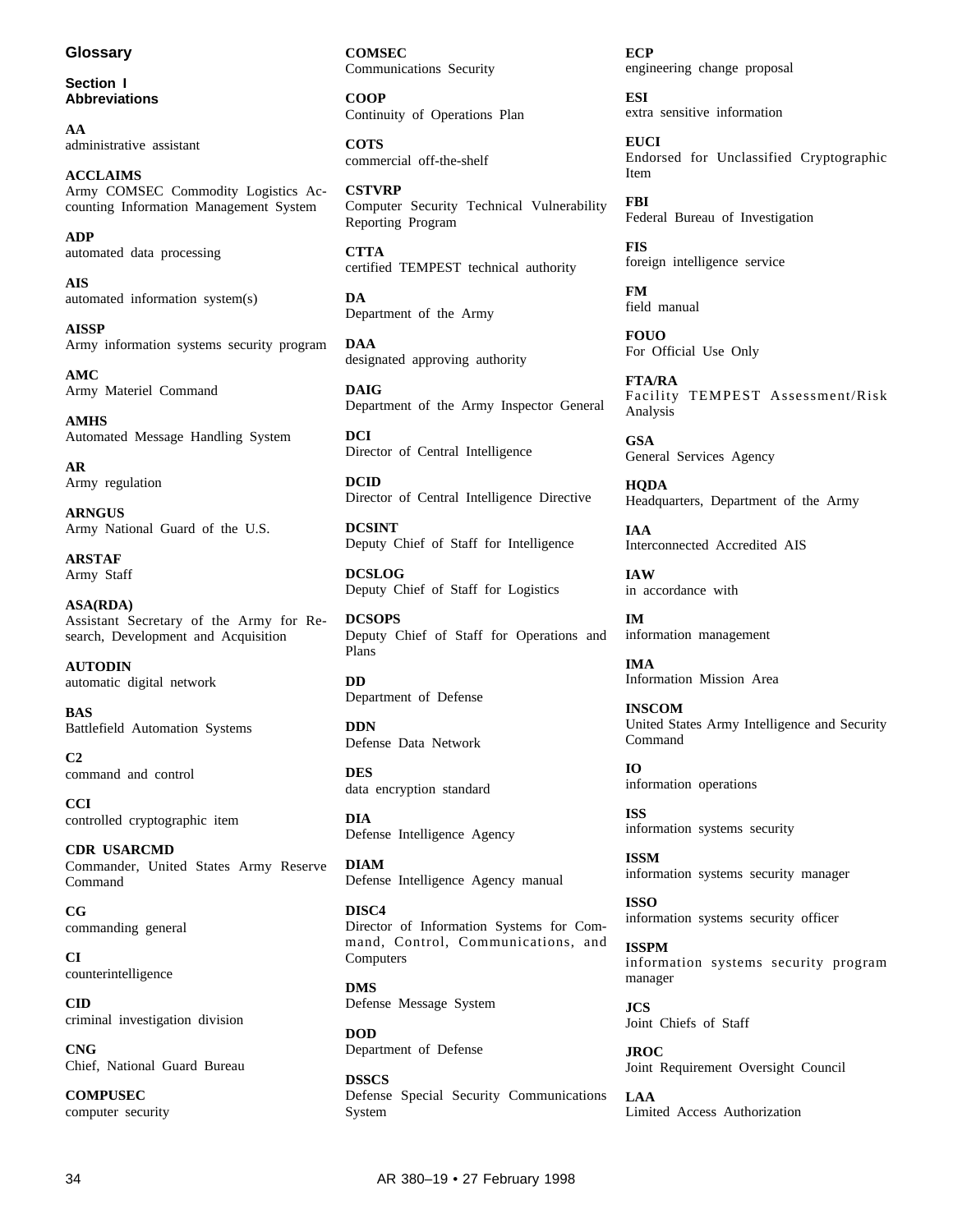**LAN** local area network

**LRU** lowest replacement unit

**MACOM** major command

**MJCS** Memorandum, JCS

**MOA** Memorandum of Agreement

**MOU** Memorandum of Understanding

**NATO** North Atlantic Treaty Organization

**NCSC** National Computer Security Center

**NISAC** National Information Security Assessment Center

**NIST** National Institute of Standards and Technology

**NSA** National Security Agency

**NSA/CSS** National Security Agency/Central Security Services

**OPSEC** operations security

**PC** personal computer

**PDS** protected distribution system

**PEO** Program Executive Officer

**PL** public law

**PM** program manager; project manager; product manager

**PMO** program management officer

**PPL** Preferred Products List

**PROM** programmable read only memory

**RDTE** research, development, test and evaluation **SA** system administrator

**SAEDA** Subversion and Espionage Directed Against the Army

**SAP** Special Access Program

**SCI** Sensitive Compartmented Information

**SCIF** sensitive compartmented information facility

**SF** standard form

**SIGINT** Signal Intelligence

**SOP** standing operating procedure

**SSO** special security officer

**STS** Single Trusted System

**TASO** Terminal Area Security Officer

**TCO** TEMPEST Control Officer

**TDY** Temporary Duty (travel)

**TRADOC** United States Army Training and Doctrine Command

**TS** Top Secret

**TS/SCI** Top Secret/Sensitive Compartmented Information

**UCMJ** Uniform Code of Military Justice

**USAR** United States Army Reserve

**USC** United States Code

**WAN** Wide Area Network

**WWMCCS** Worldwide Military Command and Control System

**Section II Terms**

**Access** Ability and means to communicate with (that is, input to or receive output from), or otherwise make use of any information, resource, or component in an AIS. Capability and opportunity to gain knowledge or to alter information or material.

#### **Access control**

The process of limiting access to the resources of an AIS only to authorized users, programs, processes, or other systems.

#### **Accountability**

(AIS) Property that enables auditing of activities on an AIS to be traced to persons who may then be held responsible for their actions.

(COMSEC) Principle that an individual is responsible for safeguarding and controlling of COMSEC equipment, keying material, and information entrusted to his/her care and is answerable to proper authority for the loss or misuse of that equipment or information.

#### **Accreditation**

A formal declaration by a designated approving authority that an AIS is approved to operate in a particular security mode using a prescribed set of safeguards.

#### **Accreditation authority**

Synonymous with designated approving authority.

#### **AIS security incident**

An occurrence involving classified or SBU information being processed by an AIS where there may be a deviation from the requirements of the governing security regulations; a compromise or unauthorized disclosure of the information occurred or was possible; data or information integrity is in question (for example, unauthorized modification); or information was made unavailable for a period of time.

#### **Approval to operate**

A term which is synonymous with accreditation.

**Army Information**

Information originated by or concerning the U.S. Army.

#### **Audit Review**

The independent review and examination of records and activities to assess the adequacy of system controls, to ensure compliance with established policies and operational procedures, and to recommend necessary changes in controls, policies or procedures.

#### **Audit trail**

A chronological record of system activities to enable the reconstruction, reviewing and examination of the sequence of events and/or changes in an event.

#### **Authenticate**

To verify the identity of a user, user device, or other entity, or the integrity of data stored, transmitted, or otherwise exposed to possible unauthorized modification in an automated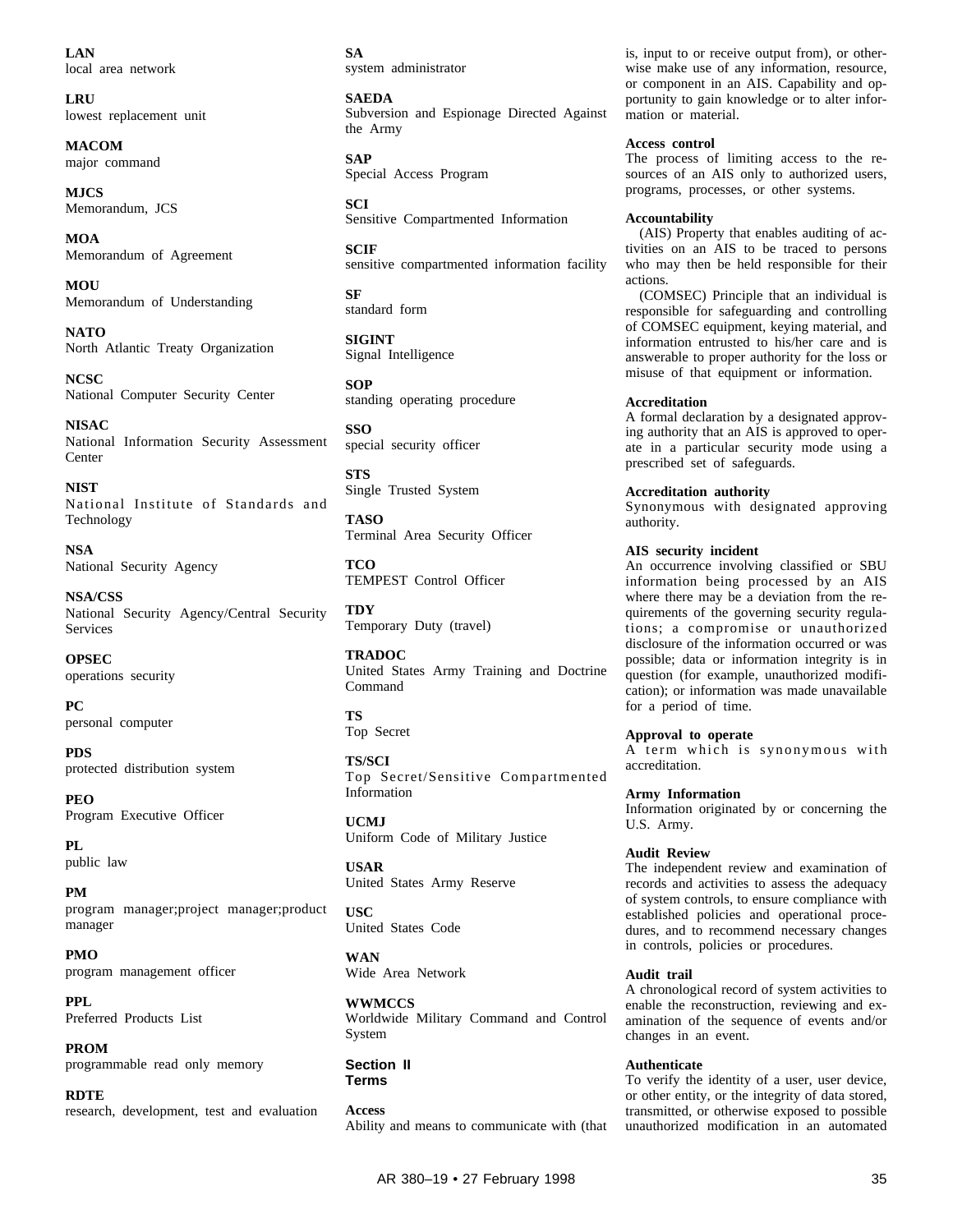information system, or establish the validity of a transmitted message.

#### **Authentication**

Security measure designed to establish the validity of a transmission, message, or originator, or a means of verifying an individual's eligibility to receive specific categories of information.

#### **Auto-manual system**

Programmable, hand-held COMSEC equipment used to perform encoding and decoding functions.

#### **Automated information systems**

Any equipment or interconnected system or subsystems of equipment that is used in the automatic acquisition, storage, manipulation, management, movement, control, display, switching, interchange, transmission or reception of data and includes computer software, firmware, and hardware. Included are computers, word processing systems, networks, or other electronic information handling systems, and associated equipment.

#### **Automated information systems security**

Synonymous with computer security.

#### **Availability**

The state when data are in the place needed by the user, at the time the user needs them, and in the form needed by the user.

#### **Category**

Restrictive label that has been applied to both classified or unclassified data, thereby increasing the requirement for protection of, and restricting the access to, the data. Examples include sensitive compartmented information, proprietary information, and North Atlantic Treaty Organization information. Individuals are granted access to special category information only after being granted formal access authorization.

#### **Central computer facility**

One or more computers with their peripheral and storage units, central processing units, and communications equipment in a single controlled area. Central computer facilities are those areas where computer(s), other than personal computer(s), are housed to provide necessary environmental, physical, or other controls.

#### **Certification**

Comprehensive evaluation of the technical and nontechnical security features of an AIS and other safeguards, made in support of the accreditation process, to establish the extent to which a particular design and implementation meets a set of specified security requirements.

#### **Classified defense information**

Official information regarding the national

security which has been designated top secret, secret, or confidential in accordance with Executive Order 12958.

#### **Clearing**

Removal of data from an AIS, its storage devices, and other peripheral devices with storage capacity, in such a way that the data may not be reconstructed using normal system capabilities (that is, through the keyboard). An AIS need not be disconnected from any external network before clearing takes place. Clearing enables a product to be reused within, but not outside of, a secure facility. It does not produce a declassified product by itself, but may be the first step in the declassification process. See purge.

#### **Commercial COMSEC Endorsement Program (CCEP)**

Relationship between the National Security Agency and industry, in which the National Security Agency provides the COMSEC expertise (that is, standards, algorithms, evaluations, and guidance) and industry provides design, development, and production capabilities to produce a type 1 or type 2 product. Products developed under the Commercial COMSEC Endorsement Program may include modules, subsystems, equipment, systems, and ancillary devices.

#### **Communications deception**

Deliberate transmission, retransmission, or alteration of communications to mislead an adversary's interpretation of the communications.

#### **Communications Security (COMSEC)**

Measures and controls taken to deny unauthorized persons information derived from telecommunications and ensure the authenticity of such telecommunications.

#### **Compartmented mode**

AIS security mode of operation wherein each user with direct or indirect access to the system, its peripherals, remote terminals, or remote hosts has all of the following:

*a.* Valid security clearance for the most restricted information processed in the system.

*b.* Formal access approval and signed nondisclosure agreements for that information to which a user is to have access.

*c.* Valid need-to-know for information to which a user is to have access.

#### **Compromising emanations**

Unintentional signals that, if intercepted and analyzed, would disclose the information transmitted, received, handled, or otherwise processed by telecommunications or automated information systems equipment (See TEMPEST).

#### **Computer**

A machine capable of accepting data, performing calculations on or otherwise manipulating those data, storing those data, and producing new data.

#### **Computer facility**

Physical resources that include structures or parts of structures that support or house computer resources. The physical area where the equipment is located.

#### **Computer security**

Measures and controls that ensure confidentiality, integrity, and availability of the information processed and stored by a computer.

#### **Confidentiality**

Assurance that information is not disclosed to unauthorized entities or processes.

#### **Configuration control**

Process of controlling modifications to a telecommunications or automated information systems hardware, firmware, software, and documentation to ensure the system is protected against improper modifications prior to, during, and after system implementation.

#### **Controlled access protection**

Log-in procedures, audit of security-relevant events, and resource isolation as prescribed for class C2 in the Orange Book.

#### **Controlled cryptographic item**

Secure telecommunications or information handling equipment, or associated cryptographic component, is unclassified but governed by a special set of control requirements. Such items are marked CONTROLLED CRYPTOGRAPHIC ITEM or, where space is limited, CCI.

#### **Cryptographic**

Pertaining to, or concerned with, cryptography.

#### **Cryptographic equipment**

Equipment that embodies a cryptographic logic.

#### **Cryptography**

Principles, means, and methods for rendering plain information unintelligible and for restoring encrypted information to intelligible form.

#### **Cryptology**

The science and activities which deal with hidden, disguised, or encrypted communications.

#### **Cryptosystem**

Associated COMSEC items interacting to provide a single means of encryption or decryption.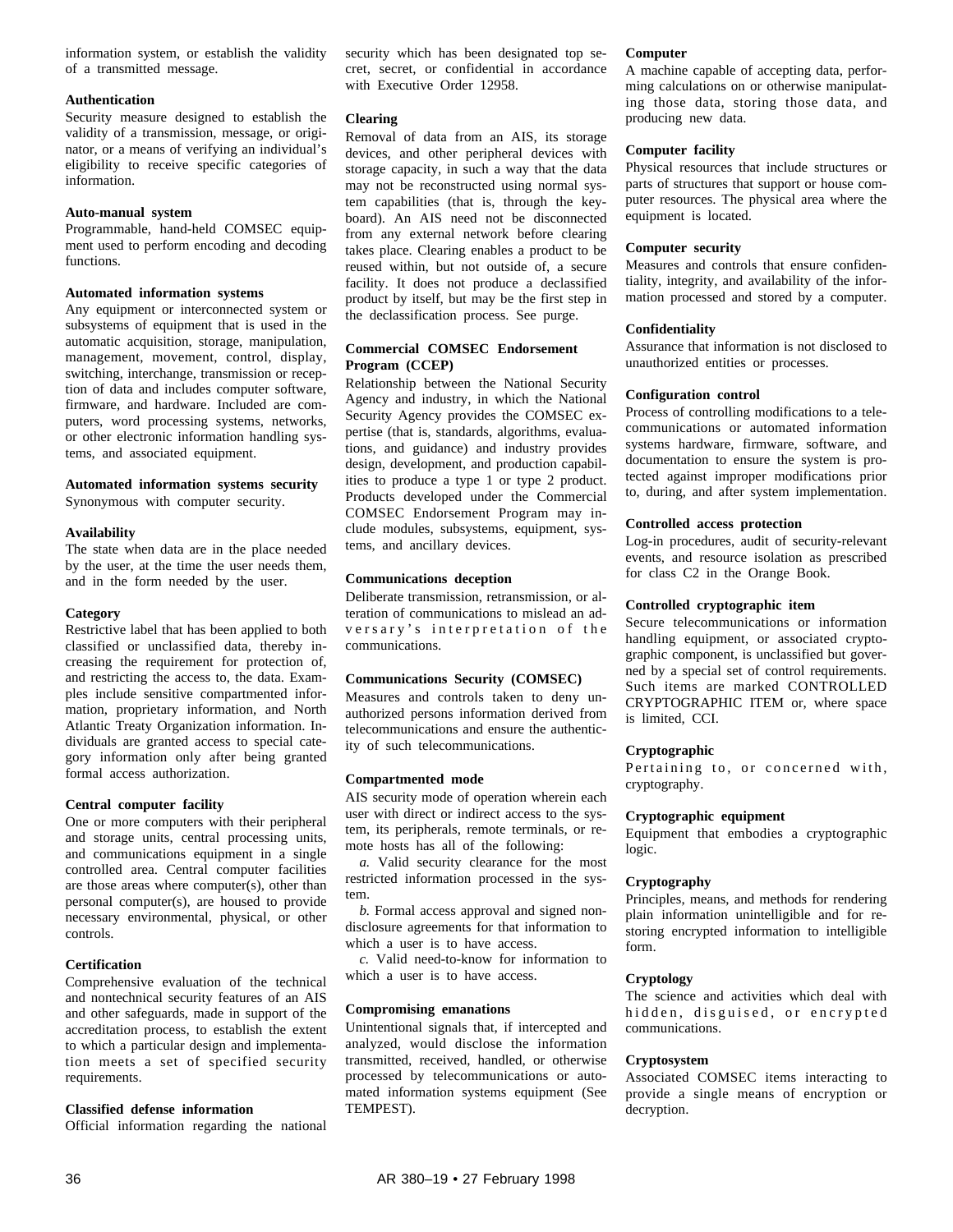#### **Data security**

Protection of data from unauthorized (accidental or intentional) modification, destruction, or disclosure.

#### **Declassification (of magnetic storage media)**

An administrative procedure resulting in a determination that classified information formerly stored on a magnetic medium has been removed or overwritten sufficiently to permit reuse in an unclassified environment.

#### **Dedicated mode**

AIS security mode of operation wherein each user, with direct or indirect access to the system, its peripherals, remote terminals, or remote hosts, has all of the following:

*a*. Valid security clearance for all information within the system.

*b.* Formal access approval and signed nondisclosure agreements for the information stored and/or processed (including all compartments, subcompartments, and/or special access programs).

*c.* Valid need-to-know for all information contained within the AIS.

When in the dedicated security mode, a system is specifically and exclusively dedicated to and controlled for the processing of one particular type or classification of information, either for full-time operation or for a specified period of time.

#### **Degauss**

Destroy information contained in magnetic media by subjecting that media to high-intensity alternating magnetic fields, following which the magnetic fields slowly decrease.

#### **Denial of service**

Result of any action or series of actions that prevents any part of a telecommunications or AIS from functioning.

#### **Designated Approving Authority**

Official with the authority to formally assume responsibility for operating an AIS or network at an acceptable level of risk.

#### **DOD Trusted Computer System Evaluation Criteria**

Document containing basic requirements and evaluation classes for assessing degrees of effectiveness of hardware and software security controls built into AIS. This document, DOD 5200.28 STD, is frequently referred to as the Orange Book.

#### **Embedded cryptography**

Cryptography which is engineered into an equipment or system the basic function of which is not cryptographic. Components comprising the cryptographic module are inside the equipment or system and share host device power and housing. The cryptographic function may be dispersed if identifiable as a separate module within the host.

#### **Embedded (computer) system**

Computer system that is an integral part of a

larger system or subsystem that performs or controls a function, either in whole or in part.

#### **Emission security**

Protection resulting from all measures taken to deny unauthorized persons information of value which might be derived from intercept and analysis of compromising emanations from cryptographic equipment, AIS, and telecommunications systems.

#### **File server**

Computer hardware used to provides storage user data and software applications and processing capabilities for user workstations and normally used for the connection and control for the workstations to the Local Area Network (LAN).

#### **Firewall**

A system or group of systems that enforces an access control policy between two networks with the properties of allowing only authorized traffic to pass between the networks from inside and outside the controlled environment and is immune to penetration.

#### **Firmware**

Software that is permanently stored in a hardware device which allows reading and executing the software, but not writing or modifying it.

#### **Foreign national employees**

Non-U.S. citizens who normally reside in the country where employed, though they may not be citizens of that country, and who are employed by the U.S. Government and the Department of the Army.

#### **Formal access approval**

Documented approval by a data owner to allow access to a particular category of information.

#### **Information systems security (ISS)**

The protection of information systems against unauthorized access to or modification of information, whether in storage, processing or transit, and against the denial of service to authorized users or the provision of service to unauthorized users, including those measures necessary to detect, document, and counter such threats. This regulation designates ISS as the security discipline which encompasses COMSEC, COMPUSEC, and control of compromising emanations (TEMPEST).

#### **Integrity**

The degree of protection for data from intentional or unintentional alteration or misuse.

#### **Intelligence Information**

Information collected and maintained in support of U.S. intelligence mission.

#### **Key**

Information (usually a sequence of random or pseudorandom binary digits) used initially to set up and periodically to change the operations performed in crypt-equipment for the

purpose of encrypting or decrypting electronic signals, for determining electronic counter-measures patterns (for example, frequency hopping or spread spectrum), or for producing other key.

#### **Key management**

Process by which a key is generated, stored, protected, transferred, loaded, used, and destroyed.

#### **Least Privilege**

Principle that requires that each subject be granted the most restrictive set of privileges needed for the performance of authorized tasks. This also applies system privileges that might not be needed to perform their assigned job.

*Note.* Application of this principle limits the damage that can result from errors, accidental and unauthorized use of an AIS.

#### **Machine cryptosystem**

Cryptosystem in which the cryptographic processes are performed by crypt-equipment.

#### **Mainframe**

A computer system which is characterized by dedicated operators (beyond the system users); high capacity, distinct storage devices; special environmental considerations; and an identifiable computer room or complex.

#### **Malicious software**

Software that is intentionally introduced in a system to cause harm.

#### **Manual cryptosystem**

Cryptosystem in which the cryptographic processes are performed manually without the use of crypt-equipment or auto-manual devices.

#### **Multilevel (security) mode**

AIS security mode of operation wherein all the following statements are satisfied concerning the users who have direct or indirect access to the system, its peripherals, remote terminals, or remote hosts:

*a.* Some users do not have a valid security clearance for all the information processed in the AIS.

*b.* All users have the proper security clearance and appropriate formal access approval for that information to which they have access.

*c*. All users have a valid need-to-know only for information to which they have access.

#### **Multilevel security**

Concept of processing information with different classifications and categories that simultaneously permits access by users with different security clearances, but prevents users from obtaining access to information for which they lack authorization.

#### **Need-to-know**

Access to, or knowledge or possession of,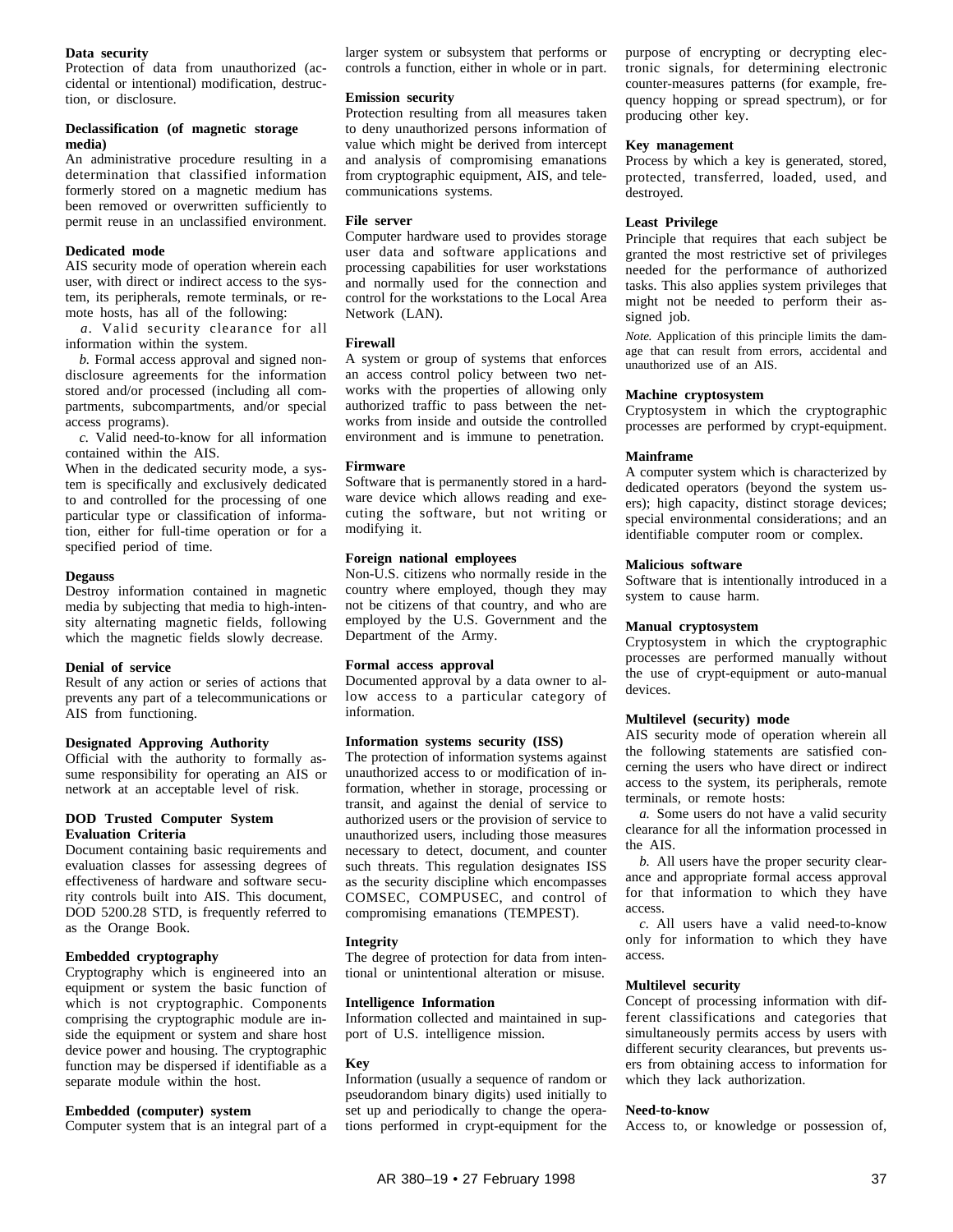specific information required to carry out official duties.

#### **Network**

Communications medium and all components attached to that medium whose function is the transfer of information. Components may include AIS, packet switches, telecommunications controllers, key distribution centers, and technical control devices.

#### **Noncommunications emitter**

Any device which radiates electromagnetic energy for purposes other than communicating (for example, radars, navigational aids, and laser range finders). A noncommunication emitter may include features normally associated with computers, in which case it must also meet the requirements for an AIS.

#### **Password**

Protected/private character string used to authenticate an identity or to authorize access to data.

#### **Personal Computer**

A personal computer normally a small desktop type AIS which contains an operating system, software applications, firmware, and storage devices (fixed and removable features) with the capabilities of operating, processing, and storing information in a stand-alone mode. PCs can be connected to networks for access to other systems.

*Note.* The category of personal computers can include lap-tops, notebooks and workstations.

#### **Personal E-Mail Account**

An E-mail account acquired by an individual for personal use. Also know as a private account.

#### **Private Account**

See Personal E-Mail Account.

#### **Protected distribution system (PDS)**

Wireline or fiber-optic telecommunications system that includes terminals and adequate acoustic, electrical, electromagnetic, and physical safeguards to permit its use for the unencrypted transmission of classified information.

#### **Purge**

Removal of data from an AIS, its storage devices, or other peripheral devices with storage capacity in such a way that the data may not be reconstructed. An AIS must be disconnected from any external network before a purge. See clearing.

#### **Remote terminal**

A terminal which is not in the immediate vicinity of the AIS it accesses. This is usually associated with a mainframe environment and the use of a terminal. Terminals usually can not operate in a stand-alone mode.

#### **Risk**

The probability that a particular threat will

exploit a particular vulnerability of an automated information system or telecommunications system.

#### **Risk assessment**

Process of analyzing threats to and vulnerabilities of an information system, and the potential impact that the loss of information or capabilities of a system would have on national security and using the analysis as a basis for identifying appropriate and cost-effective measures.

#### **Risk management**

Process concerned with the identification, measurement, control, and minimization of security risks in information systems.

#### **Security Guard/Filter**

AIS trusted subsystem that enforces security policy on the data that pass through it.

#### **Small computer**

A small general purpose computer designed to support a single user at a time. Disk drives, printers, and other equipment associated with the small computer are considered part of the small computer and normally referred to as a personal computer. In addition to the above standard definition and the changing mission of the Army, the definition of a small computer has been enhanced so that a small computer or any PC or workstation that attaches to a Server via a LAN in a client server environment is considered to be a small computer.

#### **Stand alone computer**

An automated information system that is physically and electrically isolated from all other automated information systems.

#### **Systems high (security) mode**

AIS security mode of operation wherein each user, with direct or indirect access to the AIS, its peripherals, remote terminals, or remote hosts, has all of the following:

*a.* Valid security clearance for all information within an AIS.

*b.* Formal access approval and signed nondisclosure agreements for all the information stored and/or processed (including all compartments, subcompartments and/or special access programs).

*c.* Valid need-to-know for some of the information contained within the AIS.

#### **Technical vulnerability**

A hardware, firmware, communication, or software weakness which leaves a computer processing system open for potential exploitation or damage, either externally or internally, resulting in risk for the owner, user, or manager of the system.

#### **Telecommunications**

Preparation, transmission, communication, or related processing of information (writing, images, sounds, or other data) by electrical,

electromagnetic, electromechanical, electrooptical, or electronic means.

#### **Telecommunications and automated information systems (security)**

Protection afforded to telecommunications and automated information systems, in order to prevent exploitation through interception, unauthorized electronic access, or related technical intelligence threats and to ensure authenticity.

*Note.* Such protection results from the application of security measures (including cryptosecurity, transmission security, emission security, and computer security) to systems that generate, store, process, transfer, or communicate information of use to an adversary, and also includes the physical protection of technical security material and technical security information.

#### **Telecommunications system**

Any system which transmits, receives, or otherwise communicates information by electrical, electromagnetic, electro-mechanical, or electro-optical means. A telecommunications system may include features normally associated with computers, in which case it must also meet the requirements for an AIS.

#### **TEMPEST**

Short name referring to investigation, study, and control of compromising emanations from telecommunications and automated information systems equipment (See compromising emanations).

#### **Terminal**

Any device which is used to access an AIS, including 'dumb' terminals, which only function to access another AIS, as well as personal computers or other sophisticated AIS which may access other AIS as one of their functions.

#### **Threat**

Capabilities, intentions, and attack methods of adversaries to exploit, damage, or alter or any circumstance or event with the potential to cause harm to information or an information system.

#### **Threat agent**

A means or method used to exploit a vulnerability in a system, operation, or facility.

#### **Transmission security**

The component of COMSEC which consists of all measures designed to protect transmissions from interception and exploitation by means other than cryptographic analysis.

#### **Unclassified but sensitive (SBU) information**

Unclassified information, that the loss misuse or unauthorized access to or modification of which could adversely affect the national interest or the conduct of Federal programs, or the privacy to which individuals are entitled under the Privacy Act.

#### **User**

Person or process accessing an AIS by direct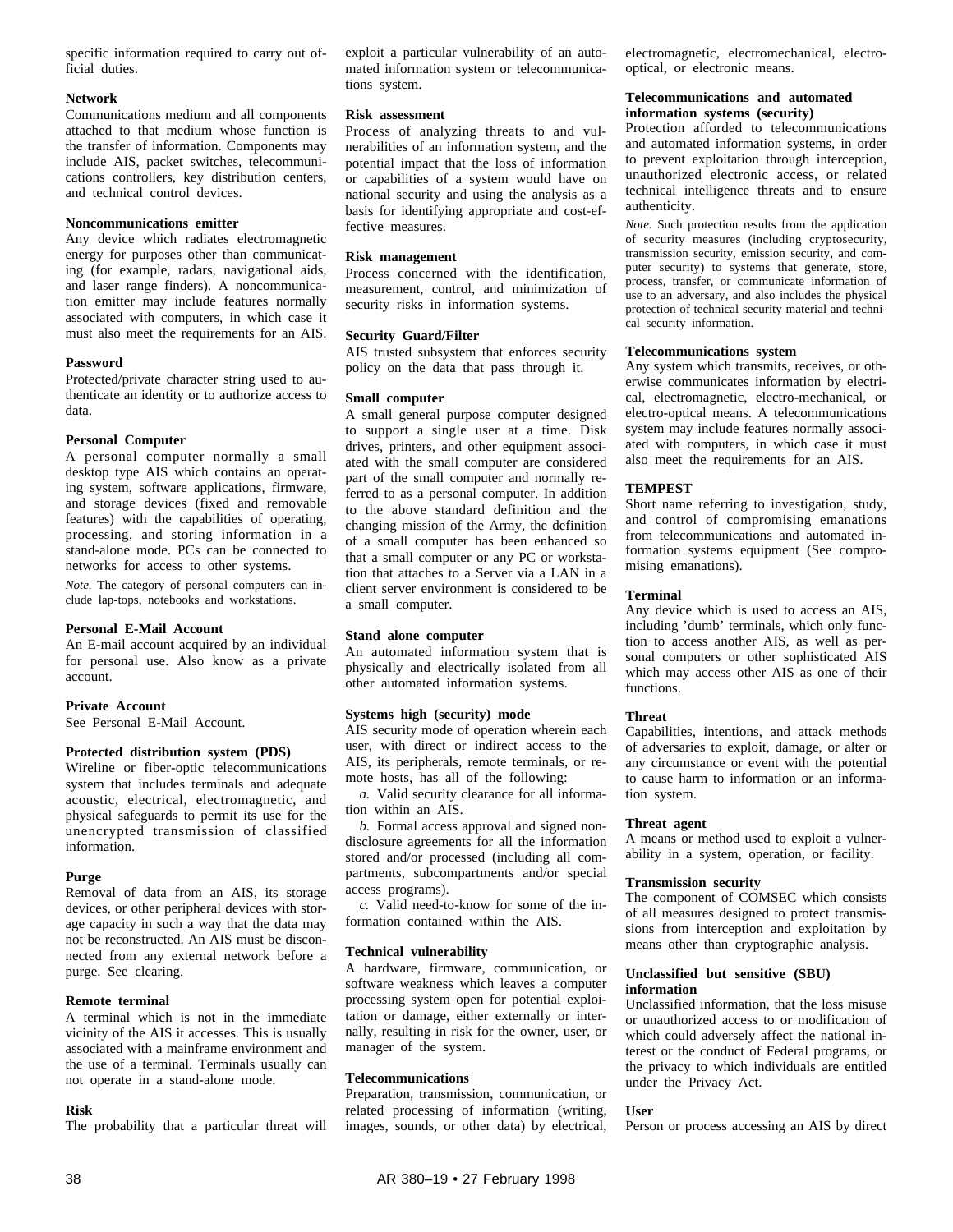connections (for example, via terminals) or indirect connections.

#### **User ID**

Unique symbol or character string that is used by an AIS to uniquely identify a specific user.

#### **Virus**

Self-replicating, malicious program segment that attaches itself to an application program or other executable system component and leaves no external signs of its presence.

#### **Vulnerability**

Weakness in an information system, or cryptographic system, or components (for example, system security procedures, hardware design, internal controls) that could be exploited.

#### **Section III**

#### **Special Abbreviations and Terms**

This publication uses the following abbreviations, brevity codes, or acronyms not contained in AR  $310-50$ . These special abbreviations include computer technology definitions.

**ACCO** Army Case Control Office

**ACERT** Army Computer Emergency Response Team

**AISSRP** Army Information Systems Security Resources Program

**AKMP** Army Key Management Program

**ASSIST** automated systems security incident support team

#### **ATD**

advanced technology development

**C2** command and control

**C2W** command and control warfare

**C4I** command, control, communications, computers, and intelligence

**CAW** Certification Authority Workstation

**CD** compact disk

**CDAP** Computer Defense Association Program

**CERT** computer emergency response team **CISS** center for information systems security

**CM** configuration management

**CSD** contractor support detachment

**CSE** client server environment, contractor support element

**DBA** data-base administrator

**DBMS** data base management systems

**DISA** Defense Information Systems Agency

**DISA/CISS** Defense Information System Agency/Center for Information System Security

**DSNET3** DOD Secure Network/3

**DODIIS** Department of Defense Intelligence Information Systems

**ETPL** endorsed TEMPEST product list

**GCCS** Global Command and Control System

**GOTS** Government off-the-shelf

**IATO** interim approval to operate

**INFOSEC** information security

**ISSRP** information systems security resources program

**IW** information warfare

**JWICS** Joint Worldwide Intelligence Communication System

**LIWA** Land Information Warfare Activity

**MAN** metro area network

**NACSIM** National Communications Security (COM-SEC) Information Memorandum

**NCSC-TG** National Computer Security Center-Technical Guidance

**NID** network intrusion detection

**NSAM** National Security Agency Manual

**NSTISSAM** National Security Telecommunications and Information Systems Security Agency manual

**NSTISSC** National Security Telecommunications and Information Systems Security Committee

**Pam** pamphlet

**PCMCIA** Personal Computer Memory Card International Association

**ROM** read only memory

**SAPI** Special Access Program for Intelligence

**SBA** site-based accreditation

**SBU** Sensitive But Unclassified

**SCE** service cryptologic element

**SCG** security classification guide

**SII** statement of intelligence interest

**SIMO** system integration management office

**SIO** senior intelligence officer

**SIOP–ESI** Single Integrated Operational Plan-Extra Sensitive Information

**SIPRNET** secret internet protocol router network

**SSA** system security administrator

**SSBI** Single Scope Background Investigation

**TAP** tactics, techniques, and procedures

**TCB** trusted computing base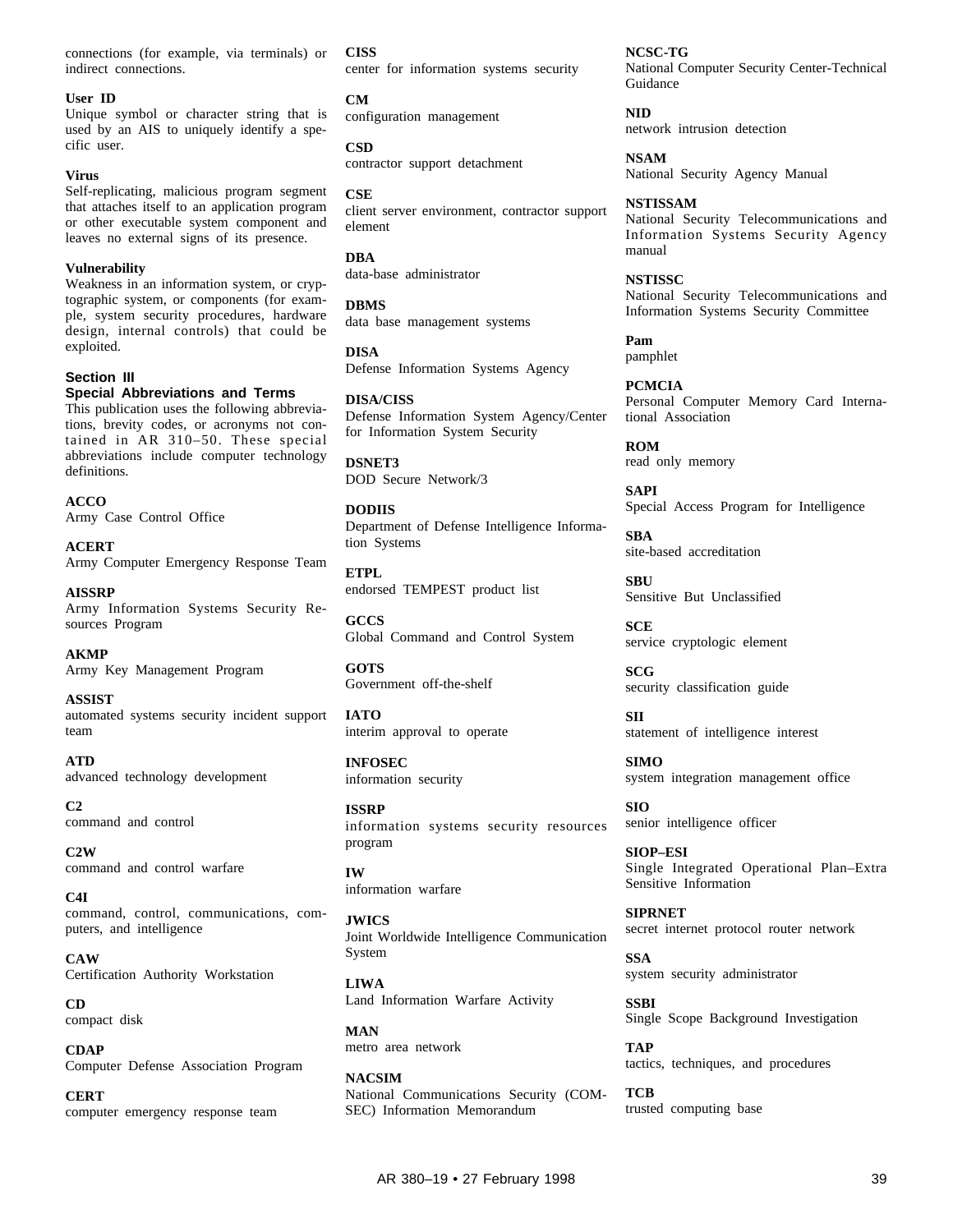#### **Index**

This index is organized alphabetically by topic and by subtopic within topic. Topics and subtopics are identified by paragraph number.

**Access control** Passwords for, 2–14 System, 2–3 **Accountability** Media, 2–19 System, 2–3 **Accreditation** Authorities for, 1–6, 2–1, 3–1, 3–8 Categories of, 2–2 General information on, 3–1 Generic, 3–2 Grouping computers for, 3–3 Operational, 3–3 Process of, 3–5 Protection or classification of, 3–5 Records of, 1–6, 3–7 Renewal of, 3–1, 3–6 Sample approval statement for, fig 3–1 Sample format for, app C **Army Information Systems Security Program, 1–6 Automated Information Systems Security Assessment Program, 1–7 Automated Message Processing Exchange System, 1–1 Audit trails, 2–3, 2–5 Battlefield automated systems, 2–25 Certification, 3–4 Clearing (AIS Media), 2–20 Communications security** Basic policy for, 3–1 Classified information, 4–2 Data Encryption Standard, 4–1 Protected distribution systems, 4–5 Radio, 4–4 Remote terminal, 2–23 Unclassified but sensitive information, 4–3 **Configuration management, 2–4 Construction standards** Central computer facility, 2–11 Computer room, 2–12 Continuity of operations planning, 2-1, **2–22 Data availability, confidentiality, and integrity, 1–5 Data base management systems, 2–5 Declassifying (media). See media, declassifying Dedicated security mode. See security processing modes, dedicated Degaussing, 2–20 Employee-owned computers, 2–24 Hardware security, 2–8, 2–9 Incidents (AIS), 2–27 Information Systems Security** Basic policy on, 1–6 Identifying requirements for, 1–7, 2–1 **Information Systems Security Manager, 1–6 Information Systems Security Manager Assistant, 1–6 Information Systems Security Program Manager, 1–6**

**Intelligence information, 2–1, 3–9**

**Management Control Evaluation Checklist, app C Media** Clearing, 2–20 Declassifying, 2–20 Destruction of, 2–20 Marking, 2–19 Purging, 2–20 **Multilevel security mode. See security processing modes, multilevel Network** Local Area Networks, 1–6*d*(2) Metro Area Networks, 1–6*d*(2) Wide Area Networks, 1–6*d*(2) **Network security, 2–22 Network security officer, 1–6 Passwords**

Generation and control of, 2–14 Minimum length, 2–14 **Personnel Security** Briefing, as part of, 2–15 Foreign nationals, 2–17 Maintenance personnel and, 2–9 Security clearance requirements for, 2–16 Training and awareness for, 2–15 **Physical security, 2–11, 2–12 Procedural security, 2–13, 2–14**

**Program Executive Officer, 1–4**

#### **Reaccreditation, 3–6**

- **Responsibilities** Army MACOM commanders, 1–4 Assistant Secretary of the Army for Research, Development, and Acquisition, 1–4 Commanding General, United States Army
	- Information Systems Command, 1–4
	- Commanding General, United States Army Intelligence and Security Command, 1–4 Commanding General, United States Army
	- Materiel Command, 1–4 Commanding General, United States Army
	- Training and Doctrine Command, 1-4 Deputy Chief of Staff for Intelligence, 1–4 Deputy Chief of Staff for Logistics, 1–4
	- Deputy Chief of Staff for Operations and Plans, 1–4
	- Director of Information Systems for Command, Control, Communications, and Computers, 1–4

#### **Risk analysis management, 5–1**

**Security processing modes** Dedicated, 2–2 Multilevel, 2–2 Compartmented, 2–2 Systems High, 2–2 **Sensitive but unclassified (SBU), 1–1, 4–3 Sensitivity levels, 2–2 Separation of duties, 2–13 Single Integrated Operational Plan - Extremely Sensitive Information, 1–1 Site-based accreditation, 3–29 Software design and maintenance, 2–7 Software security** Design implications for, 2–7 General provisions for, 2–4 Public domain software and, 2–4

Security packages and, 2–4

**Special access program information, 1–1 System high security mode, See security processing modes, systems high System security administrator, 1–6**

**Terminal area security officer, 1–6 Time-outs, 2–23 Training and awareness, 2–15**

#### **Unclassified sensitive Information**

Accreditation of, 2–2 Communication security requirements for, 4–3 Definition and division into categories of,  $1 - 5$ 

**Worldwide Military Command and Control Systems, 1–1**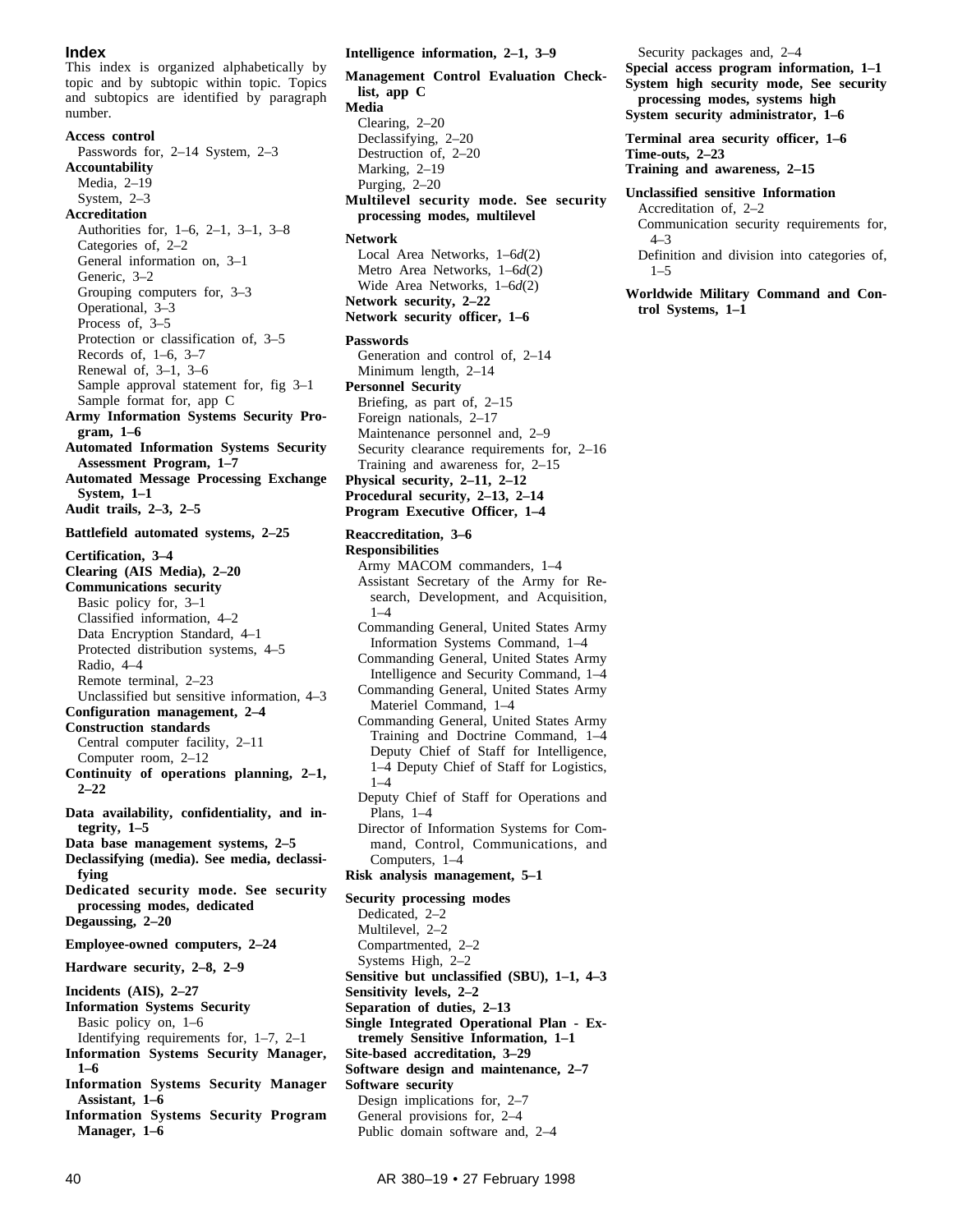| MANAGEMENT CONTROL EVALUATION CERTIFICATION                                                                                                                                                                                                                                                                                                                                                             | 1. REGULATION NUMBER  |  |
|---------------------------------------------------------------------------------------------------------------------------------------------------------------------------------------------------------------------------------------------------------------------------------------------------------------------------------------------------------------------------------------------------------|-----------------------|--|
| <b>STATEMENT</b><br>For use of this form, see AR 11-2; the proponent agency is ASA(FM).                                                                                                                                                                                                                                                                                                                 | 2. DATE OF REGULATION |  |
| 3. ASSESSABLE UNIT                                                                                                                                                                                                                                                                                                                                                                                      |                       |  |
|                                                                                                                                                                                                                                                                                                                                                                                                         |                       |  |
| 4. FUNCTION                                                                                                                                                                                                                                                                                                                                                                                             |                       |  |
| 5. METHOD OF EVALUATION (Check one)                                                                                                                                                                                                                                                                                                                                                                     |                       |  |
| a. CHECKLIST<br>b. ALTERNATIVE METHOD (Indicate method)                                                                                                                                                                                                                                                                                                                                                 |                       |  |
| APPENDIX (Enter appropriate letter)                                                                                                                                                                                                                                                                                                                                                                     |                       |  |
| 6. EVALUATION CONDUCTED BY                                                                                                                                                                                                                                                                                                                                                                              |                       |  |
| a. NAME (Last, First, MI)                                                                                                                                                                                                                                                                                                                                                                               | b. DATE OF EVALUATION |  |
| 7. REMARKS (Continue on reverse or use additional sheets of plain paper)                                                                                                                                                                                                                                                                                                                                |                       |  |
|                                                                                                                                                                                                                                                                                                                                                                                                         |                       |  |
|                                                                                                                                                                                                                                                                                                                                                                                                         |                       |  |
|                                                                                                                                                                                                                                                                                                                                                                                                         |                       |  |
|                                                                                                                                                                                                                                                                                                                                                                                                         |                       |  |
|                                                                                                                                                                                                                                                                                                                                                                                                         |                       |  |
|                                                                                                                                                                                                                                                                                                                                                                                                         |                       |  |
|                                                                                                                                                                                                                                                                                                                                                                                                         |                       |  |
|                                                                                                                                                                                                                                                                                                                                                                                                         |                       |  |
|                                                                                                                                                                                                                                                                                                                                                                                                         |                       |  |
|                                                                                                                                                                                                                                                                                                                                                                                                         |                       |  |
|                                                                                                                                                                                                                                                                                                                                                                                                         |                       |  |
|                                                                                                                                                                                                                                                                                                                                                                                                         |                       |  |
|                                                                                                                                                                                                                                                                                                                                                                                                         |                       |  |
|                                                                                                                                                                                                                                                                                                                                                                                                         |                       |  |
|                                                                                                                                                                                                                                                                                                                                                                                                         |                       |  |
|                                                                                                                                                                                                                                                                                                                                                                                                         |                       |  |
|                                                                                                                                                                                                                                                                                                                                                                                                         |                       |  |
| 8.<br>CERTIFICATION                                                                                                                                                                                                                                                                                                                                                                                     |                       |  |
| I certify that the key management controls in this function have been evaluated in accordance with provisions of AR 11-2,<br>Management Control. I also certify that corrective action has been initiated to resolve any deficiencies detected. These deficiencies<br>and corrective actions (if any) are described above or in attached documentation. This certification statement and any supporting |                       |  |
| documentation will be retained on file subject to audit/inspection until superseded by a subsequent management control evaluation.                                                                                                                                                                                                                                                                      |                       |  |
| a. ACCESSABLE UNIT MANAGER                                                                                                                                                                                                                                                                                                                                                                              |                       |  |
| (1) TYPED NAME AND TITLE                                                                                                                                                                                                                                                                                                                                                                                | b. DATE CERTIFIED     |  |
| (2) SIGNATURE                                                                                                                                                                                                                                                                                                                                                                                           |                       |  |
|                                                                                                                                                                                                                                                                                                                                                                                                         |                       |  |
|                                                                                                                                                                                                                                                                                                                                                                                                         |                       |  |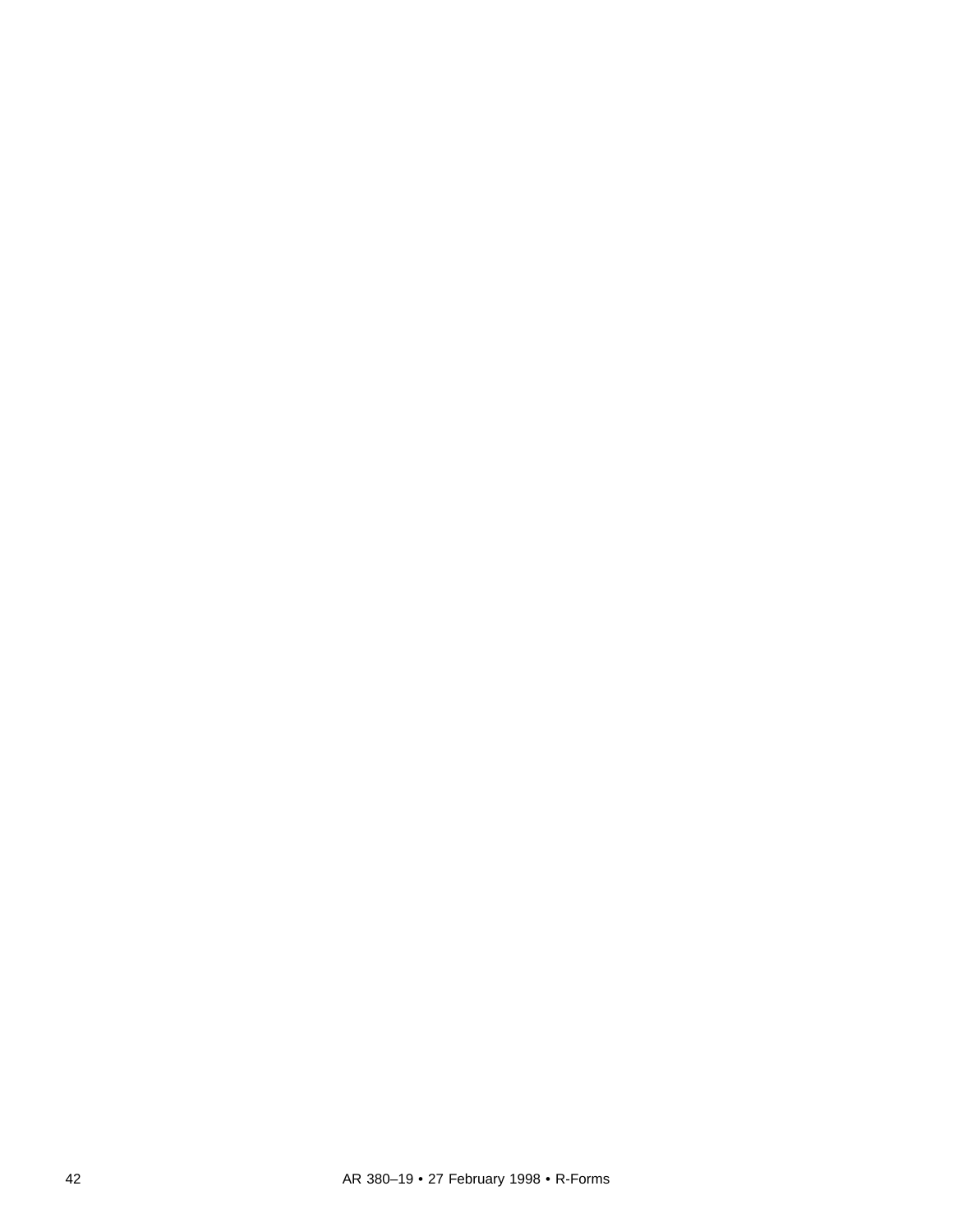**UNCLASSIFIED PIN 049400–000**